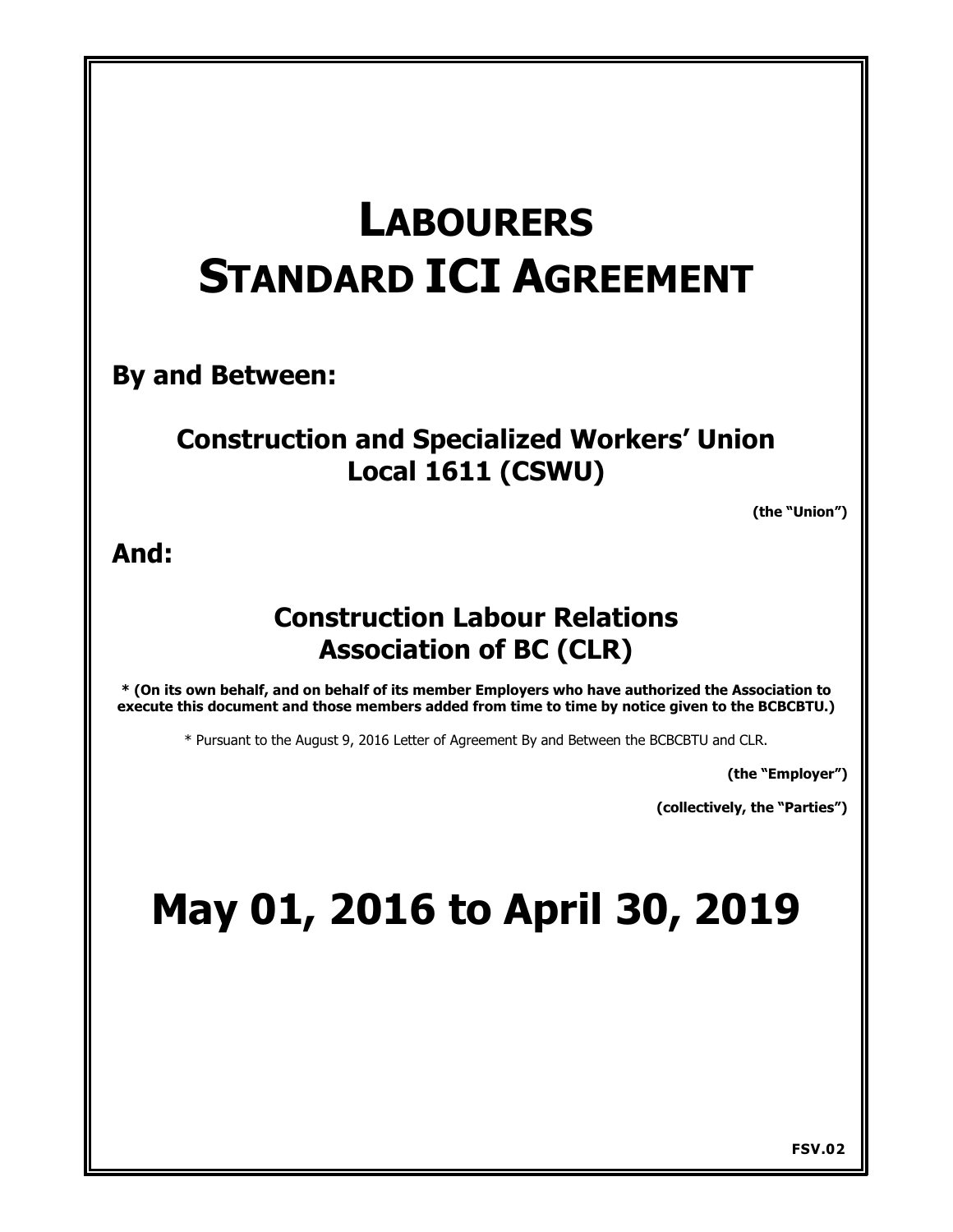# **TABLE OF CONTENTS PAGE 1 OF 2**

**Refer to Appendix "A" for definitions and abbreviations applicable to this Agreement.**

| <b>Article</b>   | 1.000  |                                                                                                                                                                                                                                                 |  |
|------------------|--------|-------------------------------------------------------------------------------------------------------------------------------------------------------------------------------------------------------------------------------------------------|--|
| <b>Article</b>   | 2.000  |                                                                                                                                                                                                                                                 |  |
| <b>Article</b>   | 3.000  |                                                                                                                                                                                                                                                 |  |
| <b>Article</b>   | 4.000  |                                                                                                                                                                                                                                                 |  |
| <b>Article</b>   | 5.000  |                                                                                                                                                                                                                                                 |  |
| <b>Article</b>   | 6.000  |                                                                                                                                                                                                                                                 |  |
| <b>Article</b>   | 7.000  |                                                                                                                                                                                                                                                 |  |
| <b>Article</b>   | 8.000  |                                                                                                                                                                                                                                                 |  |
| <b>Article</b>   | 9.000  |                                                                                                                                                                                                                                                 |  |
| <b>Article</b>   | 10.000 |                                                                                                                                                                                                                                                 |  |
| <b>Article</b>   | 11.000 |                                                                                                                                                                                                                                                 |  |
| <b>Article</b>   | 12.000 |                                                                                                                                                                                                                                                 |  |
| <b>Article</b>   | 13.000 |                                                                                                                                                                                                                                                 |  |
| <b>Article</b>   | 14.000 |                                                                                                                                                                                                                                                 |  |
| <b>Article</b>   | 15.000 |                                                                                                                                                                                                                                                 |  |
| <b>Article</b>   | 16.000 |                                                                                                                                                                                                                                                 |  |
| <b>Article</b>   | 17.000 |                                                                                                                                                                                                                                                 |  |
| <b>Article</b>   | 18.000 |                                                                                                                                                                                                                                                 |  |
| <b>Article</b>   | 19.000 |                                                                                                                                                                                                                                                 |  |
| <b>Article</b>   | 20,000 |                                                                                                                                                                                                                                                 |  |
| <b>Article</b>   | 21.000 |                                                                                                                                                                                                                                                 |  |
|                  |        |                                                                                                                                                                                                                                                 |  |
| <b>Addendums</b> |        |                                                                                                                                                                                                                                                 |  |
|                  |        |                                                                                                                                                                                                                                                 |  |
|                  |        | <b>Wage Rates, Premiums and Employee Classifications</b>                                                                                                                                                                                        |  |
| Schedule "A"     |        |                                                                                                                                                                                                                                                 |  |
|                  |        | $\mathbf{r} = \mathbf{r} \cdot \mathbf{r}$ , and the set of the set of the set of the set of the set of the set of the set of the set of the set of the set of the set of the set of the set of the set of the set of the set of the set of the |  |

| Schedule "B" |                                                                      |  |
|--------------|----------------------------------------------------------------------|--|
| Schedule "C" |                                                                      |  |
| Schedule "D" | Commercial/Institutional Projects - Drilling, Blasting, Shoring.  45 |  |
| Schedule "E" |                                                                      |  |

# **Employer Contributions and Employee Deductions**

| <b>Schedule "F1.1"</b> |  |
|------------------------|--|
| <b>Schedule "F1.2"</b> |  |
| Schedule "F1.3"        |  |
| Schedule "F1.4"        |  |
| <b>Schedule "F1.5"</b> |  |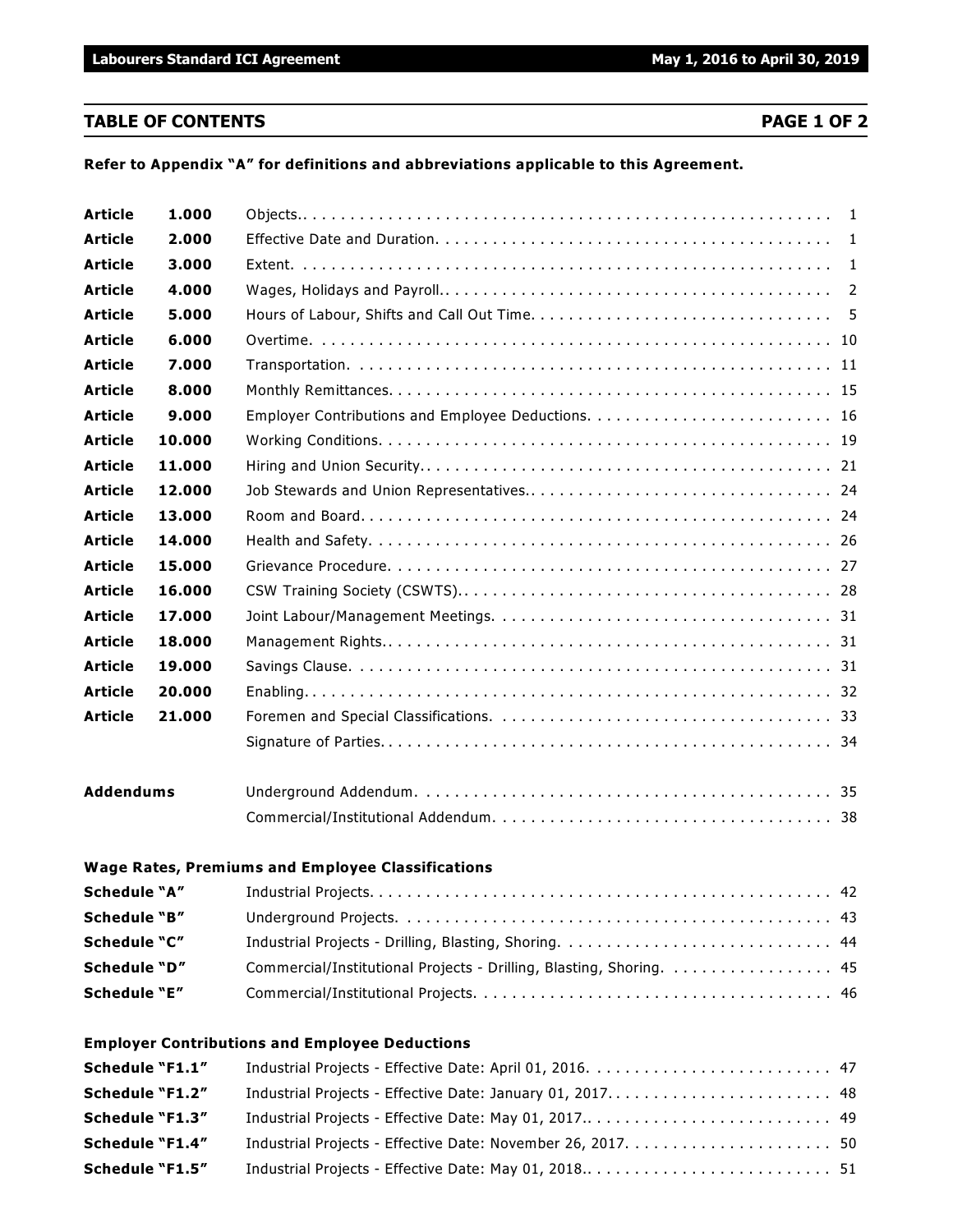# **TABLE OF CONTENTS PAGE 2 OF 2**

|                   | <b>Employer Contributions and Employee Deductions (continued)</b>          |  |
|-------------------|----------------------------------------------------------------------------|--|
| Schedule "F2.1"   | Commercial/Institutional Projects - Effective Date: April 01, 2016.  52    |  |
| Schedule "F2.2"   | Commercial/Institutional Projects - Effective Date: January 01, 2017. 53   |  |
| Schedule "F2.3"   |                                                                            |  |
| Schedule "F2.4"   | Commercial/Institutional Projects - Effective Date: November 26, 2017.  55 |  |
| Schedule "F2.5"   | Commercial/Institutional Projects - Effective Date: May 01, 2018 56        |  |
| <b>Appendices</b> |                                                                            |  |
| Appendix "A"      |                                                                            |  |
| Appendix "B"      |                                                                            |  |
| Appendix "C"      |                                                                            |  |
| Appendix "D"      |                                                                            |  |
| Appendix "E"      |                                                                            |  |
| Appendix "F"      |                                                                            |  |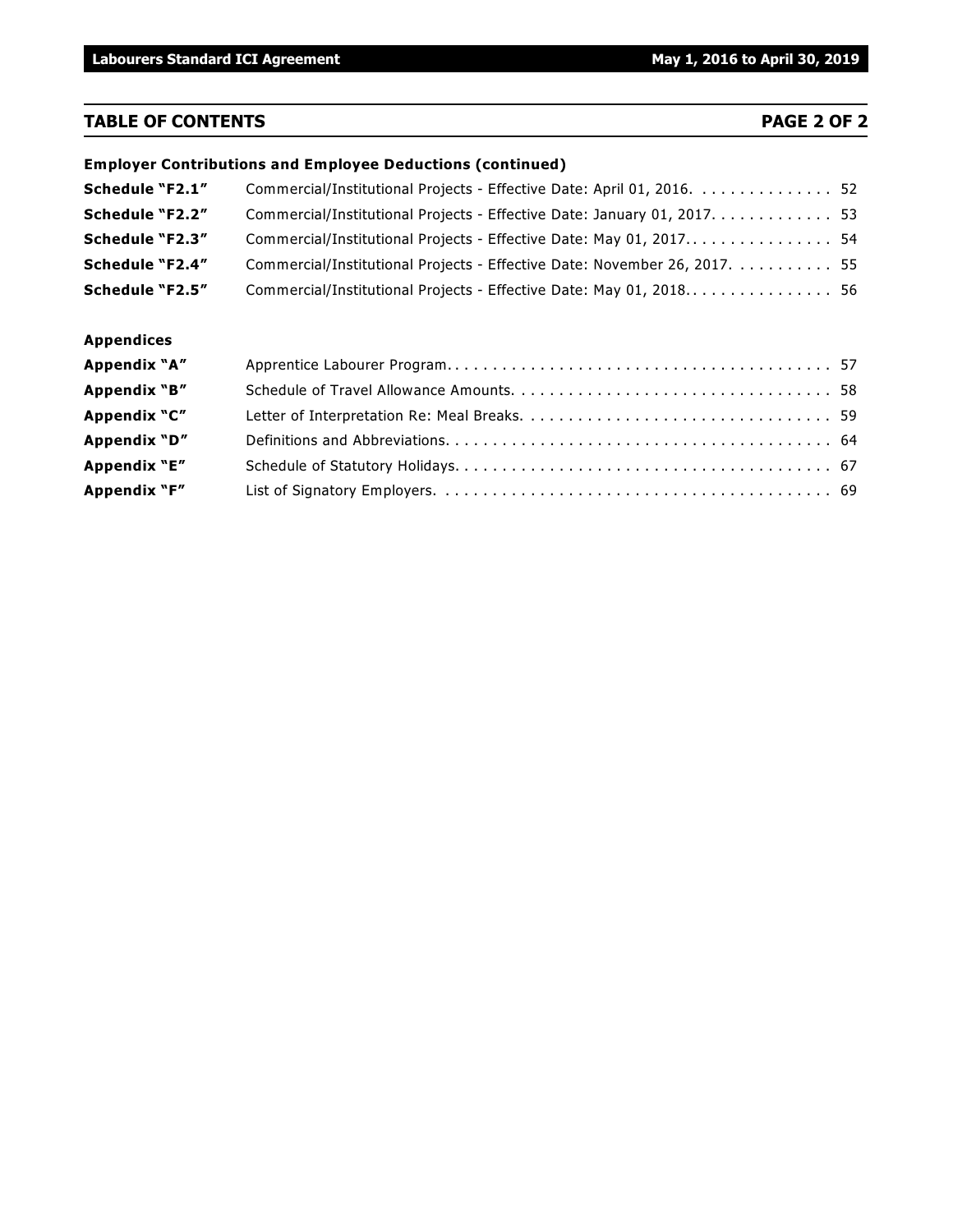# **ARTICLE 1.000 - OBJECTS**

The objects of this Agreement are to: stabilize the construction industry, provide fair and reasonable working conditions and job security for employees in the industry, promote harmonious employment relationships between Employers and employees, provide mutually agreed methods of resolving disputes and grievances arising out of the terms and conditions of this Agreement, prevent strikes and lockouts, enable the skills of both Employers and employees to operate to the end that waste and avoidable and unnecessary expense and delays are prevented, and promote good public relations.

# **ARTICLE 2.000 - EFFECTIVE DATE AND DURATION**

- **2.100** This Agreement shall be in full force and effect from and including May 1, 2016 to and including April 30, 2019 and shall continue in full force and effect from year to year thereafter, subject to the right of either Party to this Agreement within four (4) months and not less than two (2) months immediately preceding the date of April 30, 2019 or immediately preceding the last day of April in any year thereafter by written notice to the other Party, require the other Party to commence collective bargaining with a view to the conclusion of a renewal or revision of this Agreement or a new Agreement.
- **2.200** Should either Party give written notice to the other Party pursuant hereto, this Agreement shall thereafter continue in full force and effect until the Union shall give notice of strike or the Employer shall give notice of lockout, or the Parties shall conclude a renewal or revision of this Agreement, or a new Agreement.
- **2.300** The operation of Section 50 (2) and 50 (3) of the *Labour Relations Code* of British Columbia are hereby excluded.
- **2.400** A copy of this Agreement shall be filed with the LRB.

# **ARTICLE 3.000 - EXTENT**

# **3.100 Application and Affiliation**

- **3.101 (a)** This Agreement shall govern only work which is within the work jurisdiction of the labourer and which is being performed in British Columbia by bargaining unit members who are employees of the Employer on a project and engaged in the classifications listed in Schedules "A" through "E" attached hereto. The work jurisdiction of the labourer shall be determined from time to time by the Umpire of the JAPlan.
	- **(b)** All work performed within the work jurisdiction of the labourer shall be performed by a member of the Union unless otherwise permitted in accordance with this Agreement.

# **3.102 Concrete Specialist Classification**

Notwithstanding Article 3.101 and/or any/all contrary interpretation of this Agreement, the employee classification of Concrete Specialist shall not be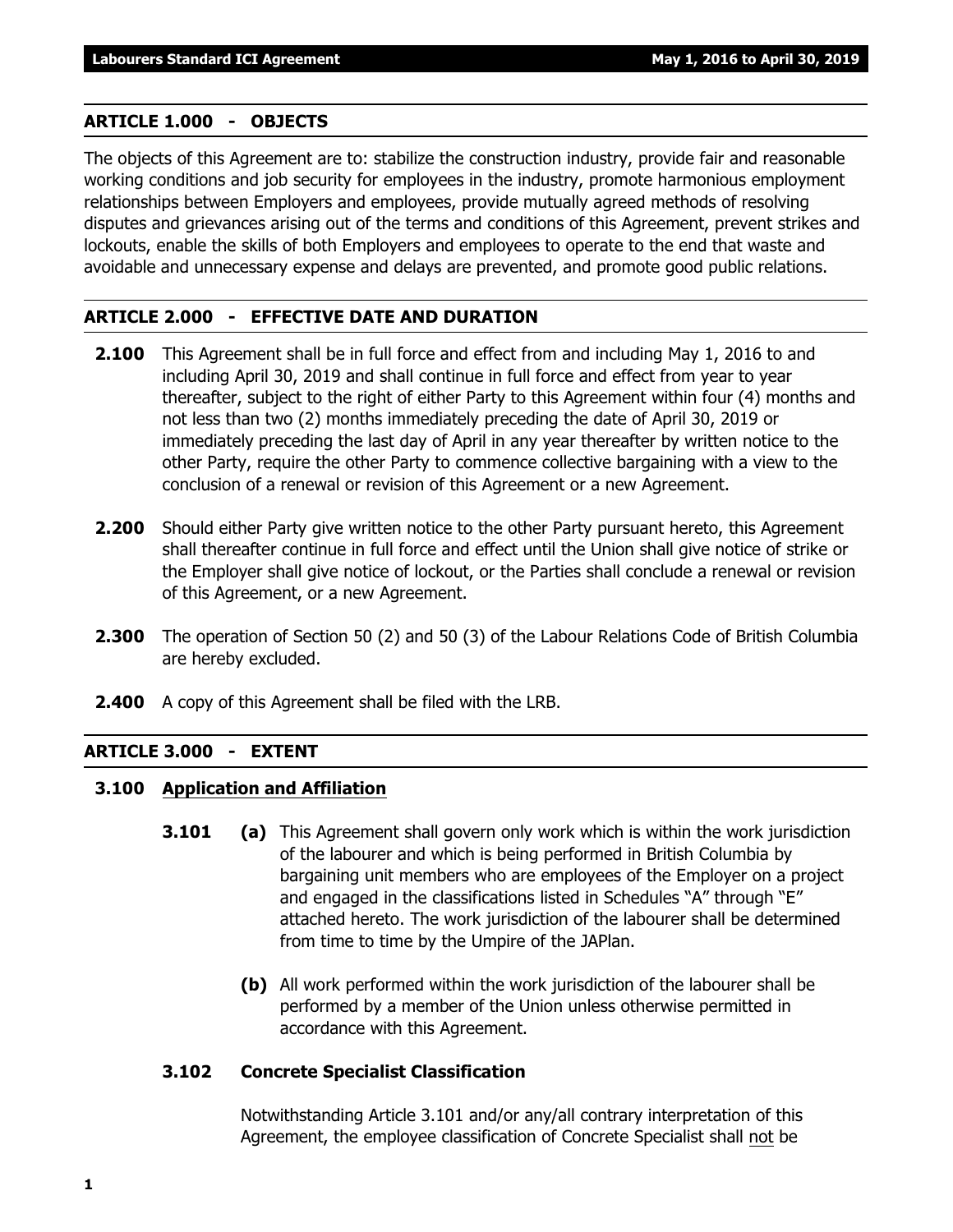applicable to any signatory employer that is otherwise certified by OPCMIA Local 919 for the work jurisdiction of a cement mason, and/or signatory to a collective agreement with OPCMIA Local 919 which governs the work jurisdiction of a cement mason.

# **3.200 Subcontracting**

Refer to Commercial/Institutional Addendum for exceptions to Article 3.200.

- **3.201** The terms of this Agreement shall apply to all subcontractors or subcontracts let by the Employer. The Employer agrees to engage only those sub-contractors having an Agreement with the Union, prior to commencing work.
- **3.202** Notwithstanding Article 3.201, the Employer may subcontract traffic control work outside the Lower Mainland/Fraser Valley to any other employer, regardless of the other employer's signatory status or lack thereof.
- **3.300** This Agreement shall prohibit the making or carrying out of any plan, scheme, or device which would have the effect of circumventing or defeating any or all of the provisions of this Agreement or depriving any employee of employment.

# **ARTICLE 4.000 - WAGES, HOLIDAYS AND PAYROLL**

# **4.100 Hourly Wage Rates and Premiums**

All rates and schedules contained within this Agreement shall not be changed during the life of this Agreement without the prior mutual agreement, in writing, of the Parties. Such mutual agreement shall not be unreasonably withheld.

- **4.101** Points A.11. and A.12. of the Trade Level Memorandum of Agreement (TLMOA) signed by the Parties on January 25, 2016 shall apply with respect to all monetary package increases (including wage re-openers) which apply during the term of this Agreement. Contact the Union or CLR for details.
	- **(a)** The Employer shall pay wages, including premiums if applicable, to every employee governed by this Agreement in accordance with Schedules "A" through "E" attached hereto. Such Schedules shall be deemed to be contained within and shall form a part of this Agreement.

| Schedule "A" Industrial Projects                                |
|-----------------------------------------------------------------|
| Underground Projects                                            |
| Industrial Projects - Drilling, Blasting, Shoring               |
| Commercial/Institutional Projects - Drilling, Blasting, Shoring |
| Schedule "E"<br><b>Commercial/Institutional Projects</b>        |
|                                                                 |

**(b)** Unless otherwise restricted elsewhere within this Agreement, all employee classifications shall be entitled to receive annual vacation pay, statutory holiday pay, overtime premiums, shift premiums, travel allowances and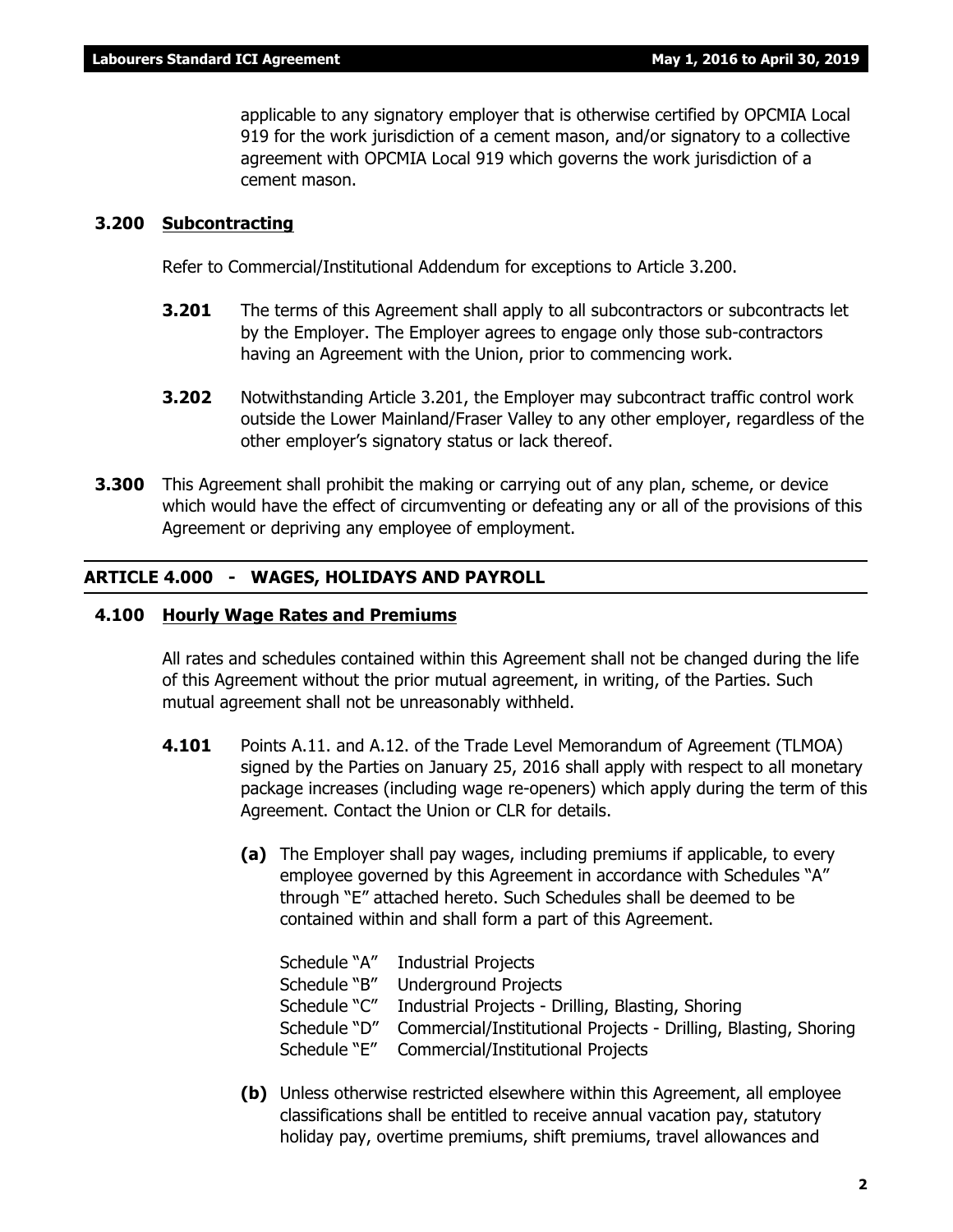any/all other premiums and/or allowance provided pursuant to this Agreement.

- **(c)** Refer also to Article 3.102.
- **4.102 (a)** Where an employee works one (1) or more shifts in a higher wage rate classification than that for which he was dispatched, such employee shall be paid in accordance with such higher wage rate classification for such shift(s).
	- **(b)** Where an employee works in multiple employee classifications during a shift, such employee shall be paid the applicable hourly wage rate for the actual hours worked in each employee classification.
- **4.103** An employee shall not be required to work in a lower wage rate classification than that for which he was dispatched, unless such employee agrees to do so in writing, and affixes his signature to such written agreement.

# **4.200 Annual Vacation and Statutory Holiday Pay**

Annual vacation pay shall be six percent (6%) of gross earnings and statutory holiday pay shall be six percent (6%) of gross earnings. Annual vacation pay and statutory holiday pay shall be combined at the rate of twelve percent (12%) of gross earnings, and shall be paid to each employee on each pay cheque.

# **4.300 Statutory Holidays**

**4.301** Refer to Commercial/Institutional Addendum for exceptions to Article 4.301.

The following statutory holidays shall apply to all work governed by this Agreement. Refer also to Article 5.203 and Appendix "E".

New Year's Day, Family Day, Good Friday, Easter Monday, Victoria Day, Canada Day, Friday before B.C. Day, B.C. Day, Friday before Labour Day, Labour Day, Thanksgiving Day, Remembrance Day, Christmas Day, Boxing Day, and/or any other day so proclaimed by the Federal or Provincial government. When a statutory holiday falls on a Saturday or Sunday, the following working day(s) shall be observed.

**4.302** All work performed on statutory holidays, or days observed in place thereof, shall be paid for at two (2) times the otherwise applicable straight time hourly wage rate. No work shall be performed on Labour Day.

# **4.400 Payment of Wages**

Notwithstanding any/all contrary provisions contained within this Agreement, all payroll shall be processed in a manner consistent with CRA regulations. The timely payment of wages and annual vacation and statutory holiday pay required in accordance with this Agreement is essential for the protection of the employees.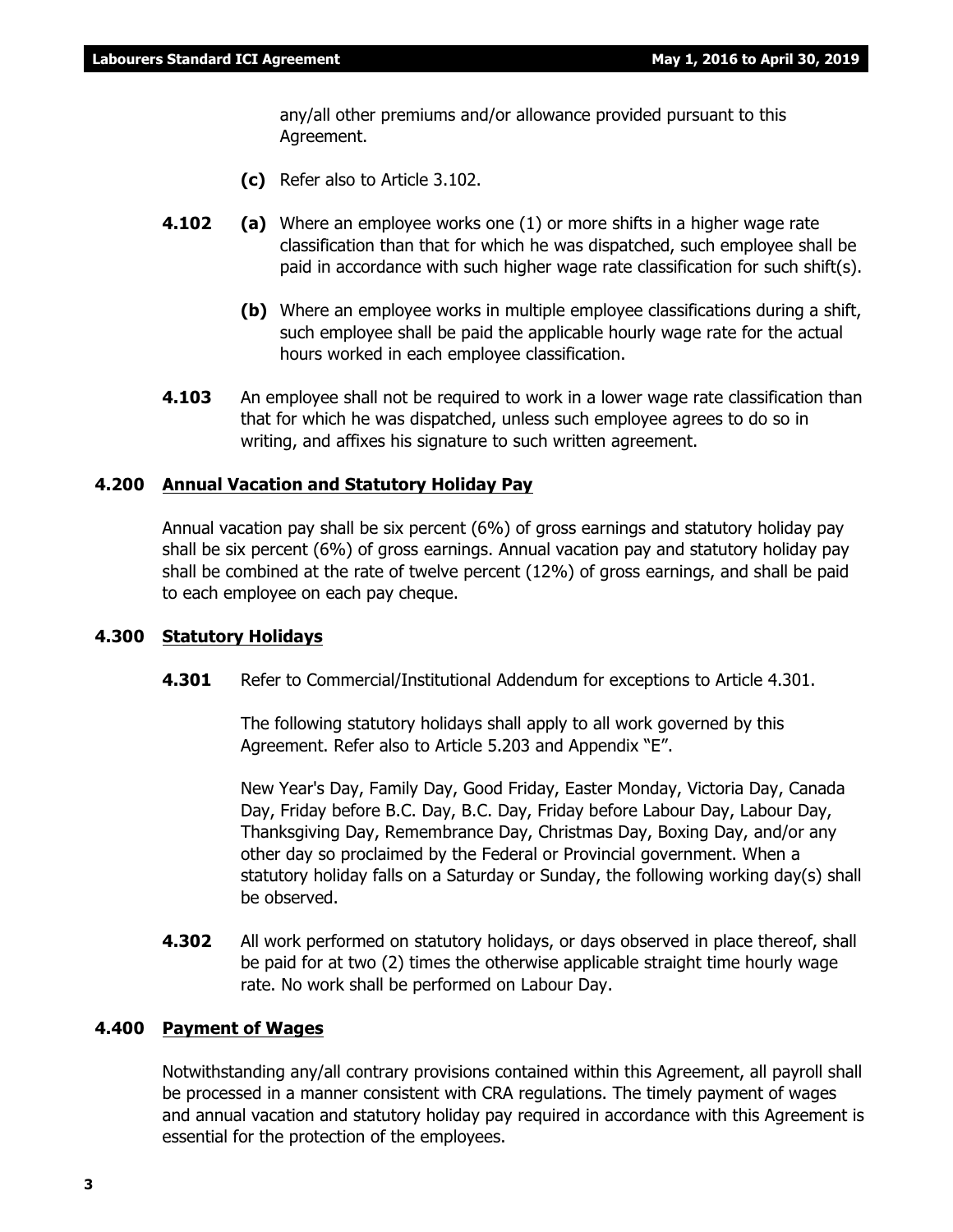- **4.401** The Employer shall, at least every second Friday, pay to each employee all wages earned by the employee to a day not more than five (5) working days prior to the date of payment, provided that if a statutory holiday falls on the regular pay day, payment shall be made the preceding day. Notwithstanding the foregoing, on projects where two (2) or more shifts are required, the second and third shift shall be paid at least every second Thursday.
- **4.402 (a)** Payment of wages shall be made during working hours. Where a payroll is not met within the prescribed time, unless proper reasons for the delay are forthcoming, it shall not be considered a violation of this Agreement for the employees to cease work until payment of wages or other arrangements are made.
	- **(b)** Payment of wages may be made by cheque or electronic deposit. Cheque statements may be provided electronically via secure internet/email.
	- **(c)** The provisions of Article 8.300 shall also apply to the delinquent payment of wages.
- **4.403 (a)** In the event that an employee ceases to be an employee of the Employer, for any reason, the Employer shall pay such employee all monies (i.e. wages, annual vacation pay, statutory holiday pay, etc.) which are owing not later than the next day after the date of the cessation of employment.
	- **(b)** If a pay office is not established at the project concerned, then alternative arrangements shall be made with the employee. These arrangements shall include suitable financial arrangements to enable such employee to reach his point of hire, and in the event that such suitable financial arrangements include an advance of cash, such advance shall be deducted from the employee's final pay cheque which shall be mailed to the employee not later than the following working day, to an address designated by the employee.
- **4.404 (a)** Notwithstanding any/all contrary interpretation of this Agreement, in the event the Employer is unable to pay all monies which are owing to an employee at the time of termination of employment, such monies shall be paid as quickly as reasonably possible thereafter but in no event later than seven (7) calendar days or in conjunction with the Employer's next regularly scheduled payroll, whichever comes first.
	- **(b)** Where an employee is not paid as provided above, such employee shall be deemed to be still on the payroll of the Employer and shall receive his usual wages and conditions until there is compliance with the conditions.
- **4.405** The Employer shall provide a separate or detachable itemized statement with each pay, clearly showing the number of hours at straight time rates and at overtime rates, for each classification worked and the total deductions from the amount earned.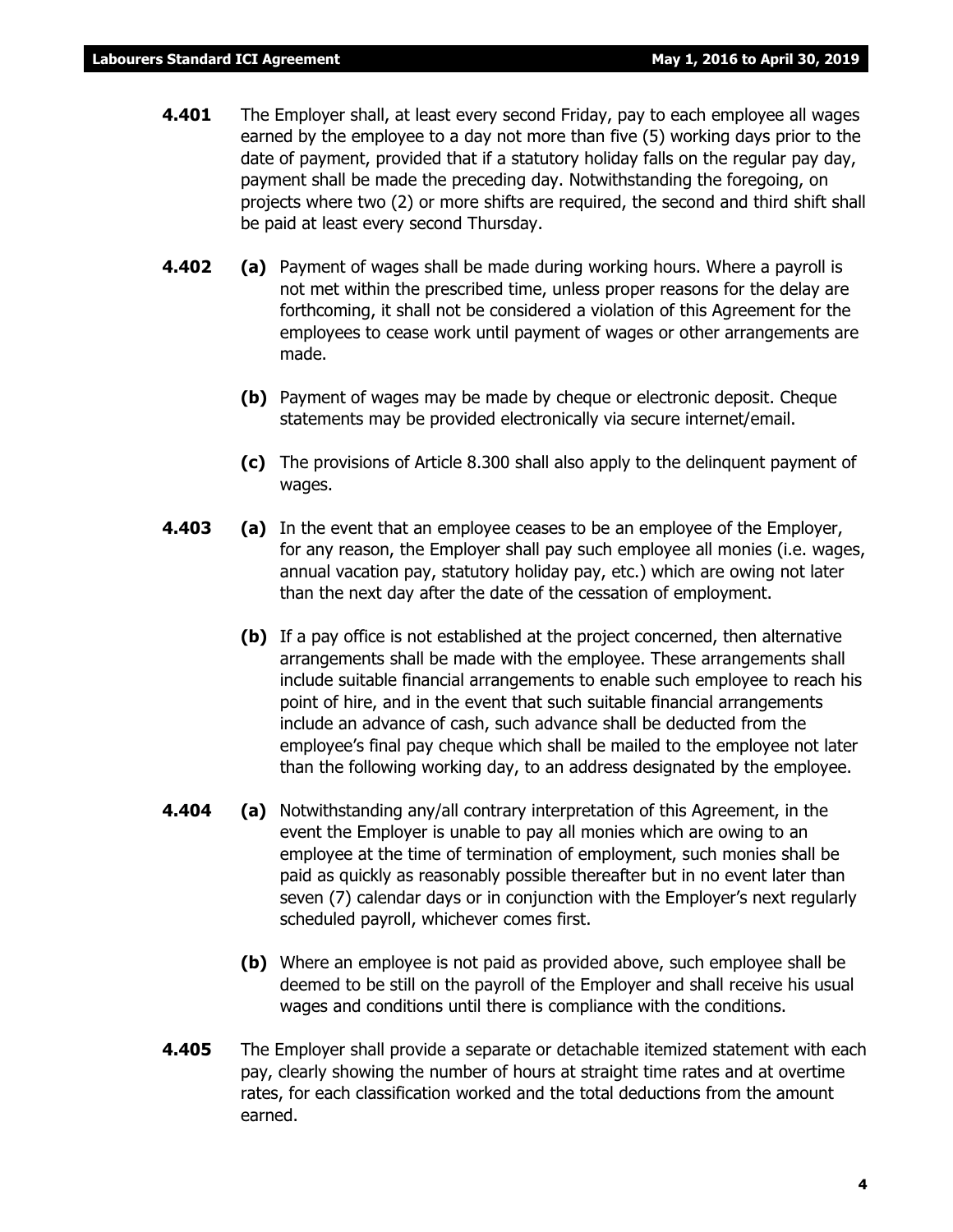# **4.500 Bonding, Payroll Failures and Out of Province Firms**

- **4.501** Before Union members are dispatched to any Employer who has not been signatory with the Union for a minimum of two (2) years, such Employer may be required to deposit a bond suitable to the Union, up to twenty-five thousand dollars (\$25,000.00) for use in default of payment of wages, annual vacation pay, statutory holiday pay, Employer contributions and/or employee deductions required in accordance with this Agreement. When no longer required such bond shall, by mutual consent of the Union and the Employer concerned, be terminated.
- **4.502** Where there have been instances of payroll failures by an Employer, or the principals or directors thereof, or payroll requirements have not been met, the Union shall have the right to:
	- **(a)** inspect such Employer's payroll, and/or
	- **(b)** require the posting of a suitable bond, and/or
	- **(c)** require that payment of wages and other payroll requirements be made by cash or certified cheque.
- **4.503** Any Employer whose head office is located outside of BC shall establish a payroll office in Canada.

# **4.600 New Employee Classifications**

- **4.601** In the event any type of equipment or work methods is introduced which is not included in the list of classifications contained in Schedules "A" through "E" attached hereto, the Parties shall promptly negotiate a wage rate for such equipment or work method.
- **4.602** Every effort shall be made to conclude negotiations within fifteen (15) calendar days, but in any event, the rate established shall be retroactive to the day notice, in writing, is given by either Party to commence negotiations.
- **4.603** In the event of disagreement, the question of a rate to be paid shall be referred to arbitration in accordance with Article 15.000.

# **ARTICLE 5.000 - HOURS OF LABOUR, SHIFTS AND CALL OUT TIME**

# **5.100 Regular Hours**

- **5.101** Eight (8) hours shall constitute the regular work day and five (5) days, forty (40) hours shall constitute the regular work week.
- **5.102** Refer to Commercial/Institutional Addendum for exceptions to Article 5.102.

The regular work week shall be between 8:00 am Monday and 5:00 pm Friday,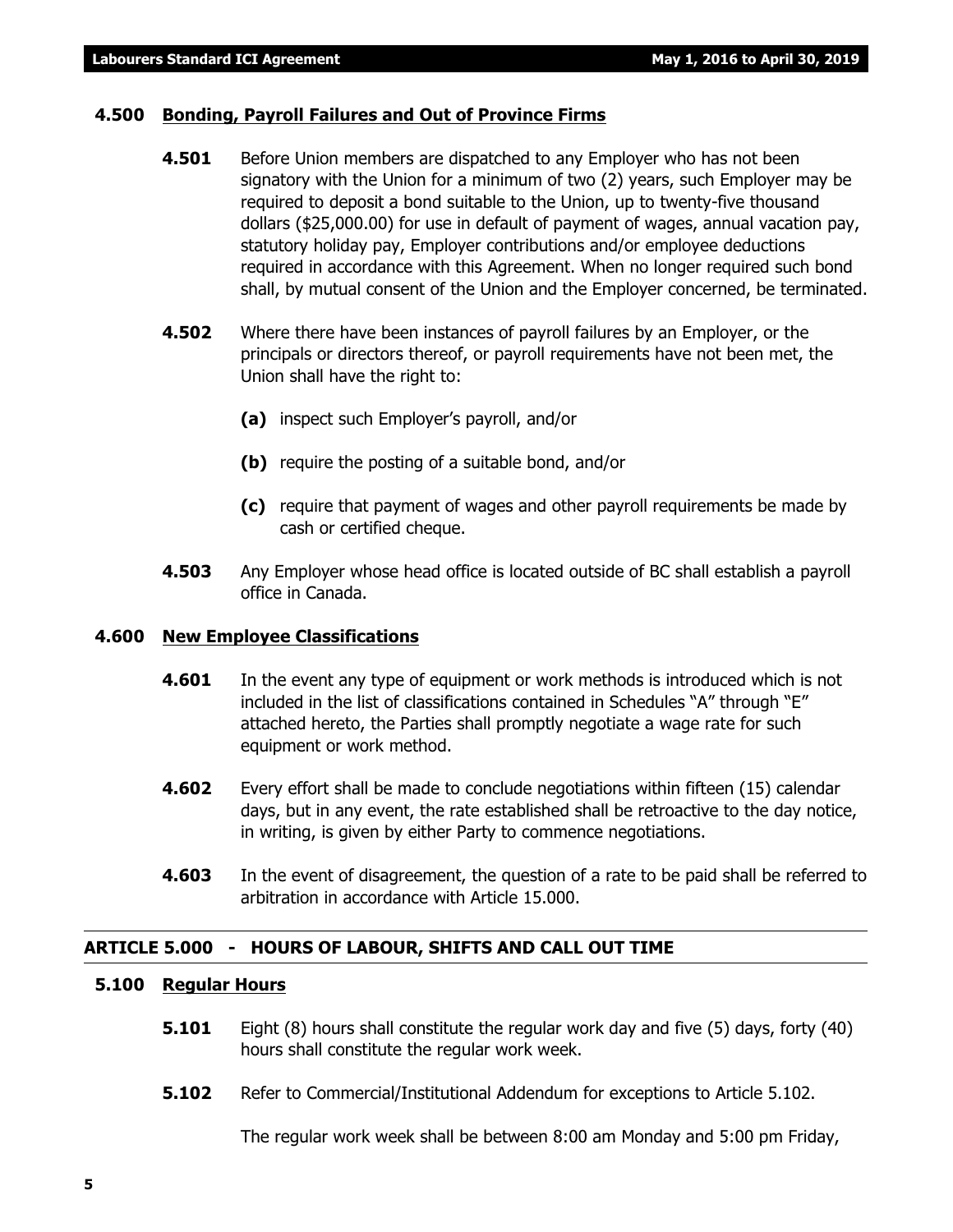and the regular work day shall be as per the following schedule:

| Straight Time:                    | 8:00 am to 12:00 noon  | 4.0 hours |
|-----------------------------------|------------------------|-----------|
| Meal:                             | 12:00 noon to 12:30 pm | 0 hours   |
| Straight Time:                    | 12:30 pm to 4:30 pm    | 4.0 hours |
| <b>Total Straight Time Hours:</b> |                        | 8.0 hours |

The meal break may be extended up to one (1) hour upon mutual agreement of the Parties, and in such case the remainder of the regular work day shall be rescheduled accordingly.

# **5.103 Starting and Stopping Times**

Refer to Commercial/Institutional Addendum for exceptions to Article 5.103.

Notwithstanding any/all contrary provisions of this Agreement:

- **(a)** The starting and stopping time on a project may be varied by one (1) hour earlier or later than the normal 8:00 am start at the Employer's discretion. All employees working on the same shift are not required to have the same starting and stopping time.
- **(b)** The starting and stopping times shall be at the tool lockup or lunch room (for non camp projects).

# **5.104 General Provisions**

- **(a)** Adequate time shall be allowed prior to quitting time for picking up tools.
- **(b)** One (1) hour's notice of termination, with pay, shall be given by the Employer. The employee shall use this time to gather personal belongings and tools together and attend to all matters dealing with his termination. The foregoing shall be interpreted to mean that an employee, when terminated, shall be allowed to leave the project one (1) hour before the end of the shift, with pay for the full shift.
- **(c)** The Employer shall allow time off work, without pay, for any employee who is serving on a Union committee, or for purpose of serving as a Union delegate to any conference or function, provided that this can be done without cost to the Employer. Any employee who acts in accordance with the foregoing provision shall neither lose his job and/or be otherwise discriminated against for having done so.

# **5.200 Compressed Work Week**

A compressed work week may be established by the Employer. The terms and conditions of such work week shall supercede any/all contrary provisions of this Agreement.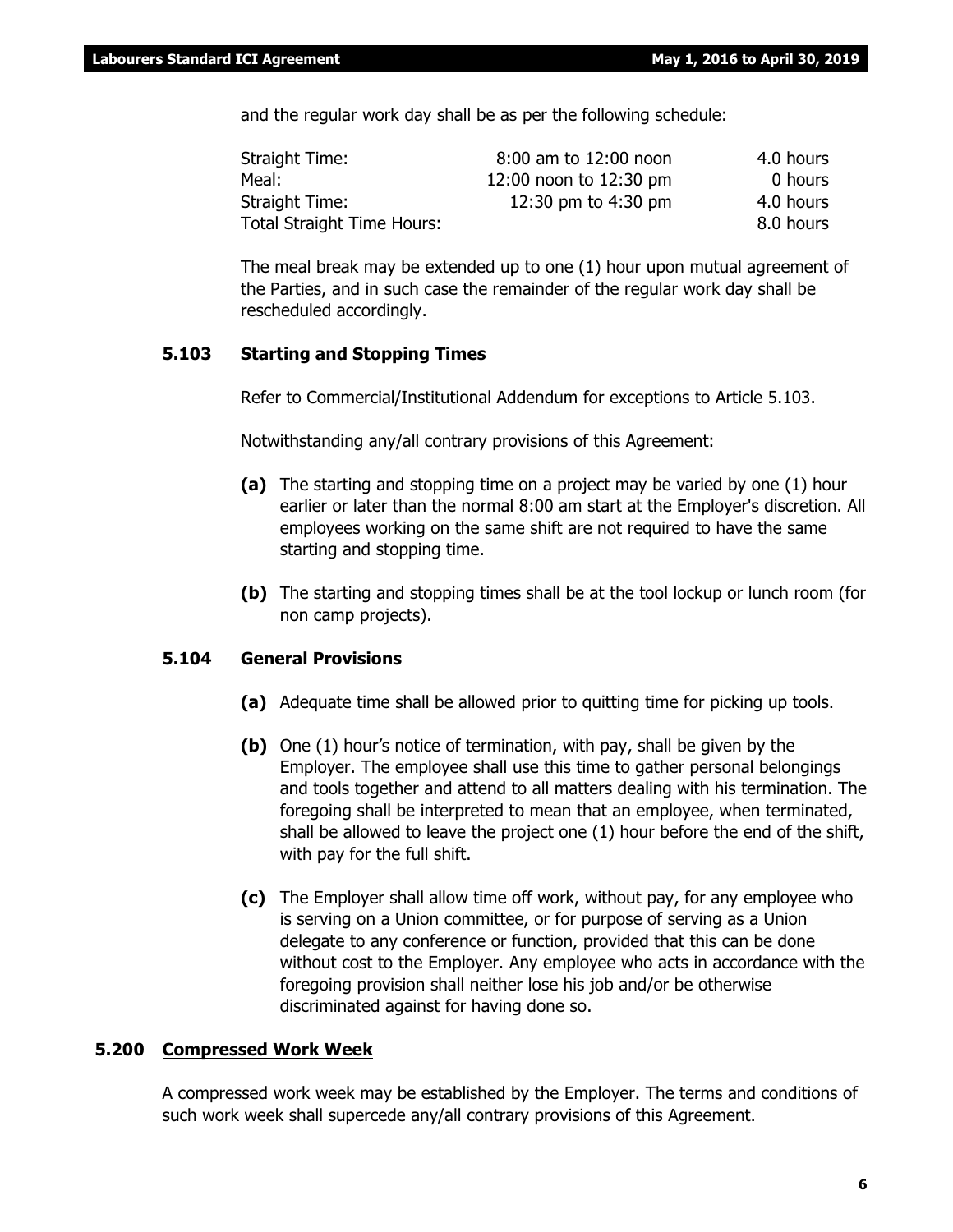# **5.201 Hours of Work**

Refer to Commercial/Institutional Addendum for exceptions to Article 5.201.

- **(a)** Ten (10) straight time hours (8:00 am to 6:30 pm, inclusive of a meal break) shall constitute the compressed work week day shift. Forty (40) straight time hours, Monday through Thursday inclusive, or Tuesday through Friday inclusive, shall constitute the regular work week.
- **(b)** Ten (10) straight time hours (6:30 pm to 5:00 am, inclusive of a meal break) shall constitute the compressed work week afternoon shift. Forty (40) straight time hours, Monday through Thursday inclusive, or Tuesday through Friday inclusive, shall constitute the regular work week. The applicable shift premiums shall apply.
- **(c)** Notwithstanding Articles 5.201 (a) and (b), the scheduled start time of the shift may be varied by up to one (1) hour earlier or later at the discretion of the Employer.

# **5.202 Overtime**

Refer to Commercial/Institutional Addendum for exceptions to Article 5.202.

- **(a)** The first ten (10) hours of overtime worked on the Friday of a Monday through Thursday compressed work week, or on the Monday of a Tuesday through Friday compressed work week, shall be payable at one and one-half (1½) times the otherwise applicable straight time hourly wage rate.
- **(b)** All other overtime hours, including all hours worked in excess of ten (10) hours per day, and all hours worked on Saturdays, Sundays and statutory holidays, shall be payable at two (2) times the otherwise applicable straight time hourly wage rate.

# **5.203 Statutory Holidays**

All statutory holidays which occur during a compressed (or alternate) work week shall be observed on the actual day of the statutory holiday, even if such day would otherwise have been a regularly scheduled day off (e.g. the Friday of a Monday to Thursday compressed work week, or a Saturday, or Sunday, etc.). When a statutory holiday is observed in accordance with the foregoing, overtime rates shall not apply on a regular work day in lieu of the statutory holiday. All statutory holidays which occur on the second or third day of a compressed work week schedule may be rescheduled by prior mutual agreement of the Employer and the Union.

# **5.300 Shifts**

Refer to Commercial/Institutional Addendum for exceptions to Article 5.300.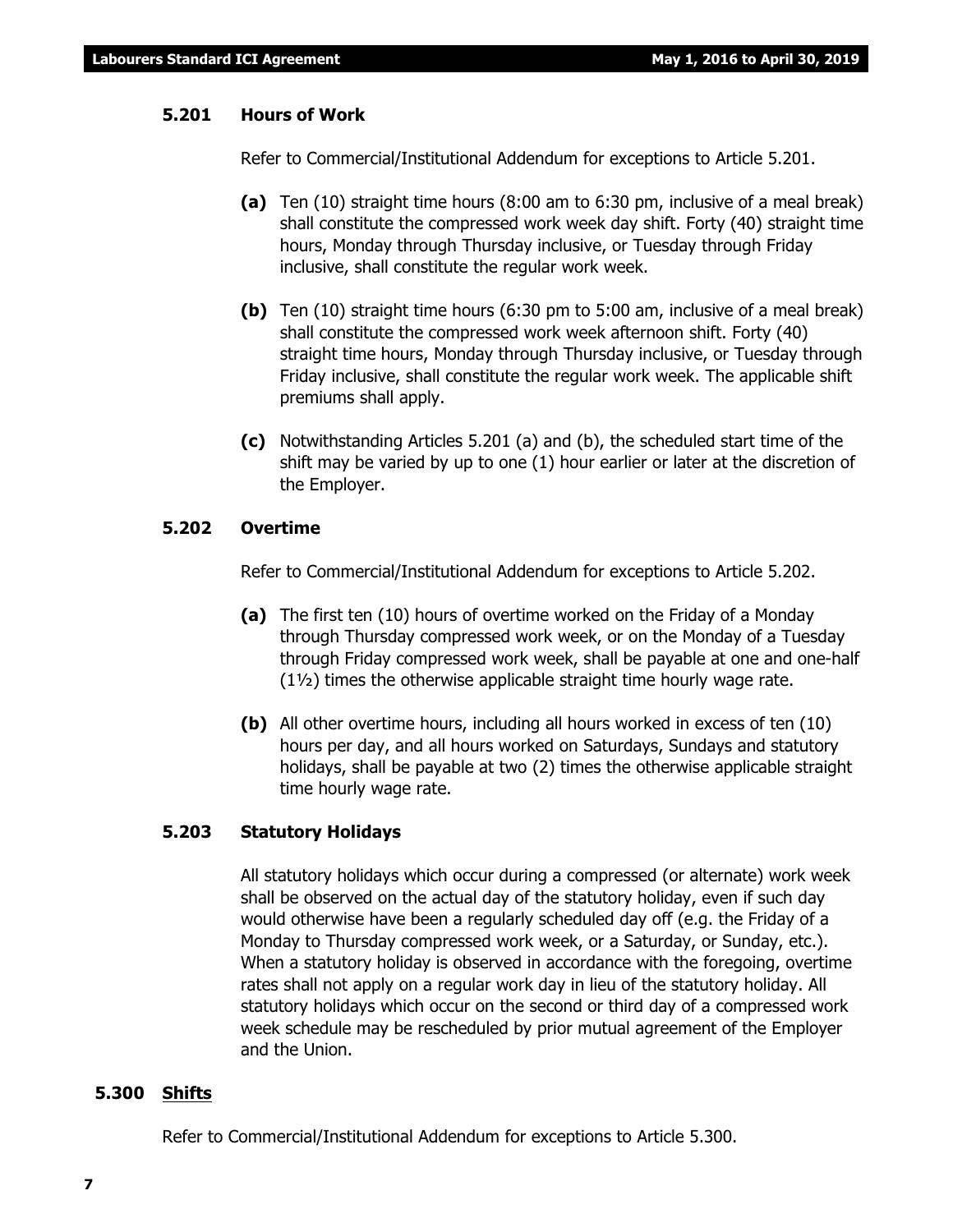# **5.301 Scheduling**

- **(a)** The Employer may schedule an afternoon and/or night shift if/as required. It shall not be necessary for there to be a day shift in order for there to be an afternoon and/or a night shift.
- **(b)** Two (2) consecutive days shall be necessary to constitute an afternoon shift and three (3) consecutive days shall be necessary to constitute a night shift. Notwithstanding the foregoing, there shall be no minimum number of consecutive days necessary to constitute an afternoon shift and/or night shift on an industrial "shut down" project.

# **5.302 Shifts and Related Premiums**

The Employer shall pay a shift premium over and above the otherwise applicable minimum straight time hourly wage rate to any Construction Craft Labourer who is employed on an afternoon or night shift. The minimum straight time hourly wage rate applicable for all Apprentice Labourers shall be recalculated accordingly. (For example, if an Apprentice Labourer is being paid 60% of a Labourer, such Apprentice shall receive 60% of the applicable shift premium.) Such shift premium shall be paid in accordance with the following schedule.

- **Day Shift** No shift premium.
- **Afternoon Shift** Six dollars (\$6.00) per hour worked (i.e. the same amount is payable on both straight time and overtime hours) on any shift which commences between 3:30 pm and 8:30 pm. Second and subsequent meal breaks are not considered to be hours worked.
- **Night Shift** Six dollars (\$6.00) per hour worked (i.e. the same amount is payable on both straight time and overtime hours) on any shift which commences between 8:30 pm and before 1:01 am. Second and subsequent meal breaks are not considered to be hours worked.

Notwithstanding any contrary interpretation of the foregoing schedule:

- > A shift commencing at 3:30 pm shall be deemed to be an afternoon shift and a shift commencing at 8:30 pm shall be deemed to be a night shift.
- > Overtime on afternoon and night shifts shall be payable for all hours of work performed in excess of eight (8) hours per shift.
- > No shift premium shall be payable for work performed on a Saturday, Sunday or statutory holiday.
- > No holiday pay shall be payable on a shift premium.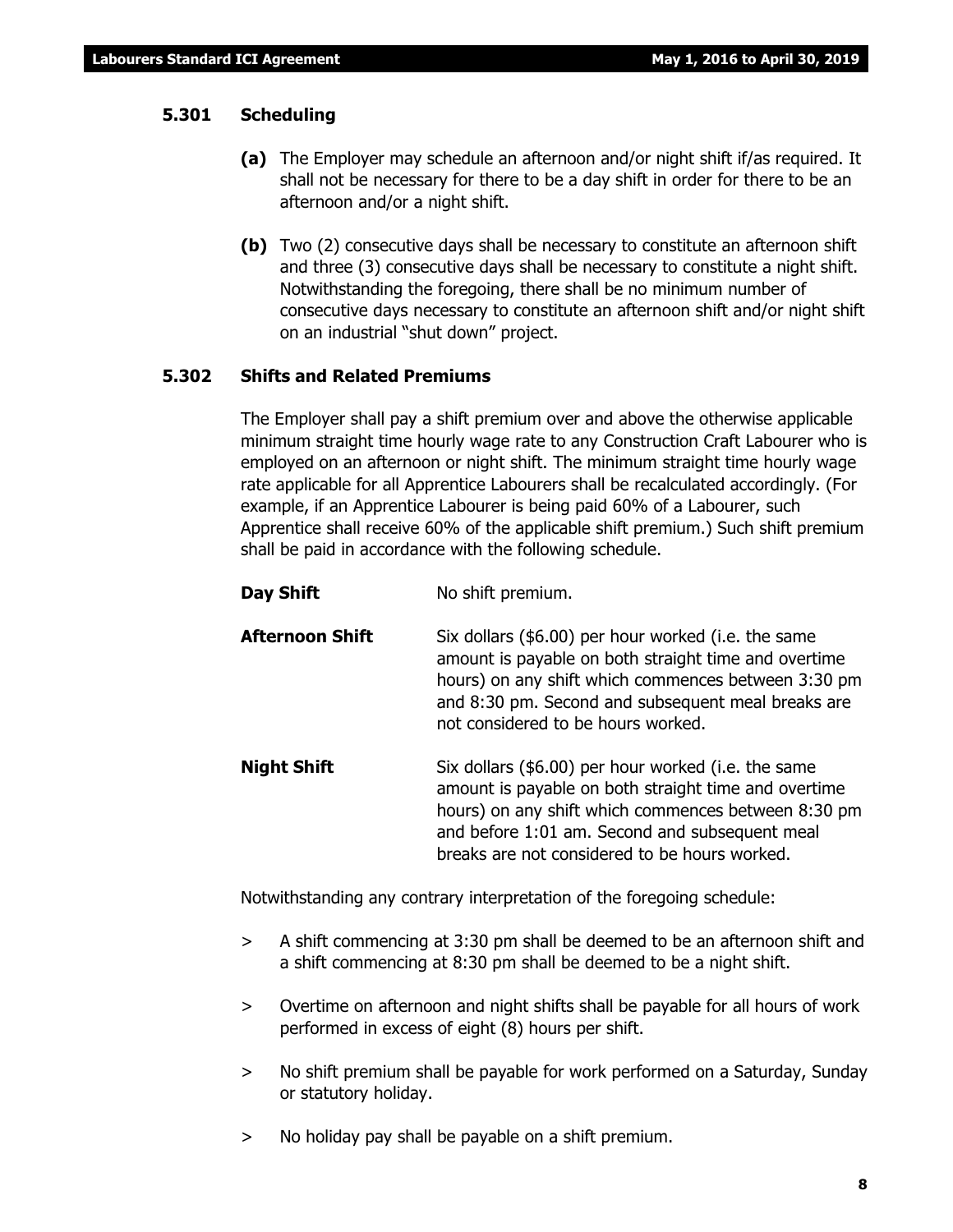# **5.400 Call Out Time**

- **5.401** When an employee is called out for work and no work is performed, such employee shall be paid four (4) hours at the otherwise applicable straight time or overtime hourly rate. Notwithstanding the foregoing, in the case of inclement weather such employee shall be paid only two (2) hours at the otherwise applicable straight time or overtime hourly rate.
- **5.402 (a)** When an employee is called out for work and work is performed, such employee shall be paid a minimum of four (4) hours at the otherwise applicable straight time or overtime hourly rate unless:
	- **(i)** the employee did not report to the project site in a competent condition to carry out his duties, and/or
	- **(ii)** adequate notice to not to report for work was provided. Adequate notice shall be defined as two (2) hours' notice prior to starting time where camps are not maintained, with such notice to be by telephone or pre-arranged radio broadcast, and one (1) hour's notice prior to starting time where camps are maintained.
	- **(b)** Each employee shall provide the Employer with his telephone number where he may be reached, and the Employer shall fulfill the notice obligations of Article 5.402 (a) (ii) by contacting that telephone number.
- **5.403** When an employee works in excess of four (4) hours but less than eight (8) hours in any one shift, such employee shall be paid eight (8) hours at the otherwise applicable straight time or overtime hourly rate. Notwithstanding the foregoing, an employee shall not be eligible to be paid for greater than the actual hours worked if such employee is not available for work and/or the owner's engineer suspended work due to inclement weather.
- **5.404** When an employee reports at the request of the Employer and performs work at overtime rates prior to such employee's regular starting time, such time shall be considered as overtime only and shall not be considered in calculating his daily minimums in accordance with Article 5.400.

# **5.500 Rest Breaks**

- **5.501** Two (2) rest breaks of ten (10) minutes' duration each shall be provided during a scheduled eight (8) hour or nine (9) hour shift. Notwithstanding the foregoing, a third rest break of ten (10) minutes duration shall be provided after eight (8) hours if the shift is subsequently extended beyond eight (8) hours or nine (9) hours up to a maximum of ten (10) hours.
- **5.502** Notwithstanding Article 5.501, only two (2) rest breaks shall be provided on a scheduled shift of ten (10) hours, however each such rest break shall be of fifteen (15) minutes' duration. The Parties agree that a shift of ten (10) hours shall not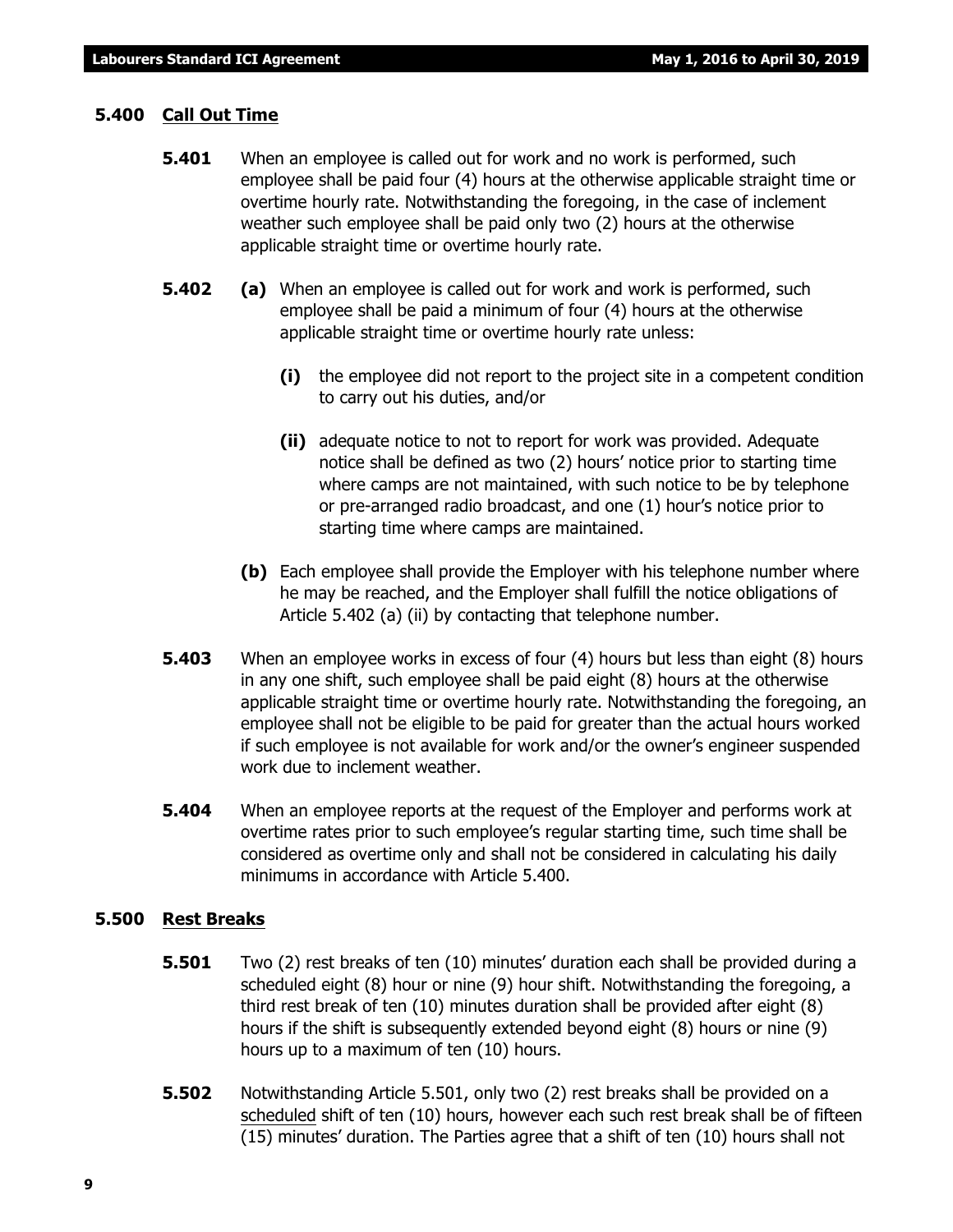be deemed to be a scheduled shift of ten (10) hours unless the employees have been so advised prior to the completion of the previous days' shift.

**5.503** Rest breaks shall be taken at a location determined by mutual agreement between the Employer and the Union.

# **5.600 Meal Breaks**

# **5.601 Regularly Scheduled Shifts of Ten (10) Hours or Less**

One (1) meal break of one-half  $(y_2)$  hour shall be provided on all scheduled shifts of ten (10) hours or less. Such meal break shall be scheduled as near as is practical to the mid-point of the shift and shall not be considered as time worked.

# **5.602 Shifts in Excess of Ten (10) Hours**

- **(a)** Additional meal breaks are required on all shifts in excess of ten (10) hours. The foregoing applies regardless of whether such shifts are scheduled shifts or the result of unscheduled overtime. Refer to Appendix "C" for details.
- **(b)** Notwithstanding Article 5.602 (a), Appendix "C" shall not apply on Underground projects.

# **ARTICLE 6.000 - OVERTIME**

# **6.100 Definition**

Overtime work shall be voluntary and no employee shall be discriminated against for refusal to work overtime hours.

- **6.101** All hours worked outside of the regular hours, or the accepted variations thereof, and outside the established shift hours, shall be considered overtime until a break of eight (8) hours occurs, and shall be paid for at the applicable overtime rates.
- **6.102** It shall be an accepted variation if working hours have been changed to obey fire prevention regulations made under the *Forest Act* and/or the *Forest Practices Code of BC Act*.
- **6.103** Overtime shall be computed daily in units of not less than fifteen (15) minutes. For purposes of calculation, any portion of fifteen (15) minutes shall be considered as fifteen (15) minutes.

# **6.200 Premium**

Refer to Commercial/Institutional Addendum for exceptions to Article 6.200.

The first two (2) hours of overtime, Monday through Friday, shall be paid at one and onehalf (1<sup>1/2</sup>) times the otherwise applicable straight time hourly wage rate. All other overtime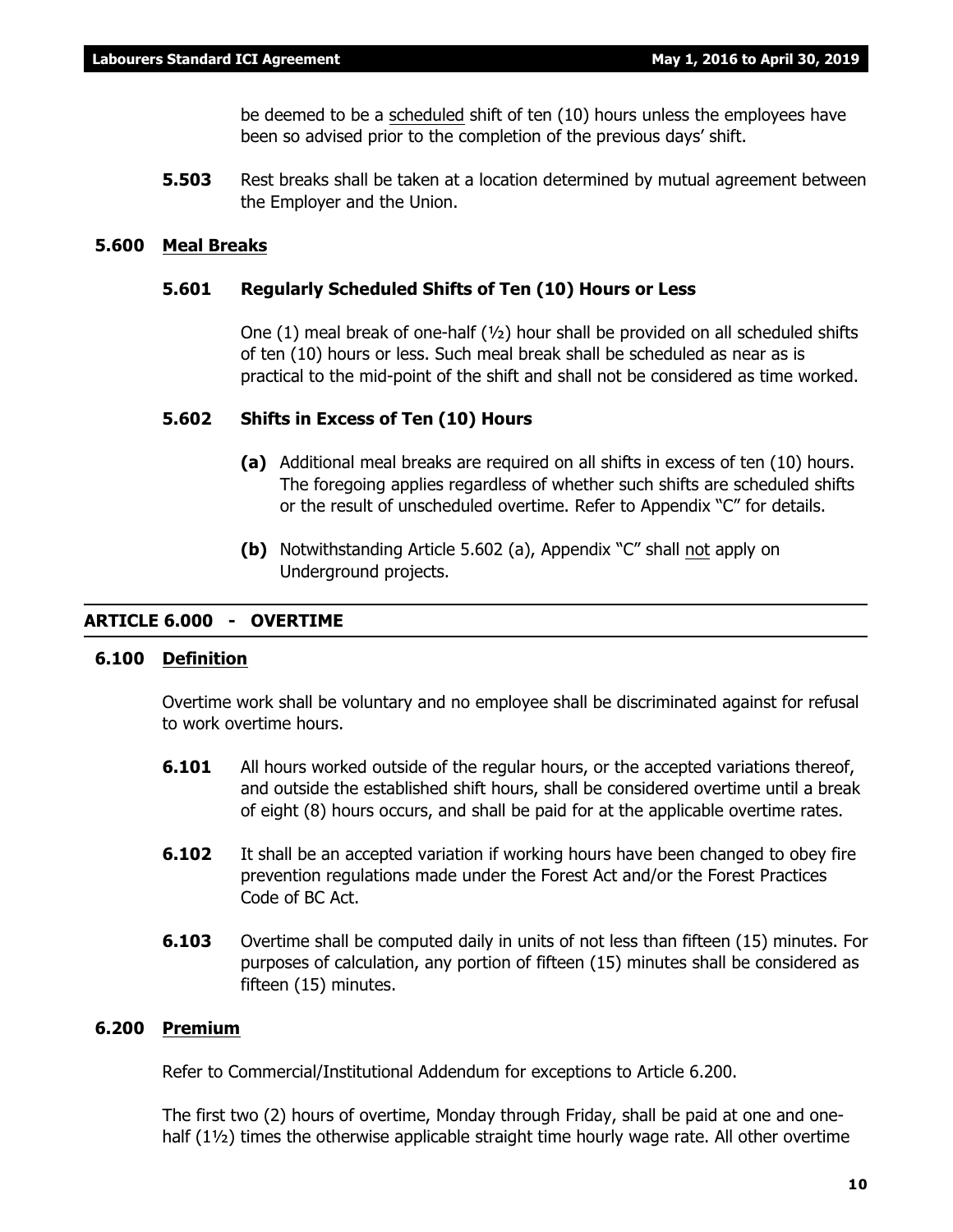hours, including all hours worked on Saturdays, Sundays and statutory holidays, shall be payable at two (2) times the otherwise applicable straight time hourly wage rate.

# **ARTICLE 7.000 - TRANSPORTATION**

# **7.100 Initial and Terminal Travel Allowance**

Refer to Commercial/Institutional Addendum for exceptions to Article 7.100.

- **7.101 (a)** The Employer shall pay an initial and terminal travel allowance, pursuant to Appendix "B", to any non Local Resident who is directed or dispatched to an out-of-town project. Refer to Article 7.102 for further clarification and exceptions.
	- **(b)** Such allowance shall be payable each way, and the distance travelled shall be calculated using Google Maps from the employee's residence to/from the project, via the most direct route.
- **7.102** Notwithstanding any/all contrary provision(s) of this Agreement:

# **(a) Ferry Fares and Tolls**

The Employer shall reimburse an employee, upon the submission of the appropriate receipts, for any/all ferry fares (car and driver) which are incurred in the course of initial and terminal travel. Such ferry fares shall be limited to one (1) standard length/height vehicle plus driver, each way. Tolls shall not be a reimbursable expense.

# **(b) Air Travel**

Where an employee requests to use air travel to travel to the project, the following terms and conditions shall prevail.

- **(i)** The Employer shall pay for airfare, inclusive of any/all related fees and taxes, plus taxi fare to/from the project from the airport located nearest thereto. Notwithstanding the foregoing, taxi fare shall not be payable where Employer (or Owner) supplied transportation is provided.
- **(ii)** The Employer may pre-arrange the air travel to/from the airport nearest the employee's point of residence. The air carrier and class of ticket shall be at the discretion of the Employer, but shall be via a regularly scheduled carrier. Notwithstanding the foregoing, the Employer shall not direct an employee to fly "standby".
- **(iii)** The employee shall provide the Employer with the Boarding Pass and proper ground transportation receipts if requested to do so by the Employer.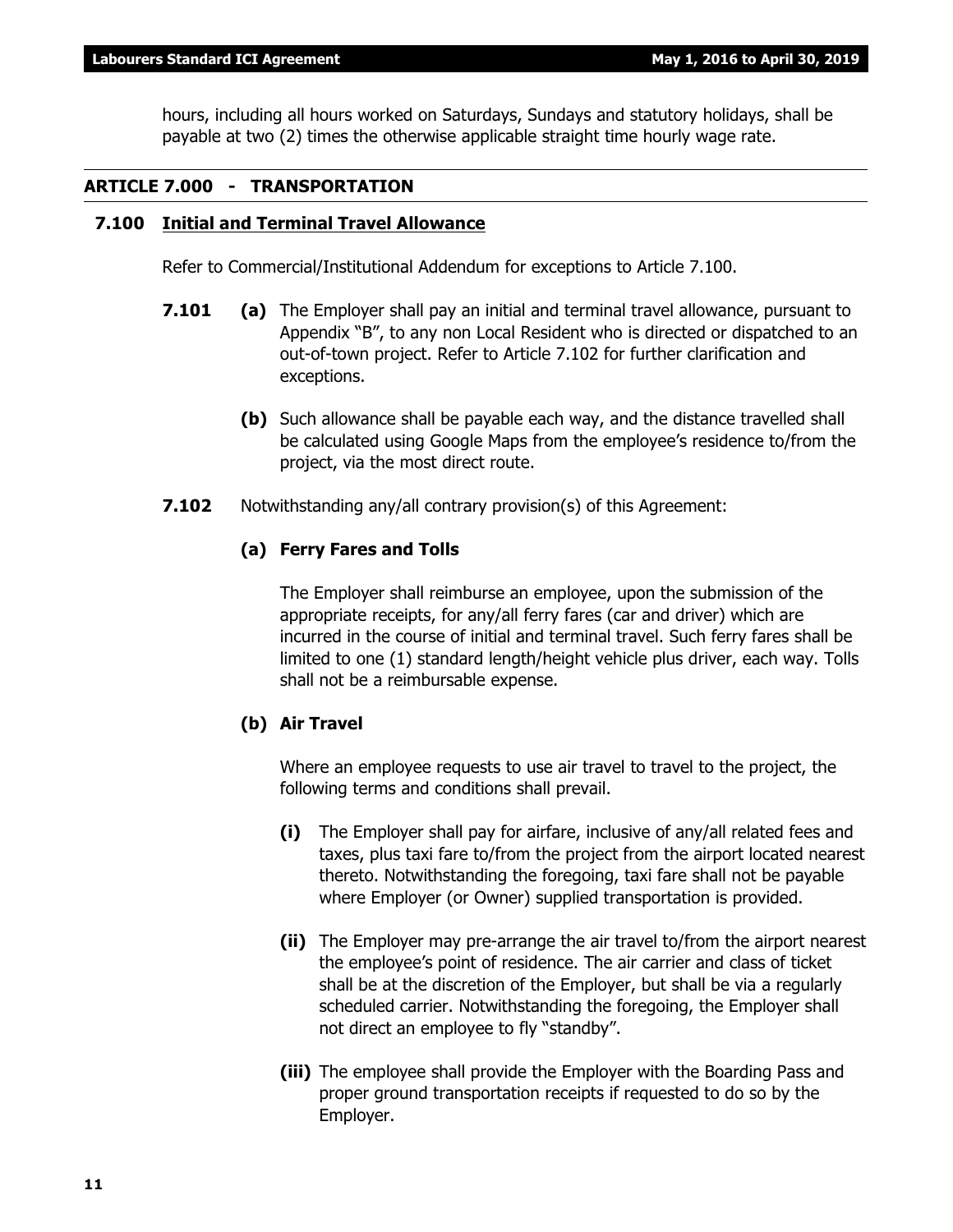# **(c) Standard "Lump Sum" Amount Option**

Where a variety of travel distances exist for employees to a particular project, the Employer and the Union may agree upon a standard initial and terminal travel allowance "lump sum" amount which shall be paid to all applicable employees on the project. Such agreement shall be reached prior to the commencement of work on the project, and prior to date of tender if possible.

# **(d) Timing of Payment**

The Employer shall ensure that an employee receives payment for the applicable initial travel allowance and any/all applicable reimbursements for incurred expenses (i.e. ferry fares, etc.) within seven (7) calendar days of the employee's first shift on the project. Notwithstanding the foregoing, the Union and the Employer may mutually agree to vary this requirement. Such agreement shall be reached prior to the commencement of work on the project, and prior to date of tender if possible.

# **(e) Termination of Employment**

In the event an employee voluntarily terminates his own employment after having been on the project for less than fifteen (15) calendar days, the Employer shall not be required to pay the employee's terminal travel allowance, and shall additionally be entitled to deduct the initial travel allowance already paid from the employee's final pay cheque.

# **(f) Lack of Work**

- **(i)** An employee dispatched to a project before the project is ready shall be paid waiting time at the otherwise applicable hourly wage rate until such time as work on the project commences, or shall have their return transportation paid by the Employer.
- **(ii)** If the Employer fails to provide work for an employee, and such employee is required to 'stand by" for more than two (2) consecutive shifts, such employee reserves the right, at his sole discretion, to terminate his employment on the basis of "lack of work". The Employer shall issue a Record of Employment consistent with the foregoing, and the Employer shall be required to pay both the employee's initial and terminal travel allowance. Call out time without work does not constitute work provided.

# **7.200 Daily/Local Travel**

Refer to Commercial/Institutional Addendum for exceptions to Article 7.200.

**7.201** No daily travel allowance shall be payable to any Local Resident employee on any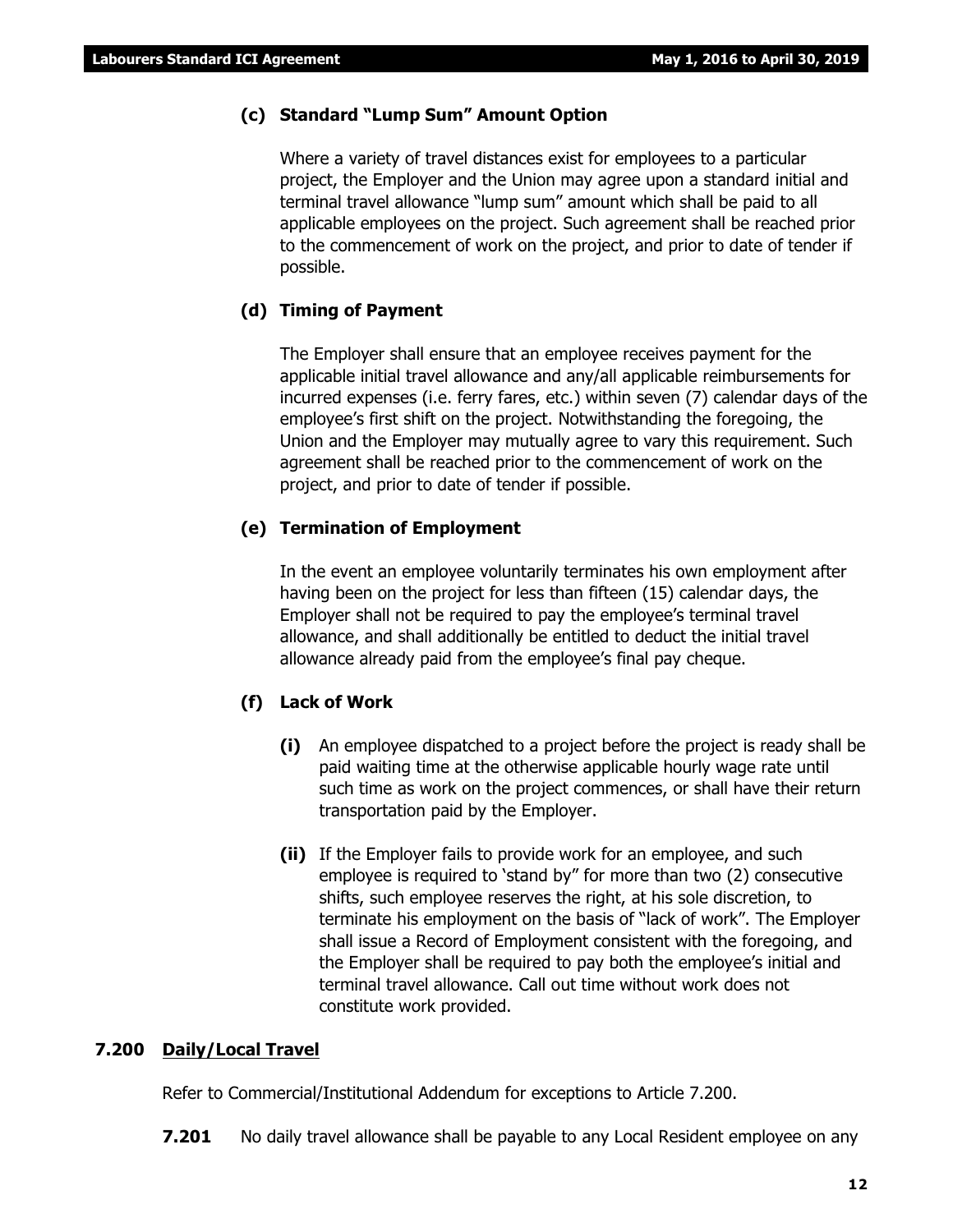project located inside the Lower Mainland/Fraser Valley.

- **7.202 (a)** A daily travel allowance shall be paid to any Local Resident employee who uses his own vehicle to travel daily from his residence to a project located outside of the Lower Mainland/Fraser Valley.
	- **(b)** Such allowance shall be payable in accordance with the following schedule.

First forty (40) road kilometres, each way, each day not applicable

All additional road kilometres, each way, each day bursuant to Appendix "B"

**7.203** Where a variety of travel distances exist for employees to a particular project, a pre-tender and/or pre-job conference between the Employer and the Union may be held to arrive at a mutually agreed amount which shall be paid to such employees on the project.

# **7.300 Camps**

Refer to Commercial/Institutional Addendum for exceptions to Article 7.300.

# **7.301 Marshalling Points**

- **(a)** On camp projects, no walking time shall be paid up to 2,500 feet from the work site. Beyond 2,500 feet, up to thirty (30) minutes' travel each way, the Employer shall supply transportation. Travel time shall be paid at prevailing rates for time in excess of thirty (30) minutes.
- **(b)** Where camps are maintained, it is understood and agreed that the period from the time of departure from the marshalling point in the camp area until the time of return to that point on conclusion of work, excluding the meal period where applicable, shall be paid at the applicable straight time or overtime hourly wage rate.
- **(c)** The matter of provision on transport shall be at the Employer's discretion.
- **7.302** Vehicles used to transport employees shall be approved passenger vehicles conforming to public transit standards and shall be operated in compliance with WSBC regulations.

# **7.400 Metro Travel**

Article 7.400 shall not apply to Commercial/Institutional projects.

**7.401** A Metro Travel premium of seventy-five cents (\$0.75) per hour worked, plus holiday pay, shall be paid to all employees employed in the Lower Mainland/Fraser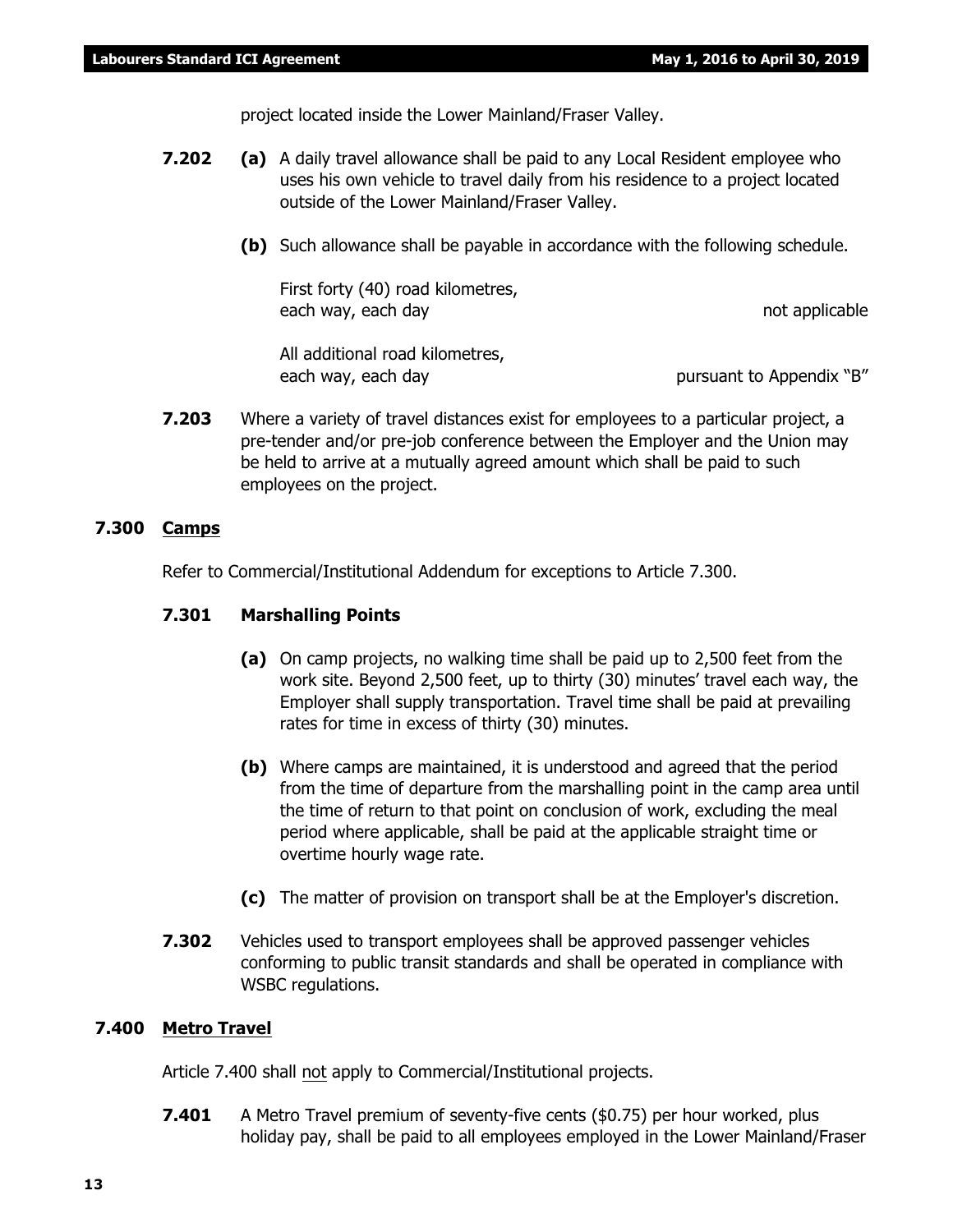Valley. Such premium shall be paid regardless of the employee's place of residence.

**7.402** The applicable daily travel allowance shall apply on all industrial projects located outside of the Lower Mainland/Fraser Valley.

# **7.500 Periodic Leave**

Refer to Commercial/Institutional Addendum for exceptions to Article 7.500.

- **7.501 (a)** On out-of-town projects of over fifty (50) calendar days' duration, a periodic leave shall be made available to employees every forty (40) calendar days.
	- **(b)** When leave is desired in accordance with Article 7.501 (a), an allowance for periodic leave shall be provided by the Employer on a "use it or lose it" basis, in accordance with the following formula. Such allowance shall be paid only once for each periodic leave.

| 0 km to 249 km     | n/a      |
|--------------------|----------|
| 250 km to 500 km   | \$175.00 |
| 501 km to 750 km   | \$275.00 |
| 751 km to 1,000 km | \$375.00 |
| over 1,000 km      | \$475.00 |

The mileage shall be computed from the project to the employee's place of residence.

- **7.502 (a)** The duration of such periodic leave shall be for a minimum of five (5) days to a maximum of one (1) week, or such other number of days as may be mutually agreed between the Employer and the employee.
	- **(b)** The timing of such periodic leave shall be decided by mutual agreement. In no event shall an employee receive leave unless he actually returns to his place of residence. Living Out Allowances shall not be paid during leave periods.
- **7.503 (a)** For the purposes of Article 7.500, the term "out-of-town project" shall be defined as meaning any project that is accessible by air or boat only, excluding ferries, or is greater than three hundred and twenty (320) kilometres and/or four (4) hours' travel, including ferry travel, to the transportation terminal nearest the employee's residence.
	- **(b)** Employees residing within these limits shall be entitled to a mutually agreed leave of absence, at no cost to the Employer, of five (5) or seven (7) calendar days, to be arranged between the employee and Employer subject to the same qualifiers provided in the periodic leave.
- **7.504** Employees qualifying for leave shall return to the transportation terminal nearest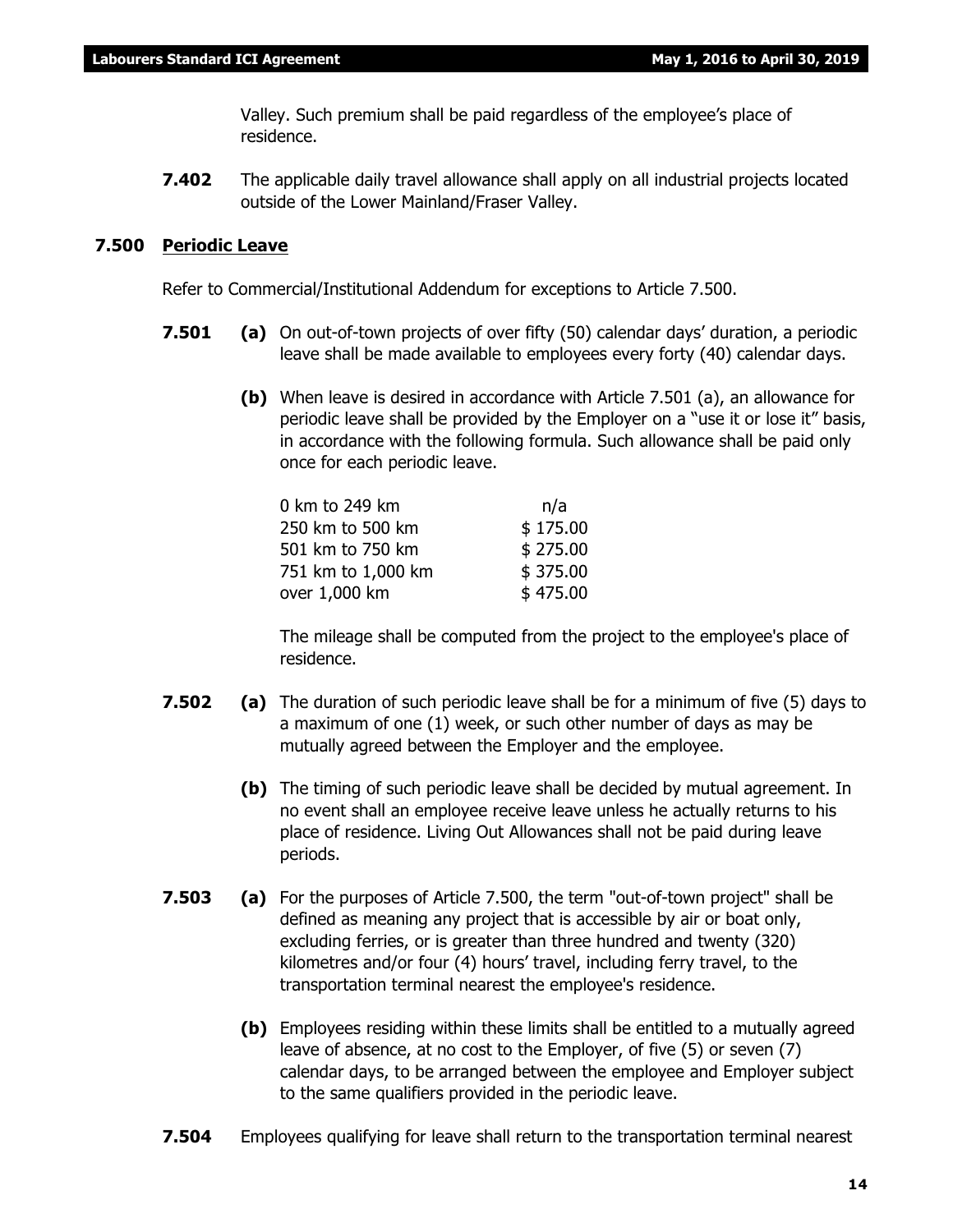the employee's residence. Notwithstanding the foregoing, employees from union locals other than CSWU Local 1611 shall return to their point of dispatch within the province of BC.

- **7.505** There shall be no cash payment in lieu of periodic leave, unless otherwise mutually agreed between the Union and the Employer.
- **7.506** Interpretations contained within Article 7.500 shall not be applied to any other provision contained within this Agreement.

# **ARTICLE 8.000 - MONTHLY REMITTANCES**

The timely remittance of Employer contributions and employee deductions required in accordance with this Agreement is essential for the protection of the employees and other beneficiaries.

# **8.100 General Provisions**

- **8.101** The Employer shall remit all Employer contributions and employee deductions required under the terms of this Agreement, on behalf of those employees working under the terms of this Agreement. Refer to the applicable Schedule "F" attached hereto.
- **8.102** Such Employer remittance shall:
	- **(a)** be made by a single payment, payable to CSW Medical and Benefit Plan of BC, inclusive of all obligations arising from hours up to the close of the Employer's payroll ending closest to the last day of the preceding calendar month, and
	- **(b)** be accompanied by a correctly completed Remittance Report Form, and
	- **(c)** be received by the Union not later than the fifteenth (15th) day of the month following that for which such payments are payable, and
	- **(d)** identify whether the minimum straight time hourly wage rate being paid to an Apprentice Labourer and/or Apprentice Concrete Specialist is less than \$18.50 per hour, or greater than or equal to \$18.50 per hour. (The Union shall modify the Remittance Report Form to accommodate such information.)

With the mutual agreement of the Union, the Employer may electronically process the payment of its monthly remittance and/or the submission of its monthly Remittance Report Form.

**8.103** The CSW Medical and Benefit Plan shall, once each month after receiving the combined monthly remittance from each Employer, allocate and/or distribute the monies of such combined remittance to the various Plans, Funds, Organizations, etc. in the appropriate manner. The Union acknowledges that such Plans, Funds, Organizations, etc. are entitled to receive such monies, and that such monies are,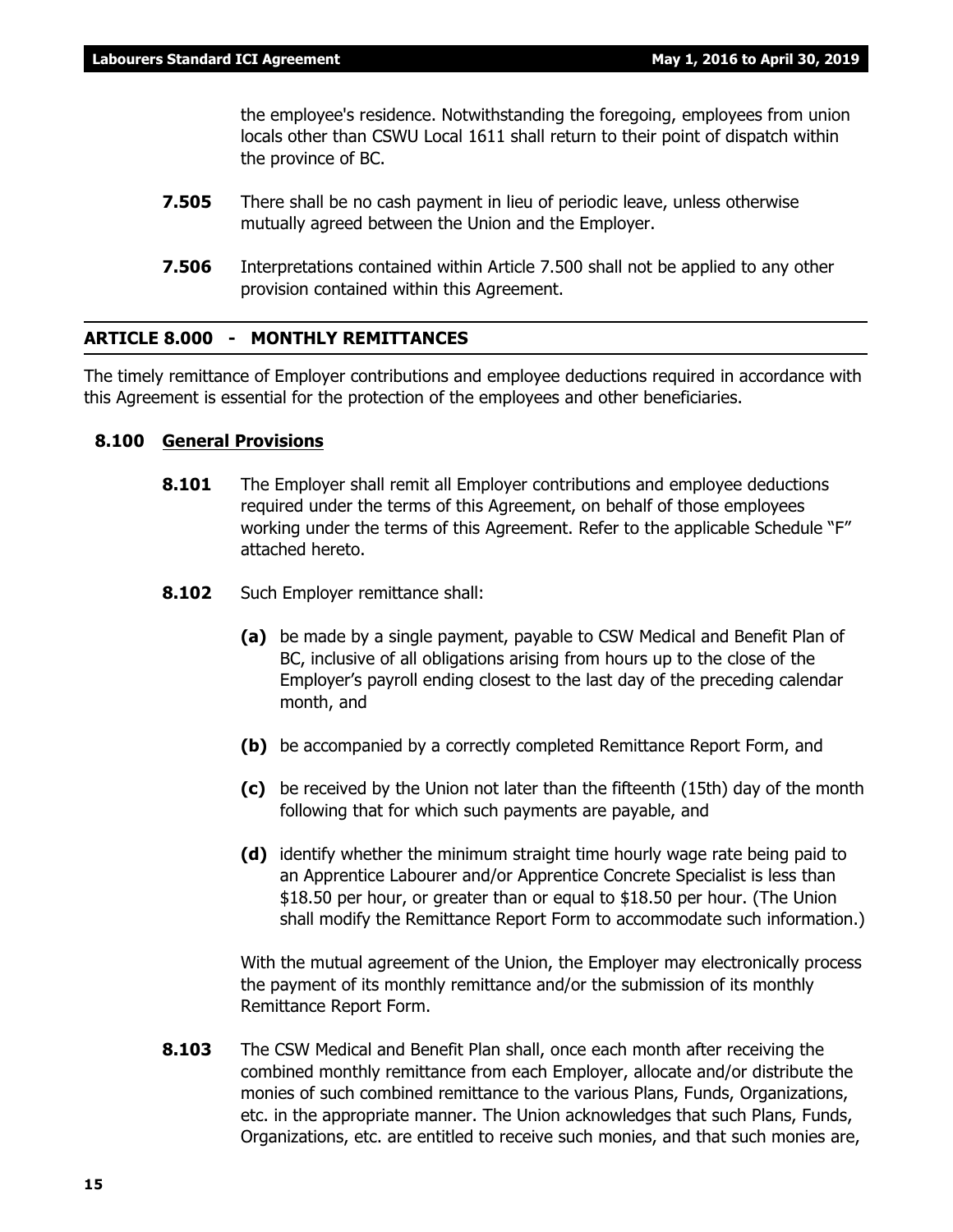in fact, held in trust by the Union until properly allocated and/or distributed. No administrative fee or handling fee shall be deducted prior to allocation and/or distribution.

# **8.200 "Nil" Reports**

The Employer shall submit a "Nil" report if such Employer had employed no employees during the period for which payments would otherwise have been payable. Notwithstanding the foregoing, the Employer shall not be required to submit a "Nil" report for a period in which no employees had been employed, if the Union has been notified, in writing, that such Employer is no longer in business.

# **8.300 Delinquent Remittance**

- **8.301** In the event the Employer fails to remit Employer contributions and employee deductions in the manner set forth in Article 8.000, such Employer shall be deemed to be delinquent and the Union shall notify the Employer accordingly, in writing.
- **8.302** A meeting between the Union and the Employer shall take place within three (3) working days of the Employer receiving a notice of delinquent payment from the Union.
- **8.303** In the event the matter is not resolved as a result of the meeting between the Union and Employer, the Union may, at its sole discretion, thereafter require payment by the Employer of all monies (wages, annual vacation and statutory holiday pay, Employer contributions, etc.) owing on a daily, weekly or bi-weekly basis. Alternatively, the Union may, at its sole discretion, also impose a ten percent (10%) penalty of the amount of the delinquent payment, and/or withdraw its members from the Employer's project(s). Any/all such action by the Union shall not contravene the terms of this Agreement.

# **8.400 Remittance Report Forms**

The Union shall supply Employers with the Remittance Report Forms, and the Union shall bear the cost of producing such Forms except in accordance with Article 9.103 (d).

# **ARTICLE 9.000 - EMPLOYER CONTRIBUTIONS AND EMPLOYEE DEDUCTIONS**

All rates and schedules contained within this Agreement shall not be changed during the life of this Agreement without the prior mutual agreement, in writing, of the Parties. Such mutual agreement shall not be unreasonably withheld.

# **9.100 Employer Contributions**

# **9.101 CSW Medical and Benefits**

**(a)** The Employer shall contribute the required amount(s) to the CSW Medical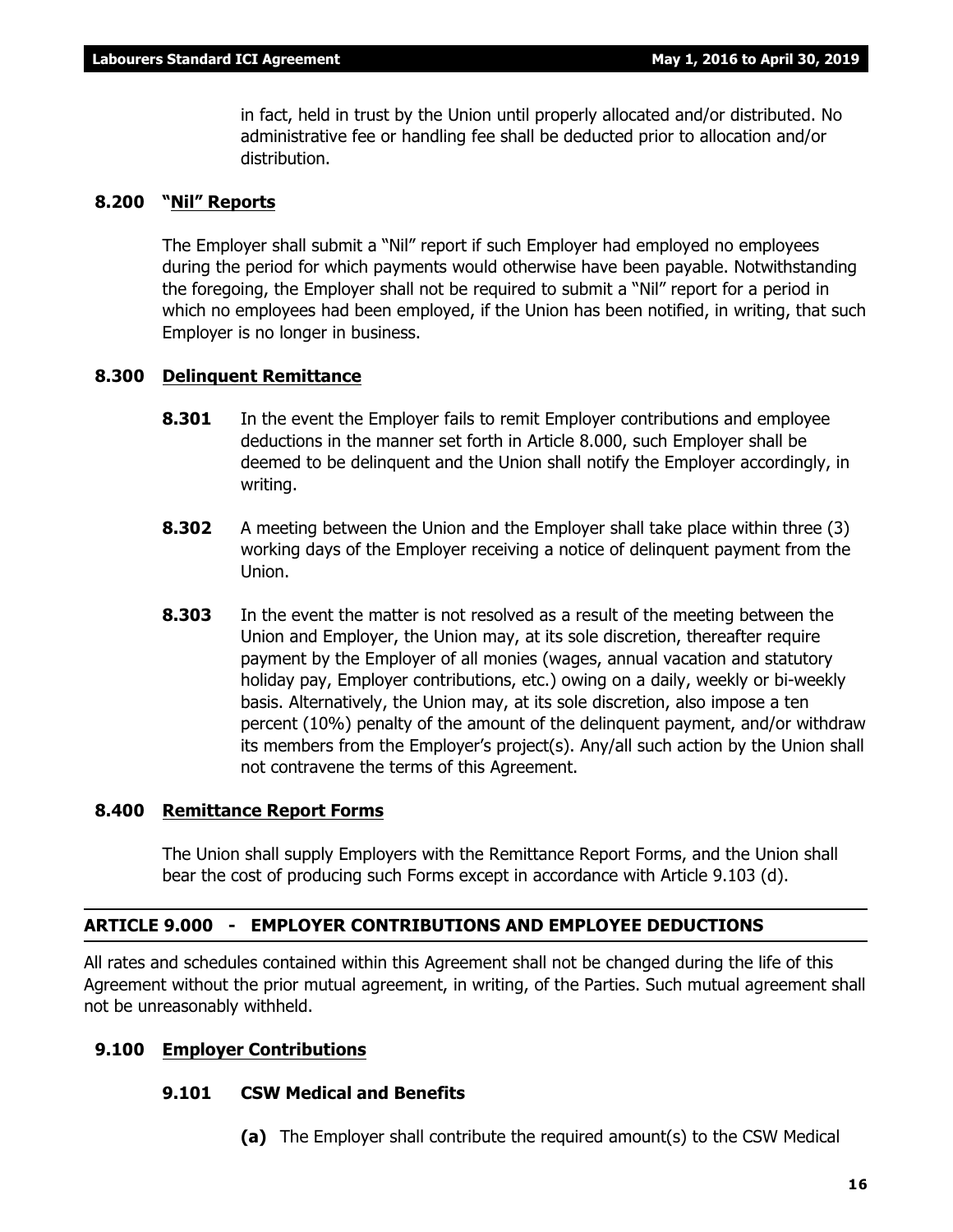and Benefit Plan of BC in the manner set forth in Article 8.000. The required amount(s), and the effective date(s) applicable thereto, shall be as stipulated within the applicable Schedule "F" attached hereto.

**(b)** The Employer contribution for CSW Medical and Benefits shall be distributed at the sole discretion of the Union. CLR shall be given thirty (30) calendar days' notice, in writing, prior to any increase or decrease in the amounts that might be allocated by the Union to the Pension Plan.

# **9.102 Pension Plan**

The Employer shall contribute the required amount(s) to the Pension Plan in the manner set forth in Article 8.000. The required amount(s), and the effective date(s) applicable thereto, shall be as stipulated within the applicable Schedule "F" attached hereto.

# **9.103 Contract Administration Fund**

- **(a)** The Employer shall contribute the required amount(s), inclusive of GST, to the Contract Administration Fund in the manner set forth in Article 8.000. The required amounts(s), and the effective date(s) applicable thereto, shall be as stipulated within the applicable Schedule "F" attached hereto. CLR may alter the amount(s) by providing the Union with sixty (60) calendar days' written notice.
- **(b)** The Union shall collect and forward to CLR, without exception, all monies designated for the Contract Administration Fund and received in accordance with the applicable Employer monthly remittance report form. Such payment to CLR shall be made by the Union not later than the last day of the month in which such amount was received and shall be accompanied with a summary report that provides hours of work and fund remittances by each Employer working under this Agreement.
- **(c)** A designated representative of CLR may inspect, upon appointment, the receipts and records of the Union related to the Contract Administration Fund.
- **(d)** Any cost incurred by the CSW Medical and Benefit Plan of BC with respect to having to change the Employer monthly remittance report form, as a direct result of a change in the Contract Administration Fund contribution amount shall be borne by CLR.

# **9.104 Rehabilitation Plan**

The Employer shall contribute the required amount(s) to the Rehabilitation Plan in the manner set forth in Article 8.000. The required amount(s), and the effective date(s) applicable thereto, shall be as stipulated within the applicable Schedule "F" attached hereto.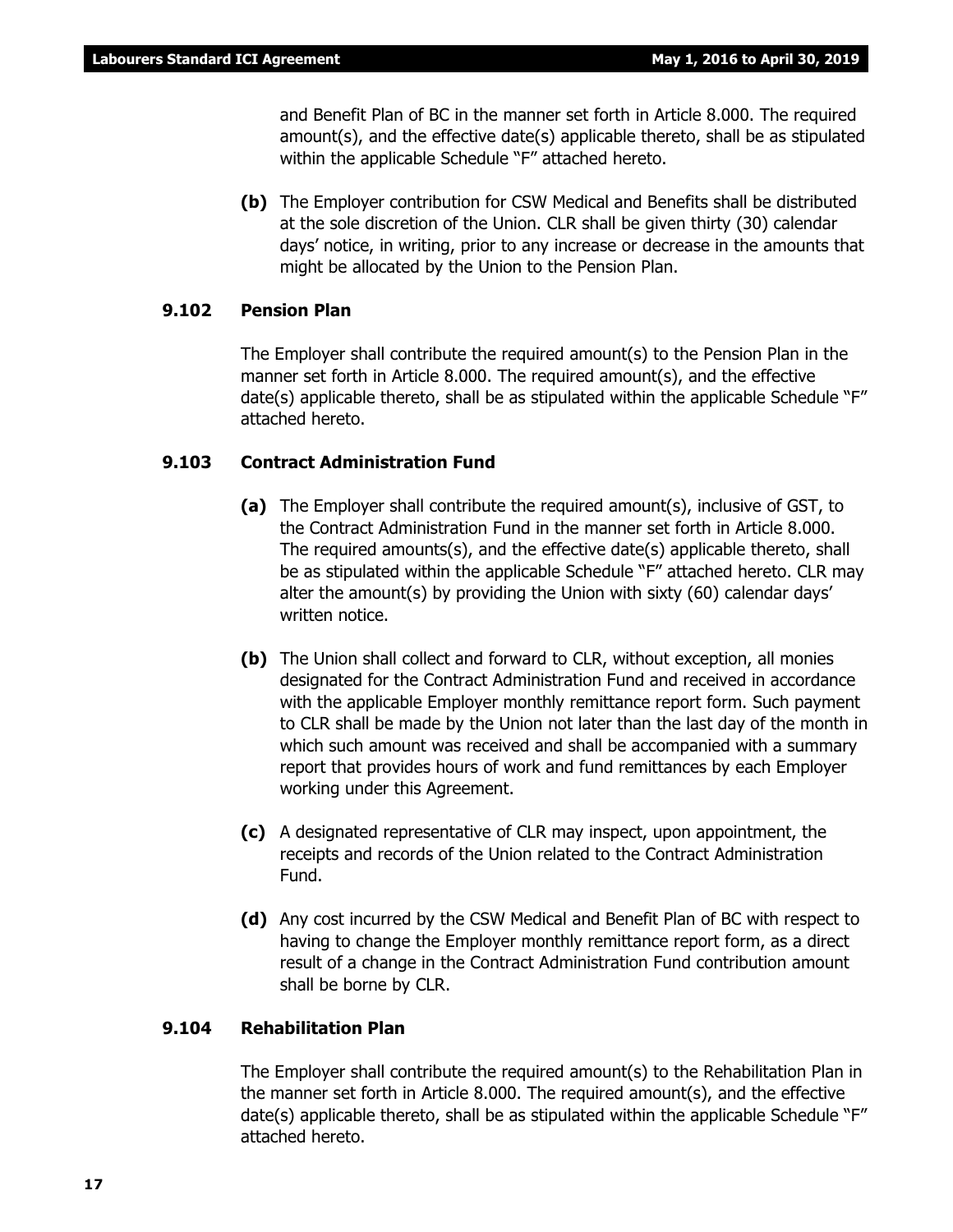# **9.105 Jurisdictional Assignment Plan (JAPlan)**

- **(a)** The Employer shall contribute the required amount(s) to the JAPlan in the manner set forth in Article 8.000. The required amount(s), and the effective date(s) applicable thereto, shall be as stipulated within the applicable Schedule "F" attached hereto.
- **(b)** The JAPlan, as agreed to between the BCBT and CLR, shall be binding upon the Parties. Notwithstanding the foregoing, where the Employer makes an assignment of work to another constituent union or local union of the BCBCBTU, which is challenged under the JAPlan, the Union shall not make any claim or bring any independent action for back pay or any other damages through the Umpire, arbitration, or the LRB, unless the Union has obtained a ruling from the Umpire in its favour, in which event the Union shall be entitled to claim damages through collective agreement arbitration for non-compliance with the Umpire's ruling for the period subsequent to the ruling.

# **9.106 BCBCBTU**

The Employer shall contribute the required amount(s) to the BCBCBTU in the manner set forth in Article 8.000. The required amount(s), and the effective date(s) applicable thereto, shall be as stipulated within the applicable Schedule "F" attached hereto. Notwithstanding the foregoing, such contribution shall continue only for as long as the Bargaining Council structure continues to exist pursuant to the *Labour Relations Code*.

# **9.107 Construction Industry of BC Substance Abuse Testing and Treatment Program (D&A Policy)**

- **(a)** Effective November 26, 2017, the Employer shall contribute the required amount(s) to the D&A Policy in the manner set forth in Article 8.000. The required amount(s), and the effective date(s) applicable thereto, shall be as stipulated within the applicable Schedule "F" attached hereto.
- **(b)** The D&A Policy, as agreed to between the BCBCBTU and CLR shall be binding upon the Parties. In particular, the Parties shall be bound by the decisions of the Policy Administration Committee (PAC) of the D&A Policy with respect to the implementation of an Industry Employee and Family Assistance Program (EFAP) providing such decisions have been endorsed by both the BCBCBTU and CLR.

# **9.200 Employee Deductions**

The Union shall provide the Employer with not less than thirty (30) days' notice of a change in any of the following deduction amounts.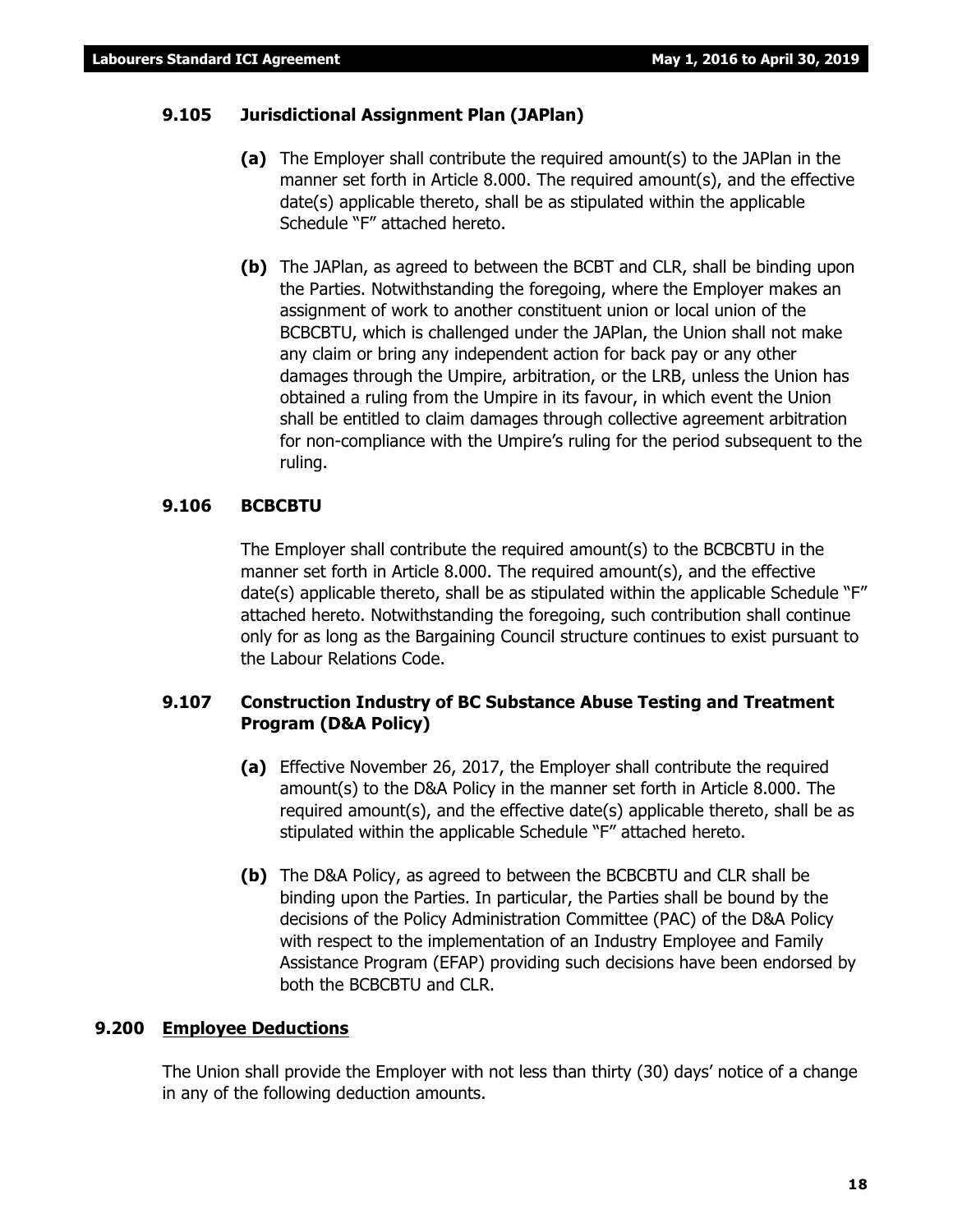# **9.201 Union Dues**

The Employer shall deduct Union Dues from each employee, on a monthly, weekly and/or hourly basis, and shall forward such deductions in the manner set forth in Article 8.000. The required amount(s), and the effective date(s) applicable thereto, shall be as stipulated within the applicable Schedule "F" attached hereto. The Union Dues deduction amount(s) shall be as directed by the Union.

# **9.202 CSW Training Society**

The Employer shall deduct the required amount(s) from each employee and shall forward such deductions to the CSW Training Society in the manner set forth in Article 8.000. The required amount(s), and the effective date(s) applicable thereto, shall be as stipulated within the applicable Schedule "F" attached hereto.

# **9.203 BC Building Trades (BCBT)**

The Employer shall deduct the required amount(s) from each employee and shall forward such deductions to the BCBT in the manner set forth in Article 8.000. The required amount(s), and the effective date(s) applicable thereto, shall be as stipulated within the applicable Schedule "F" attached hereto.

# **9.204 Canadian Building Trades**

The Employer shall deduct the required amount(s) from each employee and shall forward such deductions to the Canadian Building Trades in the manner set forth in Article 8.000. The required amount(s), and the effective date(s) applicable thereto, shall be as stipulated within the applicable Schedule "F" attached hereto.

# **ARTICLE 10.000 - WORKING CONDITIONS**

# **10.100 Harassment and Discrimination**

Employees shall have the right to work in an environment free from harassment. In addition, discrimination under the prohibited grounds of the *BC Human Rights Code* shall not be tolerated within the open and inclusive craft building trades construction industry.

# **10.200 Project Facilities**

# **10.201 Toilets**

Chemical or flush toilets shall be provided from the commencement of work on all projects. When sewer or chemical toilets are not available, sanitary facilities shall be provided in accordance with local sanitary regulations. Toilet houses shall be painted, at least on the inside, and cleaned out daily. Toilet paper shall be provided.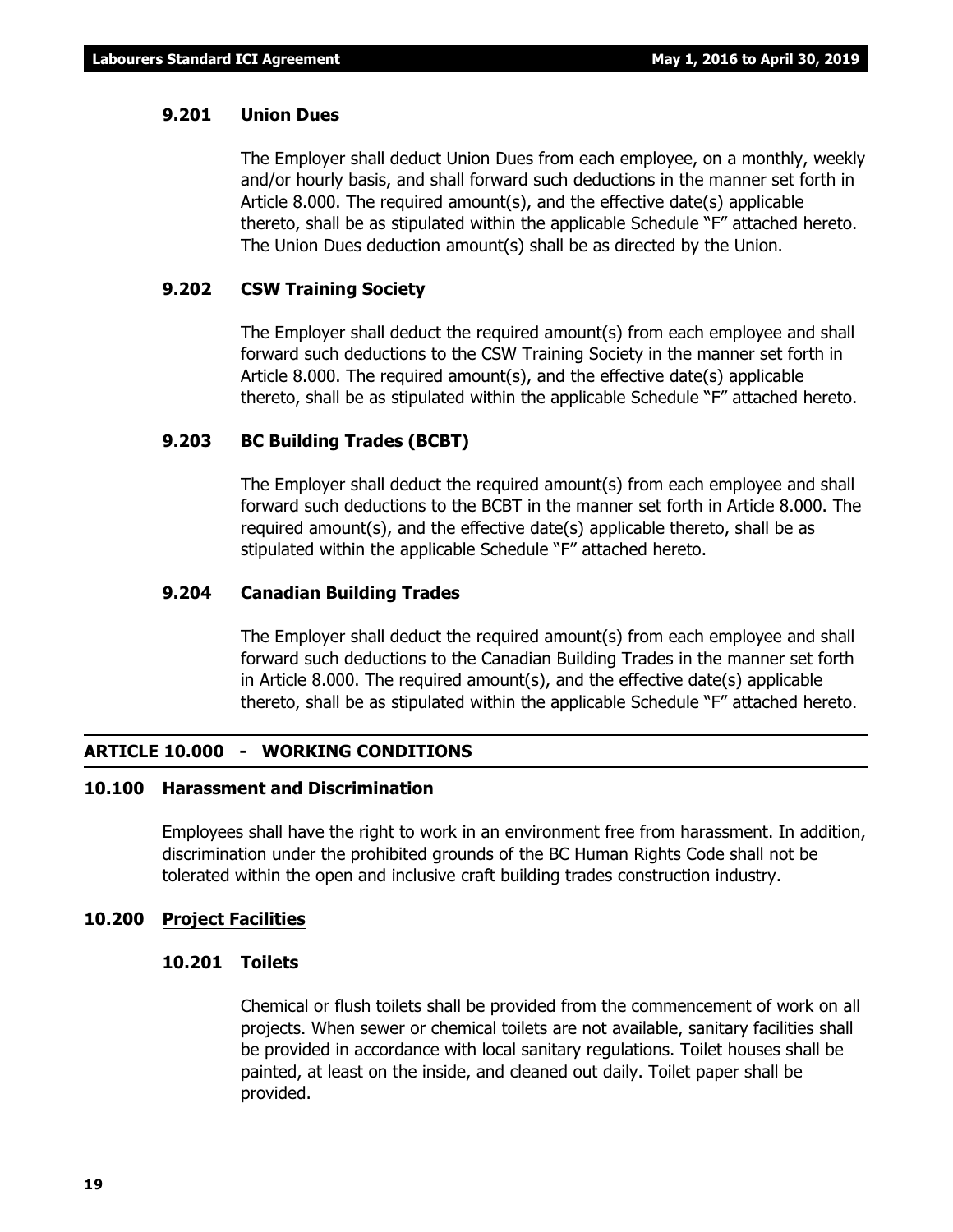# **10.202 Drinking Water**

Where there is no running tap water available, drinking water in approved sanitary containers shall be provided. Paper cups and salt tablets shall be supplied.

# **10.203 Telephone Access**

A telephone(s) shall be made available to all employees at all times for incoming or outgoing emergency purposes, and incoming messages of an emergency nature shall be relayed immediately. No employee shall be permitted to use a personal cell phone or smart phone during working hours, excluding rest and meal breaks, except in case of an emergency. Repeated violations of the foregoing shall constitute just cause for discipline, up to and including termination.

# **10.204 Hand Cleaner**

The Employer shall provide hand cleaner and paper towels.

# **10.300 Lockup**

- **10.301** A lockup shall be provided for labourers, for drying clothes, and for use as a dressing room, as well as a lunch room.
- **10.302** Such lockup shall have tables and benches with provision for drying clothes and shall be of an adequate size to allow a minimum of twelve (12) square feet per employee. It shall also have windows and venting with adequate lighting and provision for continuous heat twenty-four (24) hours a day.
- **10.303** The Employer shall be responsible for having the lockup cleaned out daily and kept clear of building material and other construction paraphernalia.

# **10.400 Vehicles and Licences**

- **10.401** The Employer shall pay the cost for employees obtaining any/all operator licenses other than those required under the *Motor Vehicle Act*.
- **10.402** No employee shall be permitted to use his own motor vehicle in a manner which is unfair to other employees and/or Union members, or is contrary to the best interests of the Union.

# **10.500 Medical Attention**

If an employee requires off-site medical attention which necessitates no return to work on that day, or where a qualified Industrial First Aid Attendant recommends rest until the next day, then the injured employee shall be paid for the full shift.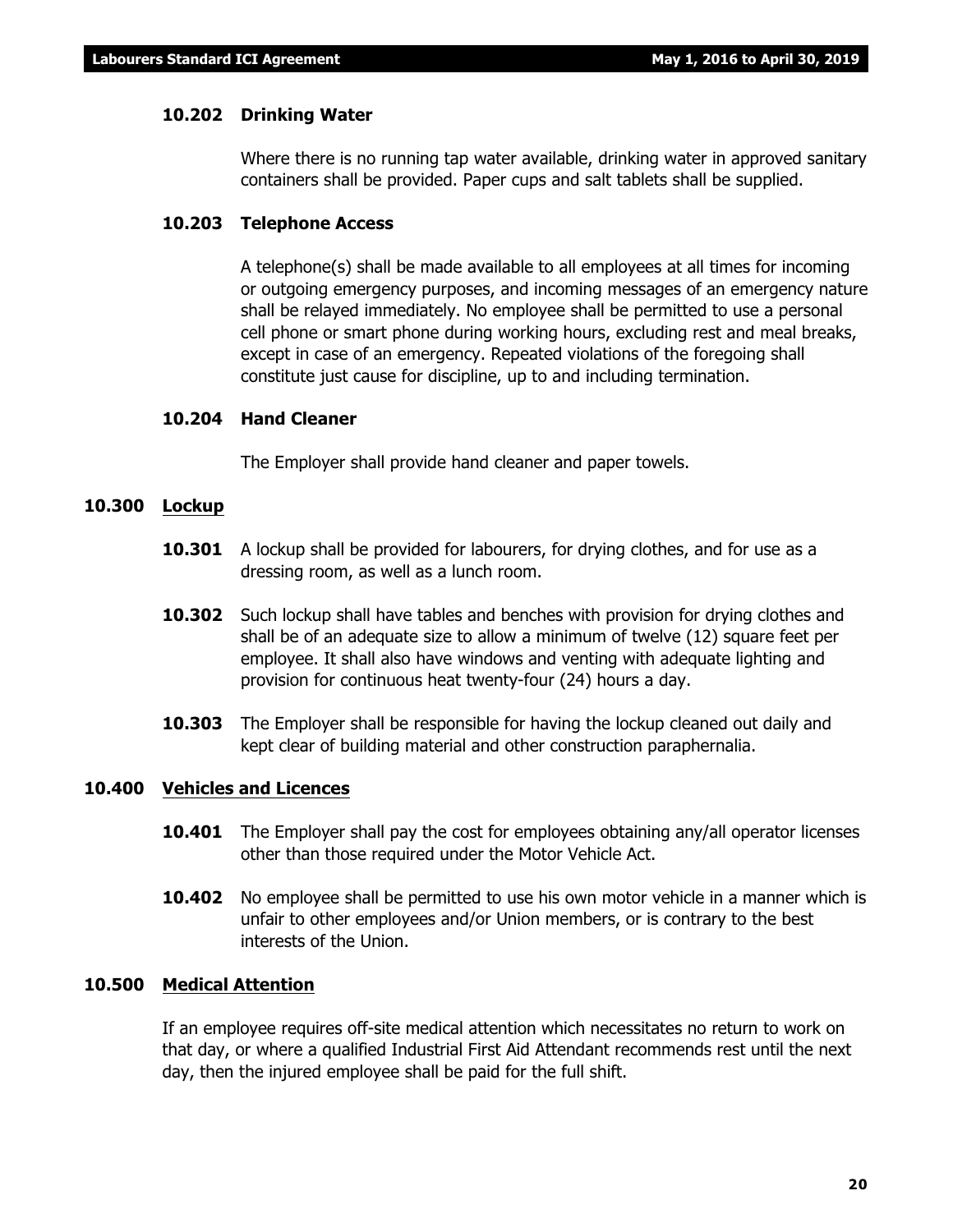# **10.600 Insurance**

- **10.601** The Employer shall protect the value of an employee's work clothes to a total of three hundred dollars (\$300.00) in case of fire or burglary.
- **10.602** Notwithstanding Article 10.601, an employee shall not be entitled to such protection unless such employee has filed an inventory of clothing with the Employer. The Employer shall supply the required forms and secure the inventory from each employee. The employee shall receive a signed copy of the inventory from the Employer. Coverage shall commence at the date of the filing of the inventory with the Employer.

# **10.700 Termination Slip**

The Employer shall provide the employee with a termination slip upon termination. Such slip shall state the reason for the employee's termination and whether or not the employee is eligible for rehire.

# **ARTICLE 11.000 - HIRING AND UNION SECURITY**

# **11.100 Dispatch**

The Union shall maintain a dispatch office(s) from which the Employer shall hire all employees. The Union shall be given at least forty-eight (48) hours' notice between Monday, 8:00 am and Friday, 4:30 pm to complete a dispatch request.

# **11.200 Hiring**

Refer to Commercial/Institutional Addendum for exceptions to Article 11.200.

Notwithstanding any/all contrary interpretation of this Agreement, the Employer shall retain the right to refuse employment to an individual if the Employer does not believe that such individual is suitable for the available work. Notwithstanding the foregoing, if such right is exercised, the Employer shall provide the Union with a letter or email outlining the reason(s) an individual was not suitable, upon receiving a written request from the Union to do so.

- **11.201** When employees are required, including Foremen, only Union members having confirmation of dispatch from the Union shall be hired. Confirmation of dispatch shall require either a clearance slip, fax or email message from the Union.
- **11.202 (a)** When Union members are not available in BC, then the Employer may obtain employees elsewhere, it being understood that employees so hired shall meet Union and tradespersons qualifications.
	- **(b)** Employees hired in accordance with Article 11.202 (a) shall have fourteen (14) calendar days in which to make application for Union membership, or shall be replaced by a Union member when available.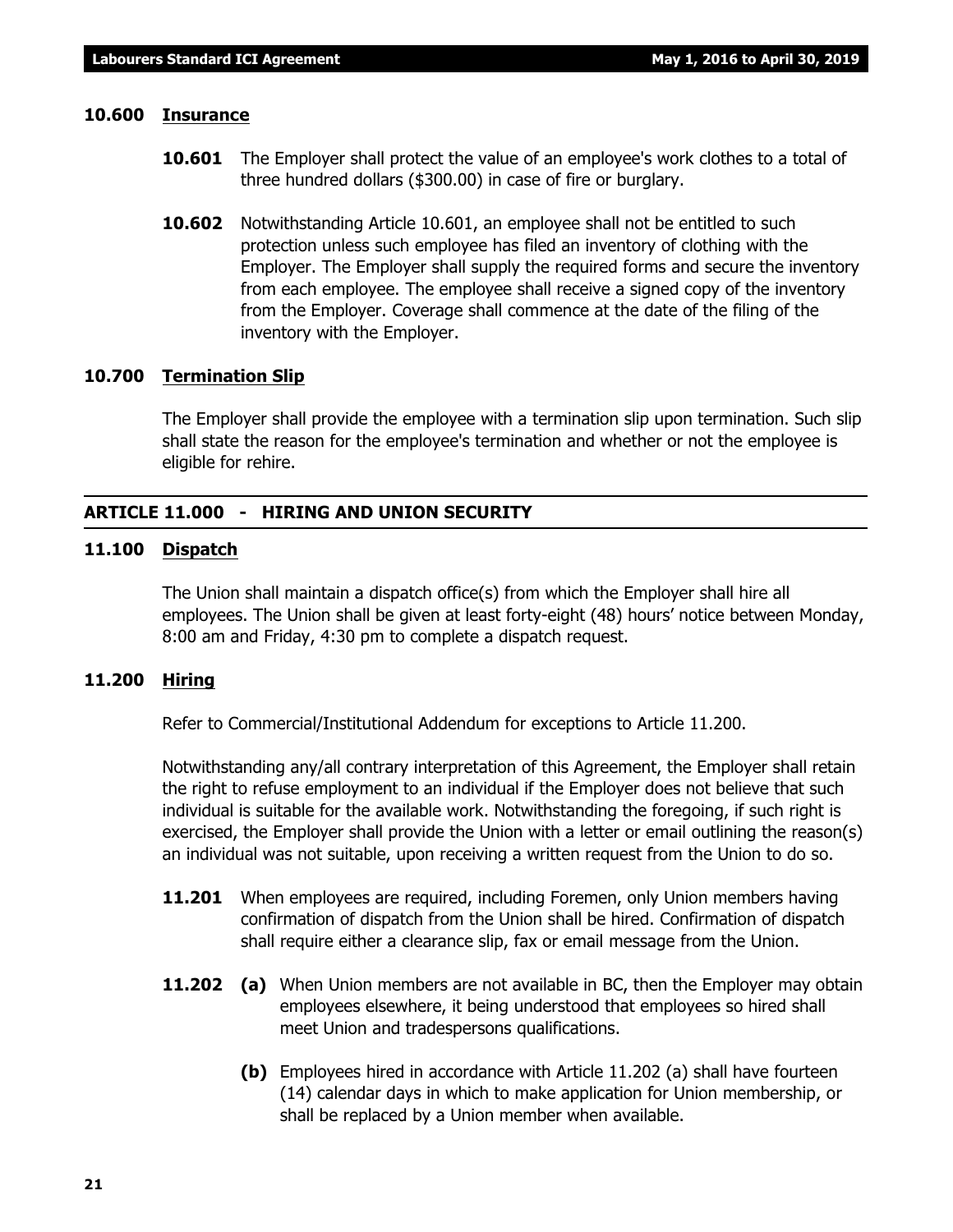- **11.203 (a)** If an employee at any time ceases to be a member in good standing of the Union, the Employer shall, upon notification from the Union, discharge the employee forthwith.
	- **(b)** The Union shall have the exclusive right to determine who is a member in good standing.
- **11.204** When employees are hired as provided herein, they shall be considered an employee of the Employer and shall be entitled to all employee benefits.
- **11.205** When an employee suffers a compensable injury, such employee shall be entitled to re-employment with the same Employer upon receiving a clearance to return to work from his doctor or WSBC, provided the project is still in operation and there is work in the employee's classification, or where a new project commences.
- **11.206** The Parties agree to cooperate to facilitate broad and liberal leaves for operations and training military leave for workers who serve as members of the Canadian Forces Reserves, in accordance with Provincial and Federal law and the "Declaration of Support for the Reserve Forces" signed by the Canadian Office of the Building and Construction Trades Department and the National Construction Labour Relations Alliance, dated May 12, 2010.

# **11.300 Name Request**

- **11.301** Notwithstanding any/all contrary interpretation of this Agreement, there shall be no restrictions/limitations on the Employer's right to hire Union members via name request.
- **11.302** The Union shall process an Employer's "name request" hiring of a Union member provided the Union is first notified of the Employer's intention to name request such member and provided the member is "booked in" as available for work with the Union. Any employee who subsequently quits working for an Employer after having been name requested by such Employer shall not be eligible to be reemployed on the same project. In order to qualify for a name request, a Union member must first obtain a clearance from the Union.

# **11.400 Transfer Between Projects**

There shall be no restrictions/limitations on the Employer's right to transfer an employee(s) from one (1) project to another throughout the province. Notwithstanding the foregoing, when a non Local Resident employee(s) is transferred between two (2) out-of-town projects the following standard shall apply.

- > Initial travel allowance shall be paid to the non Local Resident employee from his/her point of dispatch to the first project in accordance with Article 7.100, and
- > The effective "per road kilometre" travel allowance rate pursuant to Appendix "B" shall be paid to the non Local Resident employee for all road kilometres travelled, one (1)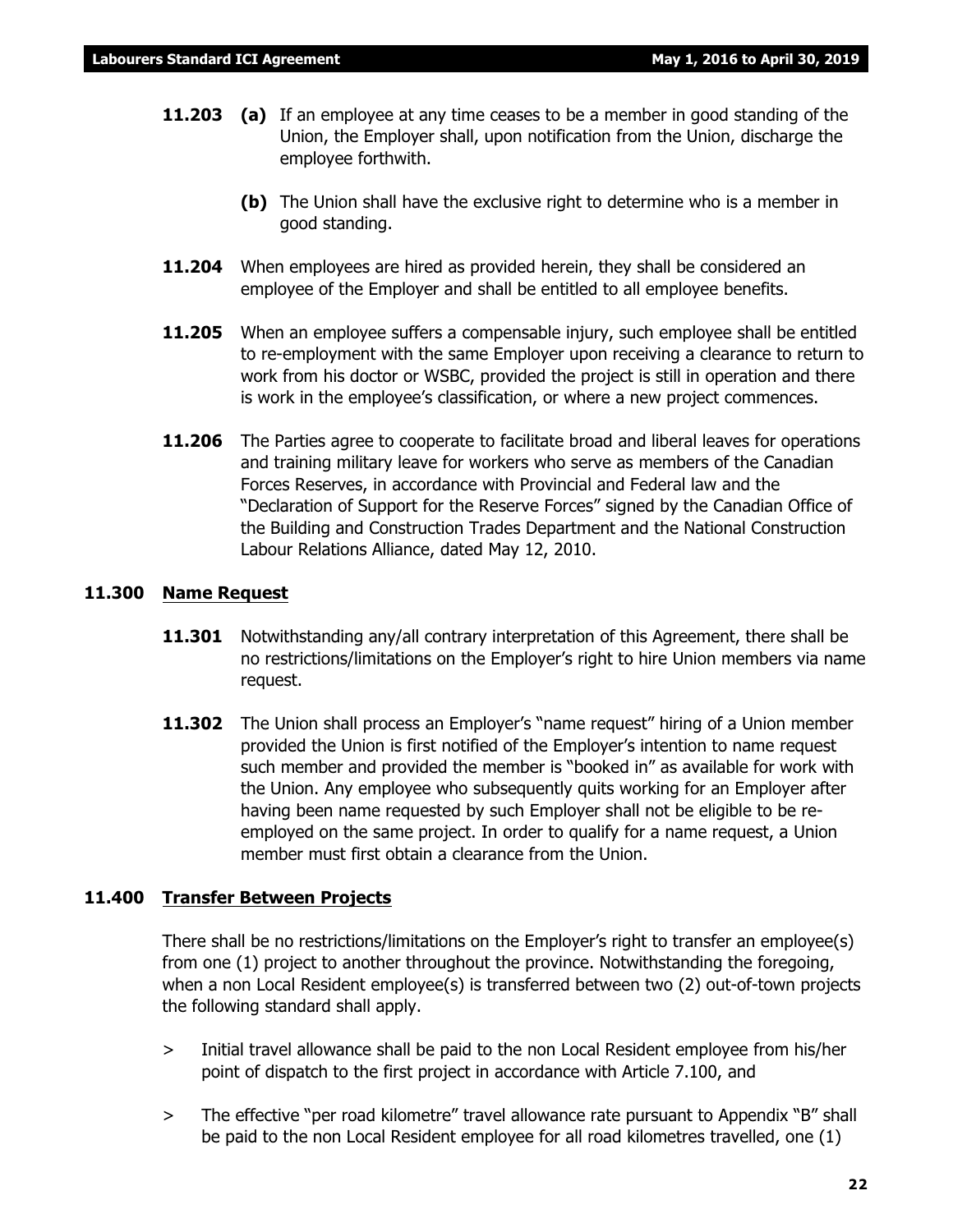way, from the first project to the second project, and

> Terminal travel allowance shall be paid to the non Local Resident employee from the second project back to his/her point of dispatch in accordance with Article 7.100.

# **11.500 Union Security**

- **11.501 (a)** The Union reserves the right to render assistance to other labour organizations.
	- **(b)** Refusal on the part of Union members to work with non union employees shall not be deemed to be a breach of this Agreement. (Refer also to Article 11.504.)
- **11.502** The Union reserves the right to refuse to work with employees who are not members of the Union and who are performing work coming under the jurisdiction of LIUNA. (Refer also to Article 11.504.)
- **11.503** Subject to reasonable notice given to the Employer, it shall not be a violation of this Agreement for the Union to withdraw its members from a project(s) for refusal on the part of Union members to handle any materials, equipment, or product declared unfair by Building Trades' Councils; or manufactured, assembled, or produced by an Employer whose employees are on strike against or are locked out by an Employer.
- **11.504** Notwithstanding any/all contrary provisions of this Agreement:
	- **(a)** The Union shall not restrict, in any way, an Employer's right to perform work on a project site whereon work falling within the work jurisdiction of the labourer is being performed by another employer with employees who are not members of the Union.
	- **(b)** Article 11.504 (a) shall apply regardless of:
		- **(i)** the signatory status or lack thereof of the employer(s) of those individuals who are performing work falling within the work jurisdiction of the labourer, and/or
		- **(ii)** whether the Employer is a subcontractor of the employer(s) in question, or merely working on the same site as the employees or subcontractor(s) of such employer(s).
	- **(c)** It shall be a violation of this Agreement for the Union to attempt to exert pressure upon an Employer because such Employer is performing work on such a project site. The Union shall not withdraw its members from such a project site and/or threaten to do so.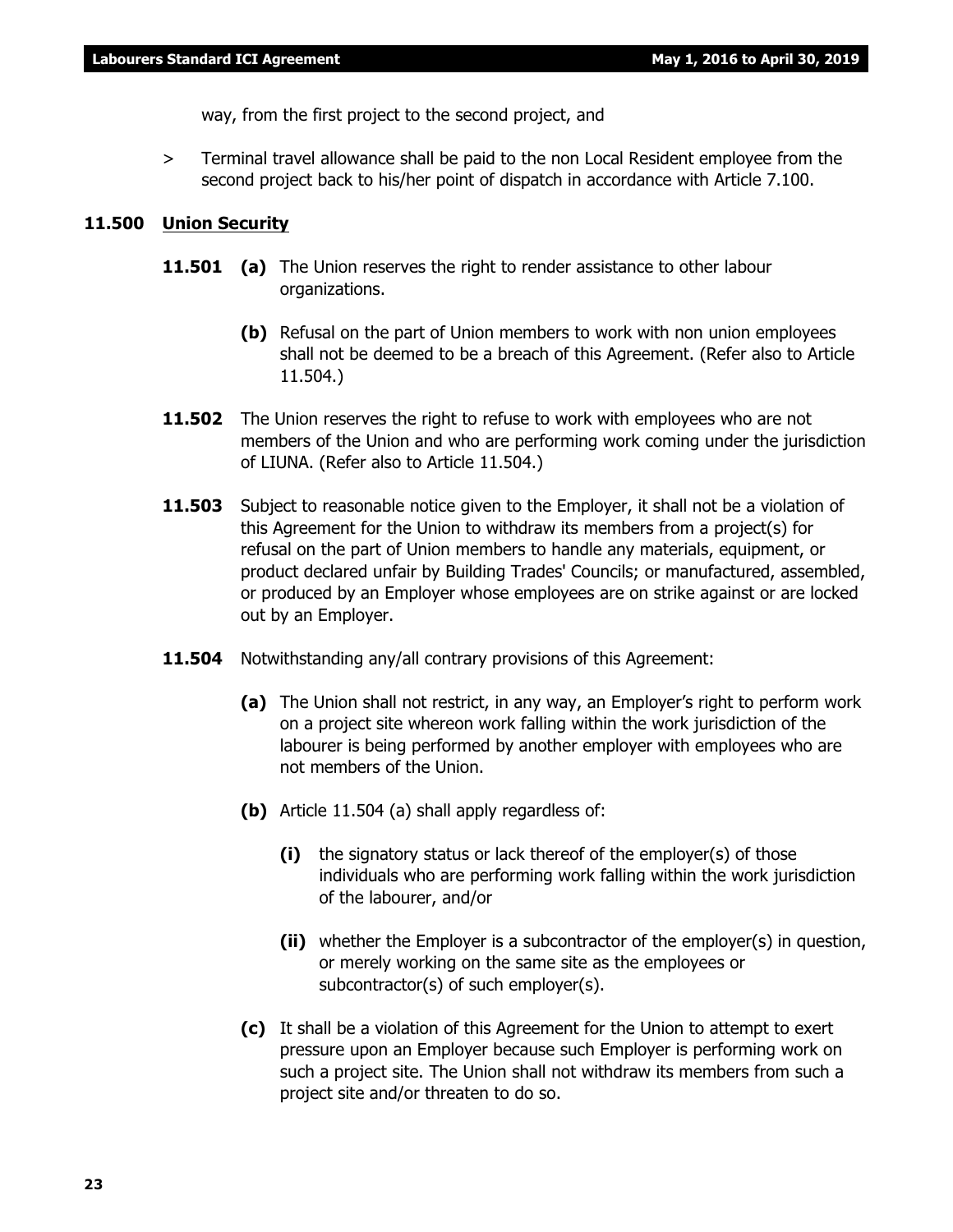# **ARTICLE 12.000 - JOB STEWARDS AND UNION REPRESENTATIVES**

# **12.100 Job Stewards**

- **12.101** Job Stewards shall be appointed by the Union, and shall be recognized on all projects and not discriminated against. The Union shall notify the Employer, in writing, of the appointment of all Job Stewards, and shall likewise notify the Project Superintendent or Foreman.
- **12.102 (a)** In the event of a layoff or reduction in the work force, Job Stewards shall, at all times, be given preference of continued employment until completion of the work unless otherwise agreed between the Employer and the Union.
	- **(b)** In the event of a layoff or a reduction in the work force, where multiple Job Stewards are employed, the following layoff procedure shall apply:

Where an area or phase of the work is completed, the area Job Steward shall be transferred to another crew or area. The Union shall then notify the Employer, in writing, as to the name of the individual who will then be the Job Steward in that new area.

- **12.103** Time shall be given to the Job Steward to carry out his duties.
- **12.104** The Union shall be notified, in writing, within forty-eight (48) hours if a Job Steward is discharged for cause, and such cause shall be stated in the reasons.

# **12.200 Business Representatives**

- **12.201** Union Business Representatives shall have access to all projects governed by this Agreement in the carrying out of their regular duties, after first notifying the Employer, however in no way shall such representative(s) interfere with the employees during working hours unless permission is granted.
- **12.202** The Employer shall provide the Union Business Representative, upon request, with the names of the Employer's employees and sub-contractors on the project.

# **ARTICLE 13.000 - ROOM AND BOARD**

# **13.100 Room and Board Allowance**

Refer to Commercial/Institutional Addendum for exceptions to Article 13.100.

- **13.101** Article 13.100 shall apply to any employee(s) who is not a Local Resident of the area where the work is being performed, or is to be performed.
- **13.102** Each non Local Resident employee shall select one (1) of the following options prior to commencing work on an out-of-town project, and such selection shall apply for the duration of the non Local Resident employee's employment on such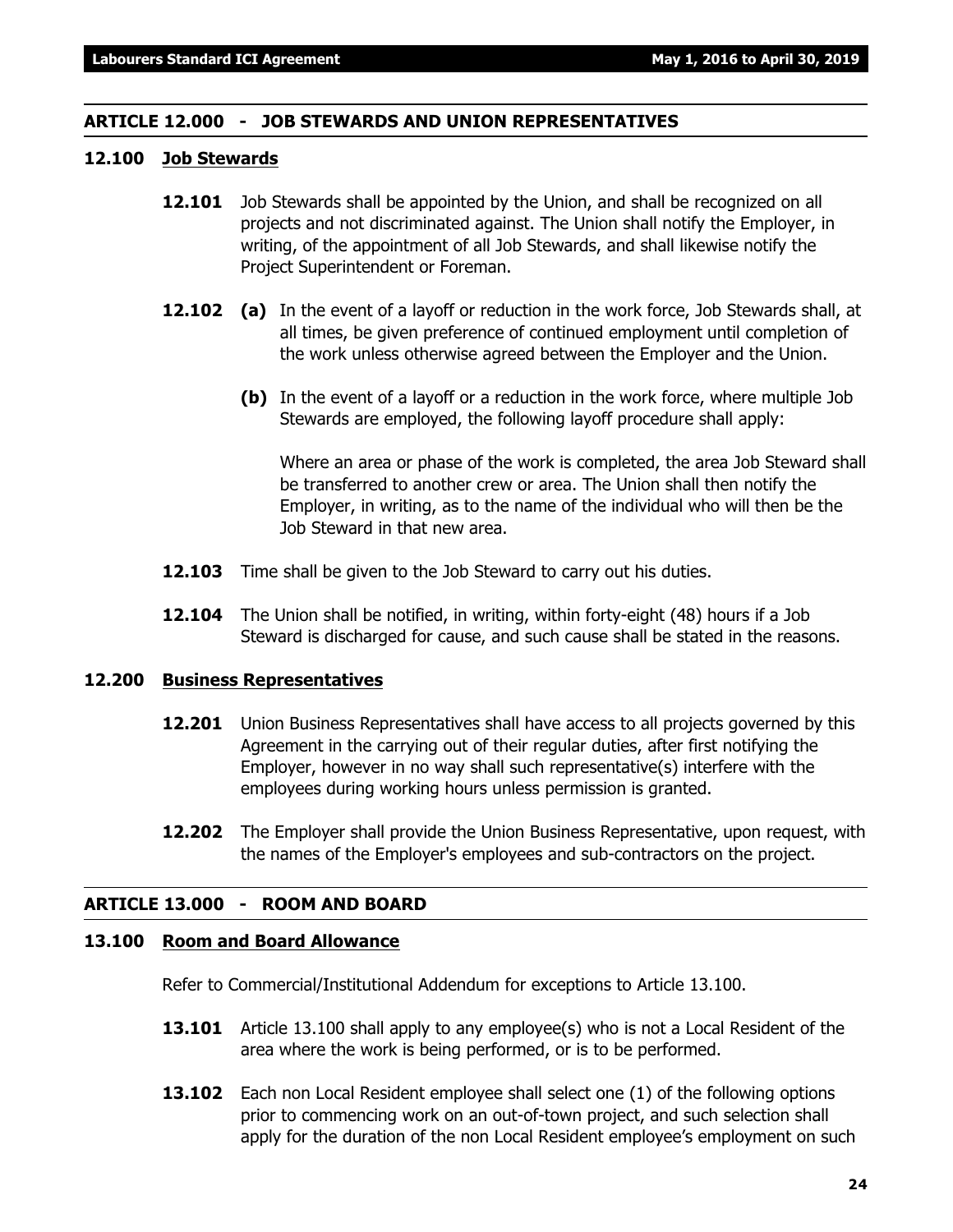project. The choice of options shall be at the sole discretion of the non Local Resident employee, and the non Local Resident employee shall provide the Employer with written notice of their selection upon request. The Employer shall likewise provide a copy of the non Local Resident employee's written notice of selection to the Union upon request. Both options shall be payable on the basis of seven (7) days per week.

# **Option #1:**

The Employer shall provide a non Local Resident employee with a daily lump sum Living Out Allowance (LOA) of \$135.00. Effective May 1, 2017 this amount shall be increased to \$140.00. Effective May 1, 2018 this amount shall be increased to \$145.00.

# **Option #2:**

- **(a)** The Employer shall provide a non Local Resident employee with a single room plus \$62.50 daily meal allowance. Effective May 1, 2018 this amount shall be increased to \$65.00.
- **(b)** No daily travel time shall be paid to a non Local Resident employee who selects Option #2, however the following terms and conditions shall be applicable.
	- **(i)** If the Employer provided room is forty (40) road kilometres or less from the project, no daily travel allowance shall be paid.
	- **(ii)** If the Employer provided room is more than forty (40) road kilometres from the project, a daily travel allowance shall be paid, each way, to/from the forty (40) road kilometre boundary to the project, pursuant to the following schedule.

To/from the forty (40) road kilometre boundary, each way, each day not applicable

All additional road kilometres, each way, each day each way, each day bursuant to Appendix "B"

- **(iii)** If the non Local Resident employee(s) requested to use air travel to the project in accordance with Article 7.102 (b), Employer supplied transportation shall be provided to the employee(s) to/from the project on a daily basis.
- **(iv)** If the non Local Resident employee(s) did not request to use air travel to the project in accordance with Article 7.102 (b), no Employer supplied transportation shall be provided to the non Local Resident employee(s) to/from the project on a daily basis, and the non Local Resident employee shall therefore assume all responsibility for travelling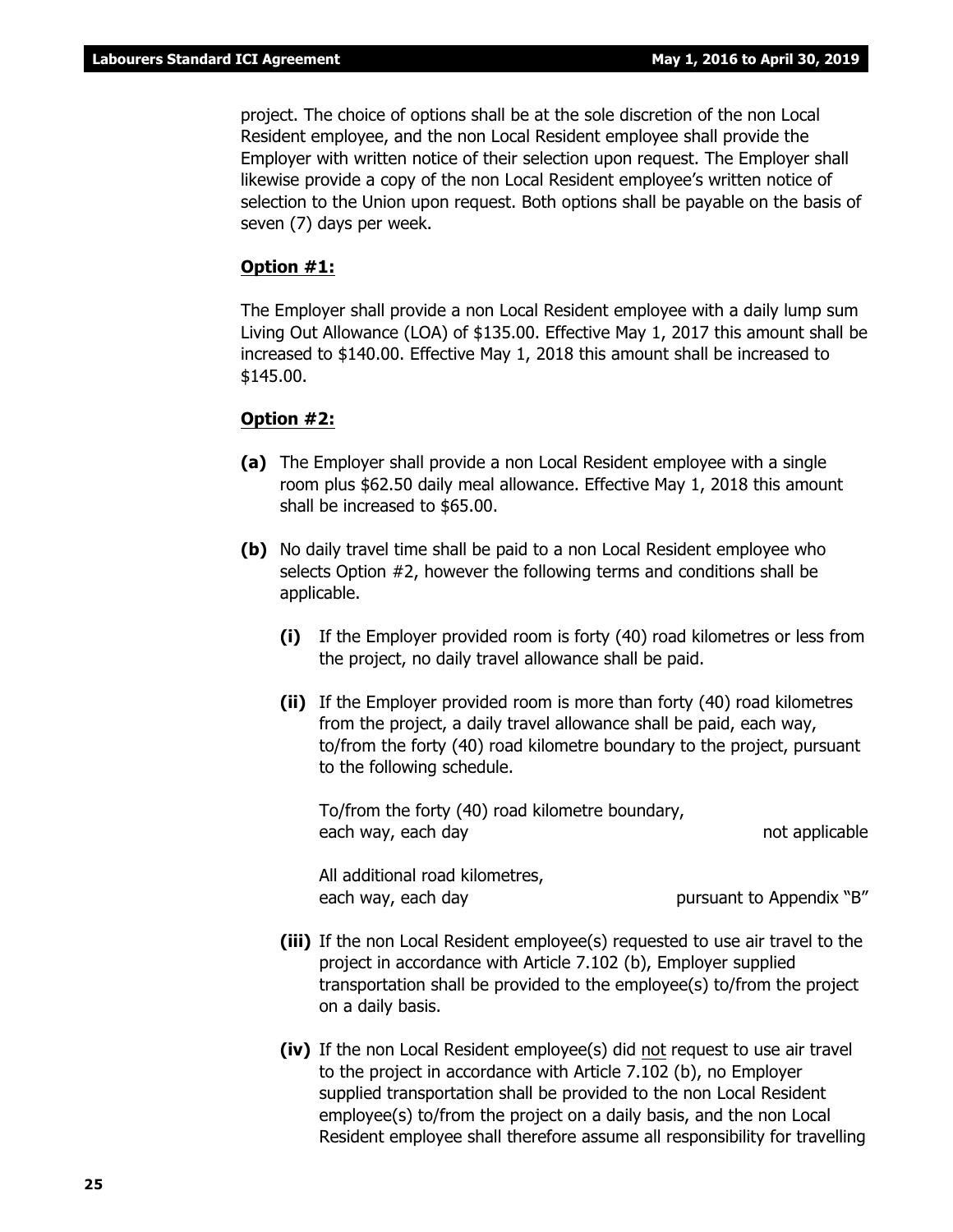to/from the project on a daily basis.

**(v)** Notwithstanding any/all contrary provisions of this Agreement, any non Local Resident employee(s) who makes use of Employer supplied transportation to travel to/from a project shall not be paid a daily travel allowance for that day(s).

# **13.200 Camp Accommodation**

- **13.201** Camp accommodations, when supplied, shall meet the standards and requirements of the applicable BC Construction Camp Rules and Regulations, 2008-2014 (By and Between BCYT-BCTC and CLR), as amended from time to time. A non Local Resident employee may refuse to live in accommodations which do not meet such standards.
- **13.202** Unless otherwise arranged at pre-tender and/or pre-job conference, on projects where a camp is provided non Local Resident employees shall occupy the camp, and room and board shall be supplied in such camp seven (7) days a week, at no cost to the non Local Resident employee.

# **13.300 Weekend Checkout**

Any non Local Resident employee who is living in camp accommodations paid by the Employer may, on any weekend, vacate or check out of such accommodation and the Employer shall pay such non Local Resident employee twenty dollars (\$20.00) per day.

- **13.301** The non Local Resident employee must turn in his meal ticket or sign a checkout in advance.
- **13.302** To qualify, an non Local Resident employee must work his scheduled shift prior to the weekend and/or statutory holiday and his scheduled shift after the weekend and/or statutory holiday.

# **ARTICLE 14.000 - HEALTH AND SAFETY**

# **14.100 Workers Compensation Act**

- **14.101** The Parties to this Agreement shall, at all times, comply with the accident prevention regulations of the *Workers Compensation Act* and any refusal on the part of an employee to work in contravention of such regulations shall not be deemed to be a breach of this Agreement. No employee shall be discharged because such employee fails to work under unsafe conditions as set out in the regulations.
- **14.102** Any refusal by an employee to abide by known WSBC regulations or posted Employer safety regulations, after being duly warned, may be sufficient cause for discipline up to and including dismissal. Employees shall abide by any/all project site rules at all times. Failure to do so shall constitute just cause for discipline up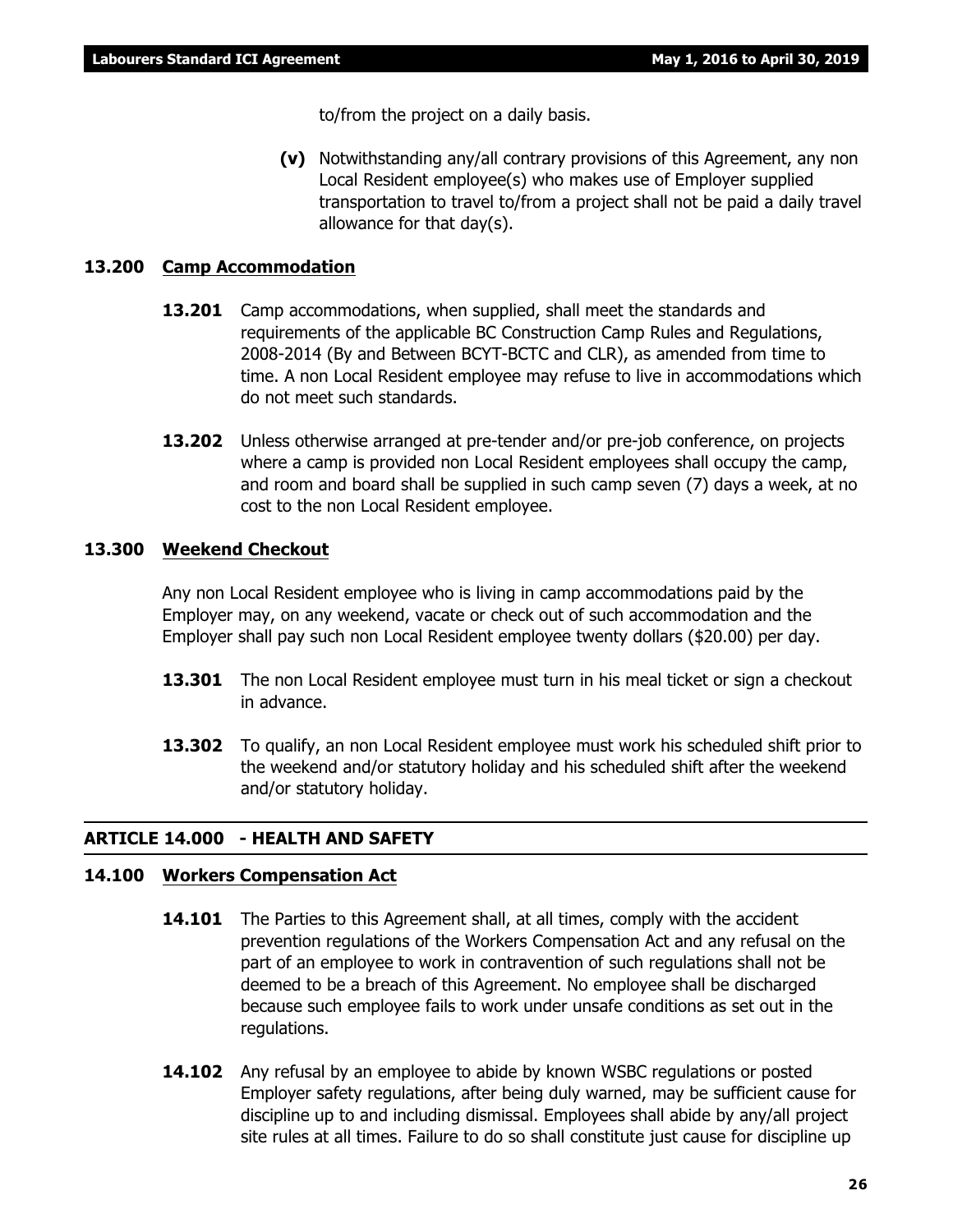to and including termination.

**14.103** Any employee may refuse to work where, in the opinion of such employee, adequate safety precautions have not been provided. The operator of a vehicle or piece of equipment may refuse to drive or operate such vehicle or equipment if, in the opinion of such employee, there is any reasonable doubt as to the safety of the unit, or if he feels it is improperly loaded. Such employee may not be ordered to operate said vehicle or equipment until he has been satisfied any defects have been corrected.

# **14.200 Project Inspections**

The head Job Steward, or where there is a safety committee a Union representative of such committee, shall accompany the WSBC Inspector on all project inspections.

# **14.300 Safety Committee Meetings**

Copies of all safety committee meeting minutes shall be forwarded promptly each month to the Union.

# **14.400 Protective Clothing**

The employee is responsible for providing clothing needed for protection against the natural elements, general purpose work gloves and appropriate footwear, including safety footwear. The Employer shall provide, at no cost to the employee, safety headgear and all other items of personal protective equipment required pursuant to WSBC regulations. The Employer may deduct the cost of Employer supplied personal protective equipment from an employee's pay cheque if such equipment is not returned.

# **ARTICLE 15.000 - GRIEVANCE PROCEDURE**

- **15.100** It is the spirit and intent of this Agreement, in accordance with Article 1.000 (Objects), to resolve all employee or Employer grievances promptly and wherever possible, within the industry.
- **15.200** If there should arise any difference between the Parties to, or the persons bound by this Agreement, concerning interpretation, application, operation, or any alleged violation hereof, or concerning discharge of any employee which may be alleged to be unjust, and including any question as to whether any matter is arbitrable, such difference shall be resolved without stoppage of work in the following manner.
	- **15.201** The Job Steward or Union Business Representative shall first discuss the difference with the Foreman, Superintendent, or the Employer, in that order, in an effort to resolve the matter on the project.
	- **15.202** (a) If the difference is not resolved on the project, the aggrieved Party must submit the matter complained of, in writing, to the other Party within thirty (30) days of its occurrence, excepting that in the matter of discharge, such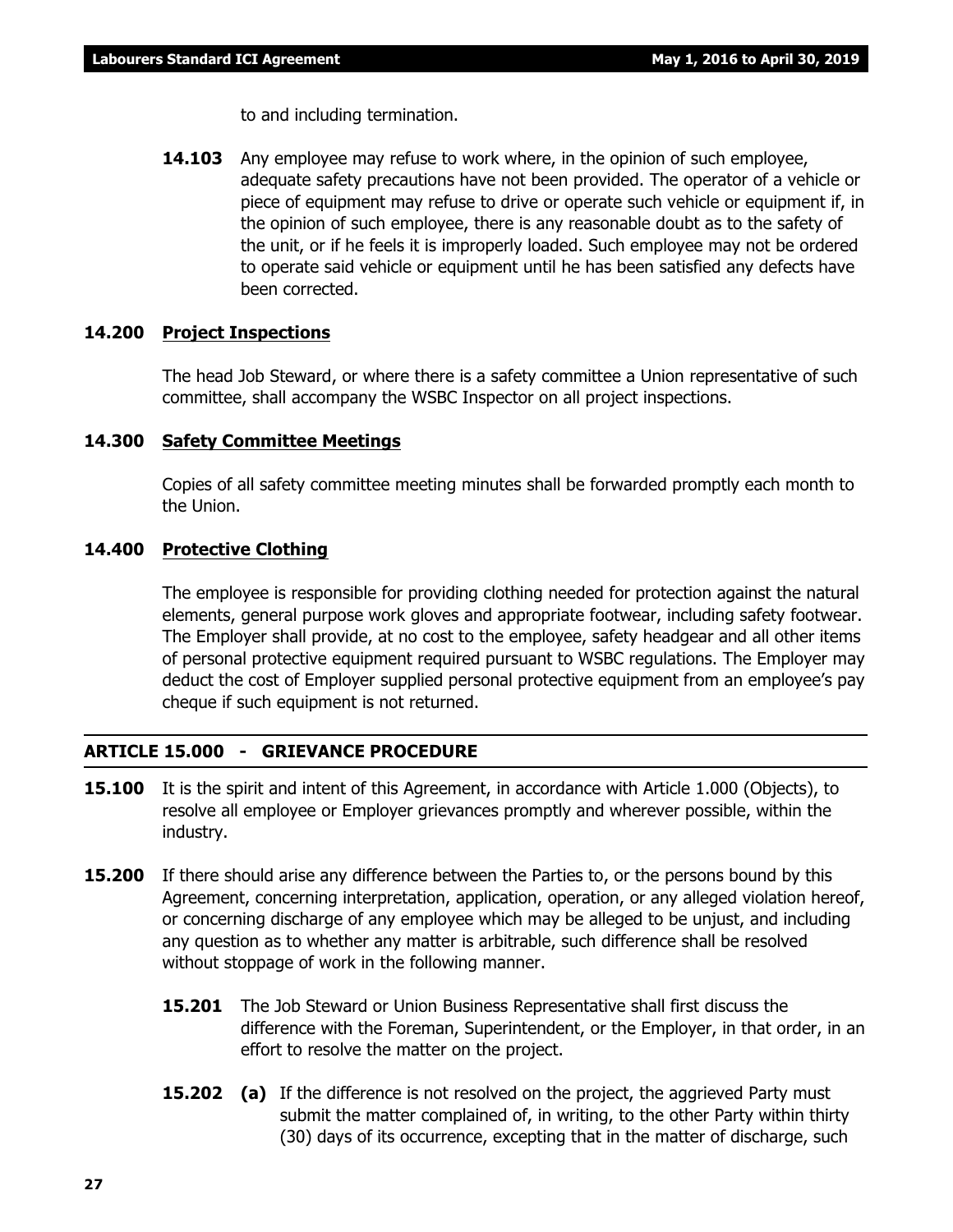grievance must be submitted, in writing, within fifteen (15) days of occurrence, or in every case, the matter shall be deemed to be waived.

- **(b)** Notwithstanding Article 15.202 (a), the time limits specified therein shall not apply to the failure of an Employer to remit Employer contributions and/or employee deductions required in accordance with this Agreement. Such failure may be grieved at any time.
- **15.203** If the Parties are unable to resolve a dispute within ten (10) working days of a formal grievance being filed, then the dispute shall be referred to a three (3) person arbitration panel as follows.
	- **(a)** One (1) panel representative shall be appointed by the Employer, and one (1) panel representative shall be appointed by the Union, and the Panel Chair shall be one (1) of the following three (3) pre-selected Arbitrators: Mr. Stan Lanyon, Mr. Vince Ready and Mr. Ken Saunders.
	- **(b)** All appointments shall be made within five (5) working days of the dispute being referred to the panel, and the Parties shall use whichever pre-selected Arbitrator is available first.
	- **(c)** Such process shall apply on all unresolved disputes.
	- **(d)** The fees and expenses of the Panel Chair shall be borne equally by the Parties to the grievance.
- **15.204** In the event a matter of discharge has not been referred to a three (3) person arbitration panel within seven (7) days of its receipt, in writing, then the matter shall be deemed to be waived.
- **15.300** Notwithstanding any/all contrary provisions of Article 15.200, the Parties reserve the right to mutually agree on an alternative grievance resolution process (including a single arbitrator, industrial grievance panel, or construction unions resolution board), in which case the associated fees and expenses of such alternative process shall be borne equally by the Parties to the grievance.

# **ARTICLE 16.000 - CSW TRAINING SOCIETY (CSWTS)**

# **16.100 Application and Interpretation**

- **16.101** The Union shall ensure that the Constitution and Bylaws of the CSW Training Society (CSWTS) remain consistent with this Agreement.
- **16.102** The Union recognizes and agrees that this Agreement, by and between the Union and CLR, is paramount in the labour relationship between the Parties and takes priority over the CSWTS Constitution and Bylaws and the internal rules and policies of the CSWTS.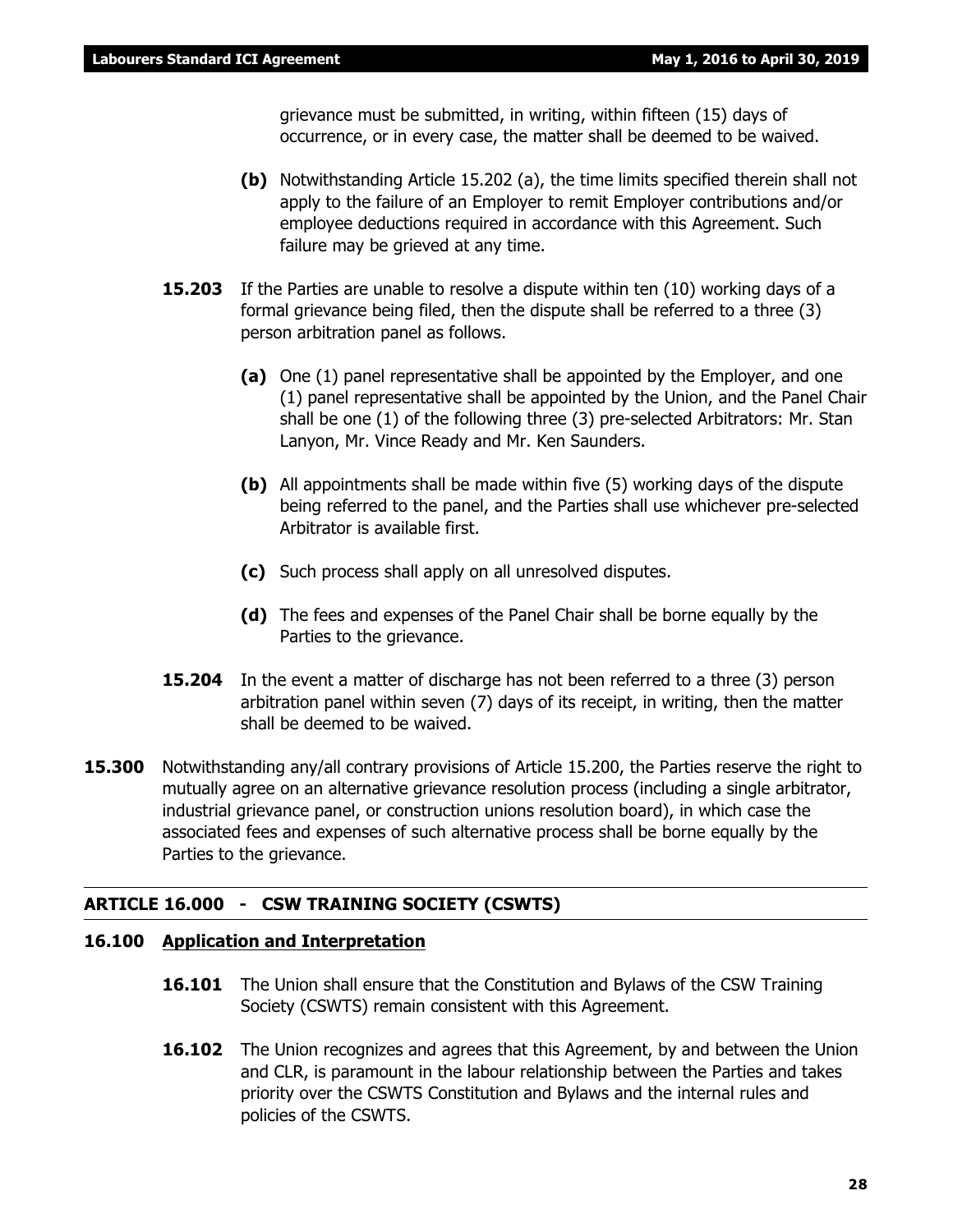- **16.103** Actions taken by the CSWTS shall not alter the content, interpretation and/or governance of this Agreement or the obligation of the Parties to collectively bargain such actions or matters. Such actions or matters include, but are not limited to:
	- **(a)** dispatch and hiring provisions, and/or
	- **(b)** employment ratios, and/or
	- **(c)** the continued existence, development, implementation, operation, and/or application of an apprentice labourer program and/or craft labourer program and/or any similar program or initiative, regardless of name, which may be implemented to train and/or develop labourers, and/or
	- **(d)** the development and/or implementation of curriculum for an apprentice labourer program and/or craft labourer program and/or any similar program or initiative, regardless of name, which may be implemented to train and/or develop labourers, and/or
	- **(e)** the indenturing of apprentices and/or trainees and any/all entry and/or advancement criteria (i.e. recruitment, screening, selection, slotting, etc.), applicable thereto, and/or
	- **(f)** the administering of training courses required for advancement from one (1) employee classification to another, and/or
	- **(g)** the definition and/or application of existing or new employee classifications, including issues related to grandfathered status, and/or
	- **(h)** government designation of an Apprentice Labourer and/or Craft Labourer classification and/or training program.

# **16.200 CSWTS Employer Advisory Committee (EAC)**

- **16.201** The CSWTS Employer Advisory Committee (EAC) shall consist of up to six (6) representatives all to be appointed at the sole discretion of CLR. The EAC representatives must be a CLR signatory employer and may include up to one (1) CLR representative. Such appointments shall be for an indefinite period, and CLR reserves the right to alter its appointment(s) at any time, and for any reason(s). CLR shall provide written notice to the Union of all EAC appointments and/or changes in appointments.
- **16.202 (a)** The Union shall ensure that the CSWTS provides reasonable opportunity for meetings with the EAC a minimum of two (2) times per calendar year, and, without limiting the generality of the foregoing, will provide at least thirty (30) calendar days' notice of such meetings. Such meetings shall be distinct, and in addition to the regular business meetings of the CSWTS, and shall allow the Parties to participate in a meaningful consultative process and to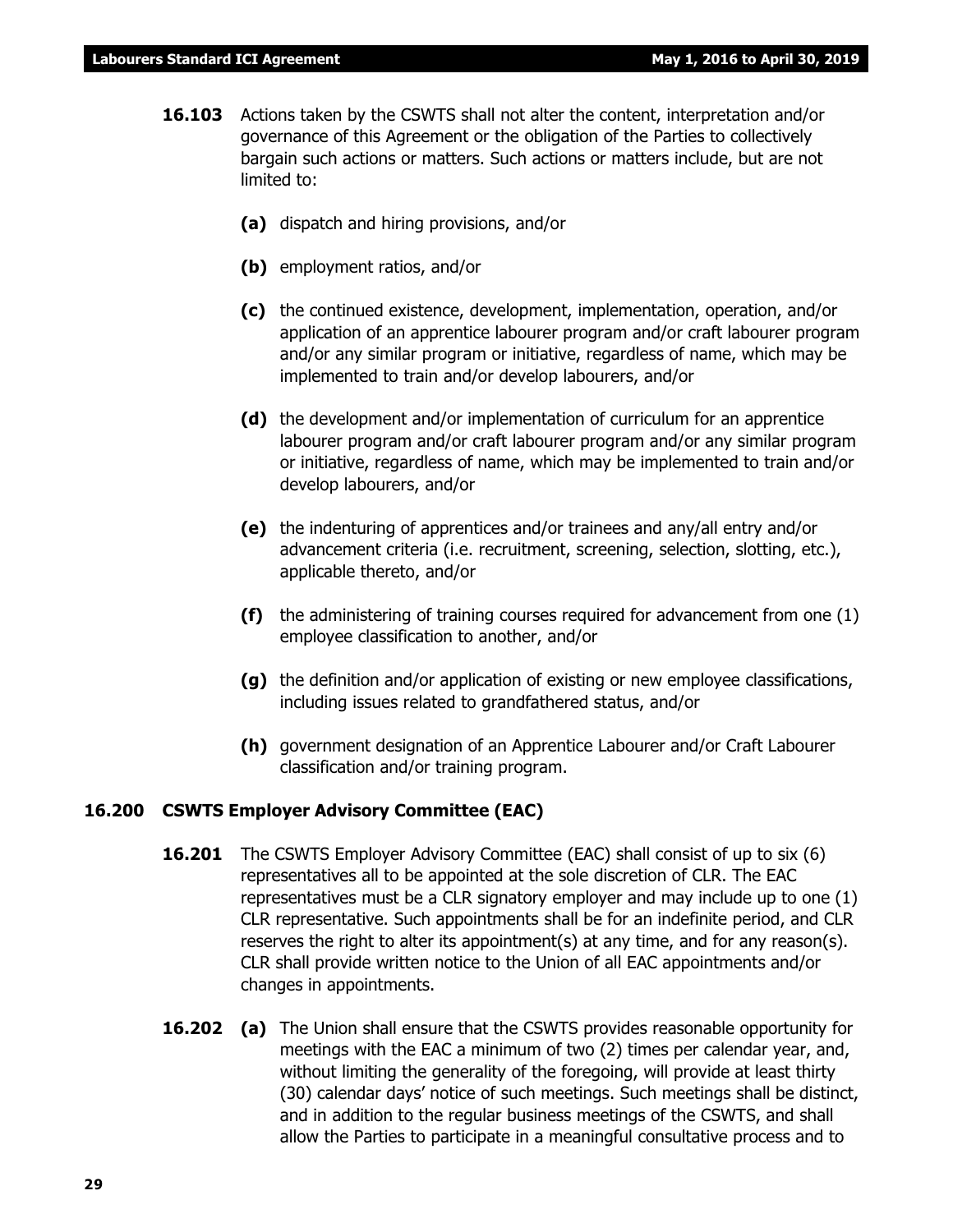discuss any/all training related matters relevant to the operation of the CSWTS.

- **(b)** The CSWTS has no formal obligation to implement recommendations of the EAC, however, the Union shall ensure that the CSWTS gives full, reasonable, and good faith consideration to EAC input in the Society's decision making process and when developing the Society's business model.
- **(c)** The EAC shall have no liability with respect to the decisions and/or actions of the Union and/or the CSWTS, including actions for recommendations and input by the EAC, and the CSWTS and the Union will indemnify and hold harmless all members of the EAC for any claims, proceedings, actions, and demands, including for all costs, legal fees, and disbursements against members of the EAC for such recommendations and input by the EAC, and waive all liability of members of the EAC. All costs, legal fees and disbursements associated with this indemnity will be borne by the CSWTS where the EAC members elect to be represented by counsel appointed by the CSWTS. EAC members may elect to have their own counsel jointly appointed, but any additional costs would be at their own expense.
- **16.203 (a)** The Union recognizes and accepts that a core purpose of the CSWTS is to provide training beneficial to its members and signatory employers. The Union shall ensure the CSWTS has due regard to the historical training practices of signatory Employers and the historical practices of the CSWTS in providing training. The Union confirms that the objective of the CSWTS is to not only meet but exceed the historical expectations of signatory Employers.
	- **(b)** The Union shall ensure that the CSWTS shall reimburse any Employer(s) signatory to this Agreement fifty percent (50%) of the reasonable costs (determined by historical practice) incurred by such Employer in the training of Union members providing such training is consistent with the existing work jurisdiction of LIUNA within BC as determined from time to time by the JAPlan Umpire to a maximum of fifty thousand dollars (\$50,000.00) per annum for Employer training reimbursement. Such percentage shall only be changed by mutual agreement, in writing, of the Union and CLR, however CLR shall not unreasonably withhold its support for a reduction and/or the Union shall not unreasonably withhold its support for an increase where such increase/decrease would be necessary in order to maintain consistency with similar policies of the CSWTS.
	- **(c)** The Union shall ensure that EAC representatives are provided with all policies and amendments, notices, dates, and scheduling particulars of designated annual training conferences for CSWTS Directors (i.e. LIUNA Tri-Fund Conference, WOC, etc.) and, consistent with CSWTS policies, shall afford EAC representatives the same benefits and full opportunities to participate at such designated conferences as are afforded to CSWTS Directors.
- **16.300** In consideration of CLR's agreement to relinquish all claims and interest in the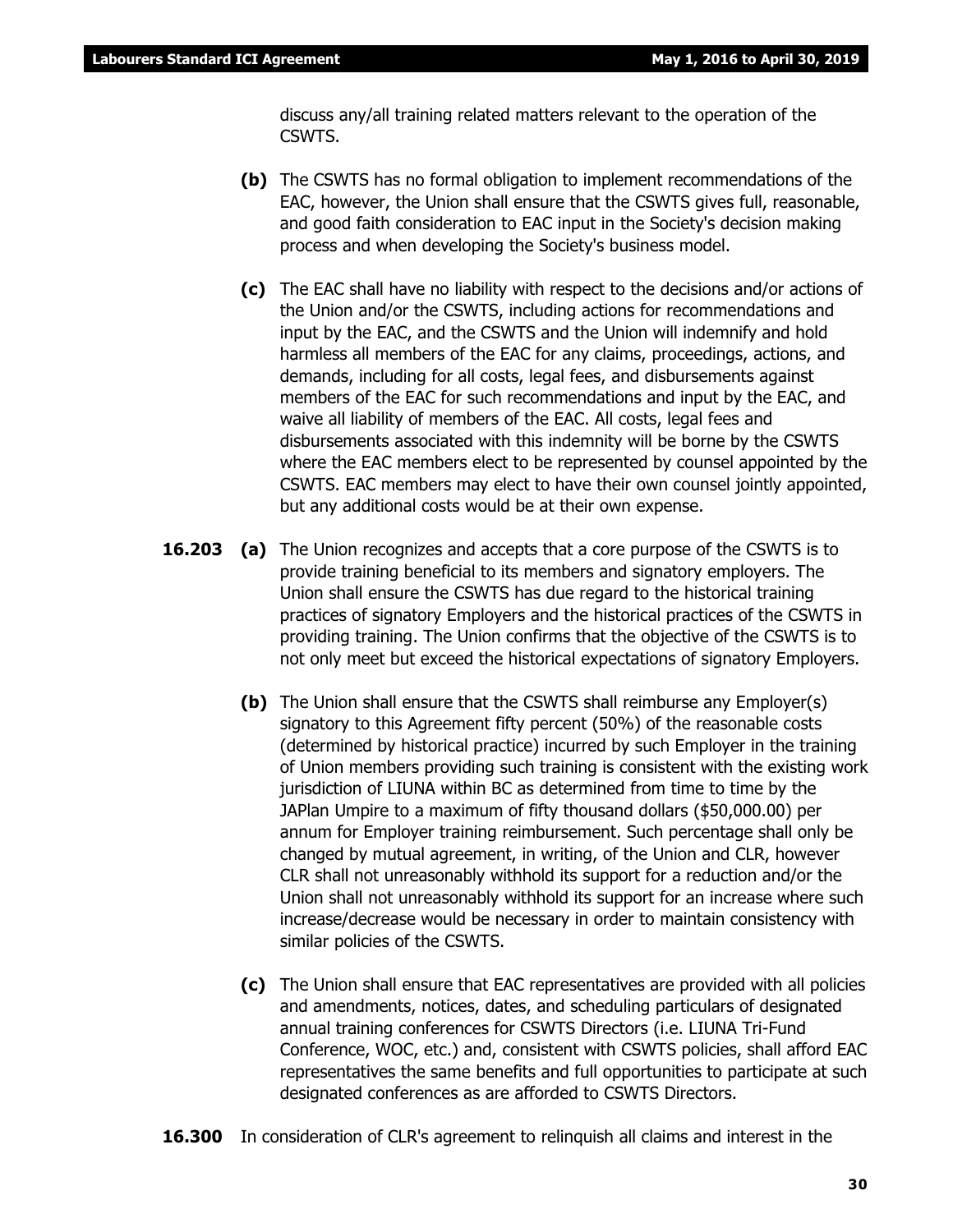assets of the CSWTS and convey its role in the governance and administration of the CSWTS to the Union, the Union agrees that the Union shall be jointly and severally responsible and liable for all obligations of the CSWTS, its officers, directors, employees and agents. The Union further agrees that any differences or disputes between CLR and/or an Employer(s) signatory to this Agreement and the CSWTS and/or the Union relating to the interpretation, application, operation and/or any alleged violation of the Agreement to Amend the Constitution and Bylaws of the CSW Training Society (CSWTS) and Consequential Amendments to the Labourers Standard ICI Agreement shall be subject to Article 15.000 (Grievance Procedure) of this Agreement. Pursuant to such Article, the Union and CLR hereby mutually agree that a "single arbitrator" shall be used to resolve any/all differences or disputes which result in relation to the interpretation, application, operation and/or any alleged violation of the Agreement to Amend the Constitution and Bylaws of the CSW Training Society (CSWTS) and Consequential Amendments to the Labourers Standard ICI Agreement.

# **ARTICLE 17.000 - JOINT LABOUR/MANAGEMENT MEETINGS**

The Parties shall meet to address issues of mutual interest and importance. Such meetings shall be scheduled on an "as needed" basis, and any proposed changes to this Agreement shall not be implemented unless/until such changes have been mutually agreed to and duly ratified by the Parties.

# **ARTICLE 18.000 - MANAGEMENT RIGHTS**

The Employer has the right to operate and manage their business in all respects subject only to the limitations expressly stated in this Agreement.

# **ARTICLE 19.000 - SAVINGS CLAUSE**

- **19.100** In the event that any clause, section or article of this Agreement should be held invalid by operation of law, or by a tribunal of competent jurisdiction, or if compliance with or enforcement of any clause, section or article should be restrained by such tribunal, pending a final determination as to its validity, the remainder of this Agreement or the application of such clause, section or article to persons or circumstances, other than those as to which it has been held invalid, or as to which compliance with or enforcement of has been restrained, shall not be affected thereby.
- **19.200** In the event that any clause, section or article of this Agreement should be held invalid, or enforcement of, or compliance with which has been restrained, as above set forth, the Parties affected thereby shall enter into immediate collective bargaining negotiations, upon the request of the Union, for the purpose of arriving at a mutually satisfactory replacement for such clause, section or article during the period of invalidity or restraint.
- **19.300** In the event the Parties do not agree on such a mutually satisfactory replacement, they shall submit the dispute to the grievance procedure in accordance with Article 15.000.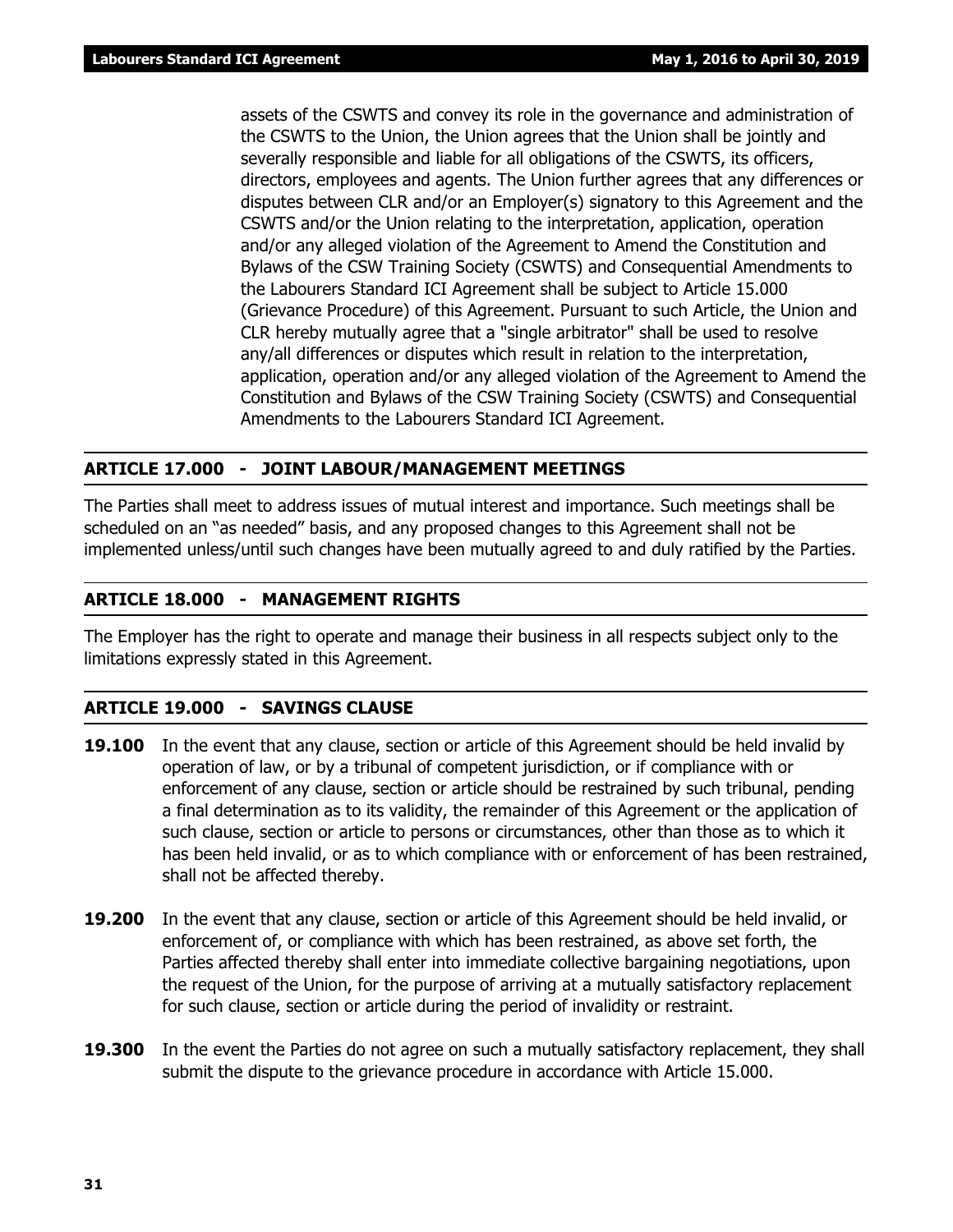# **ARTICLE 20.000 - ENABLING**

# **20.100 Mandate**

- **20.101** Unless otherwise agreed to in writing, the Union shall not decline to participate in the process contemplated by Article 20.102.
- **20.102** The Union, in conjunction with the Employer, may determine on a project by project basis if special dispensation is required to become competitive, and should the necessity arise, may by mutual agreement in writing, amend or delete any terms or conditions of this Agreement for the duration of the project.

# **20.200 Consistency with Other Trades**

- **20.201** In recognition of the close working relationship on projects between the Union and other BCBT and/or BCBCBTU affiliates, the Parties acknowledge the need for enabling relief to be generally consistent. As a result, the Parties agree to work towards achieving this objective wherever possible.
- **20.202** Notwithstanding Article 20.201, the Parties also acknowledge the individual autonomy of CSWU Local 1611, and agree that nothing herein shall be interpreted as an agreement to restrict that autonomy in any way.

# **20.300 Application**

Article 20.000 is specifically intended to provide Employers with competitive relief where deemed necessary. As a result, no enabling package, or individual term or condition therein, shall include a provision, not already provided for in this Agreement, which in any way either increases the Employer's cost and/or decreases the Employer's flexibility with respect to any term of this Agreement.

# **20.400 Joint Industry Funds**

Notwithstanding any/all contrary provisions of this Agreement, Joint Industry Funds negotiated between the BCBCBTU and CLR (e.g. Rehabilitation Fund, etc.), and/or individual dues to umbrella organizations, shall not be subject to reduction and/or elimination via enabling without the prior written consent of the BCBCBTU and CLR.

# **20.500 Breweries and Bulk Loading Terminals**

- **20.501** In an attempt to secure work and re-establish a Union presence on Vancouver Island, when bidding against non Building Trade competition on breweries and bulk loading terminals, the applicable wage rate shall be the Commercial/ Institutional wage rate plus an additional five percent (5.0%).
- **20.502** No enabling request paperwork shall be required.
- **20.503** For the purposes of this provision Vancouver Island shall be generally defined as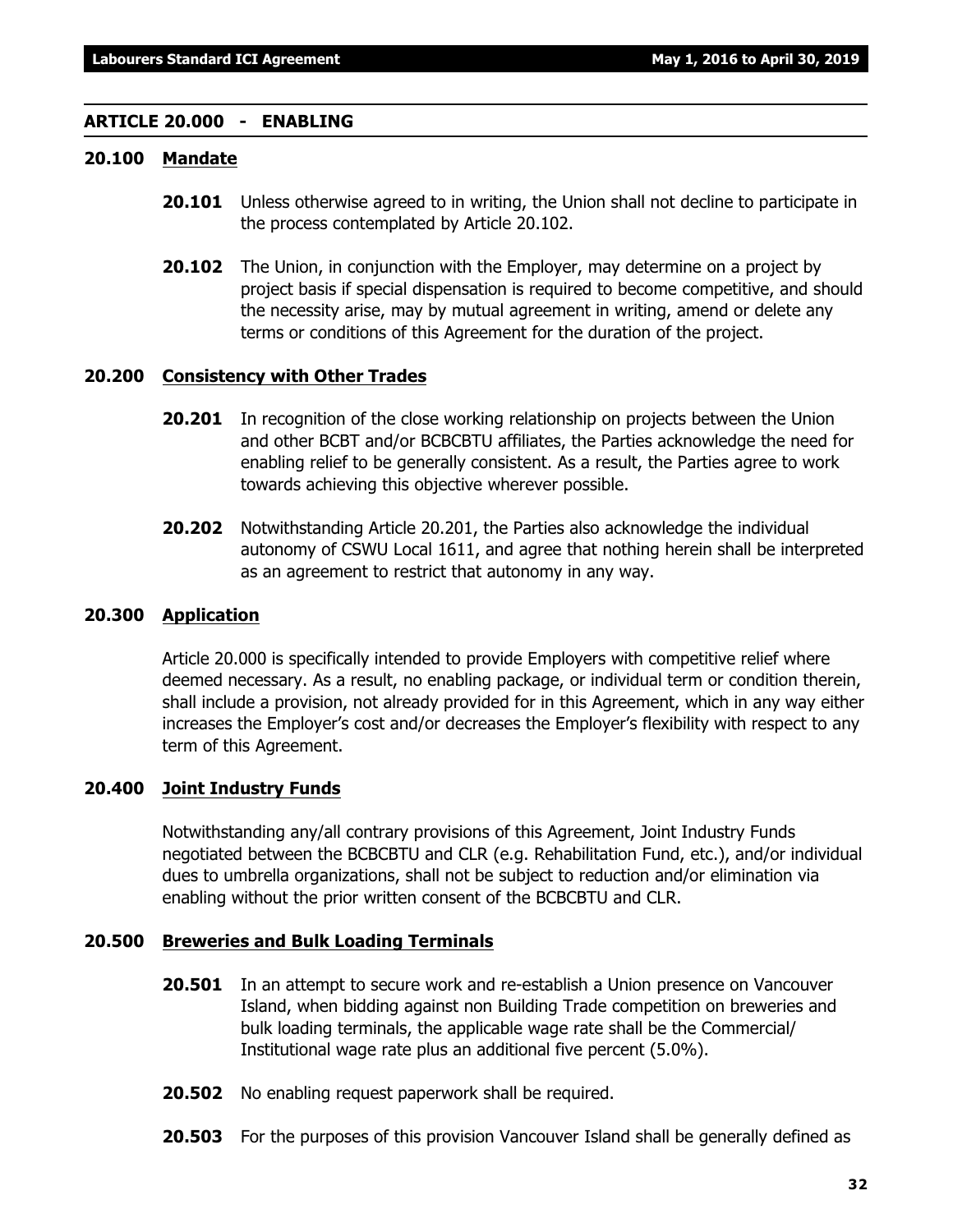inclusive of Powell River, Vancouver Island proper, and all of the islands off the coast of Vancouver Island between Victoria in the south and Port Hardy in the north.

# **ARTICLE 21.000 - FOREMEN AND SPECIAL CLASSIFICATIONS**

# **21.100 Foremen**

- **21.101 (a)** If the Employer employs more than three (3) employees under the jurisdiction of LIUNA on a project, a working Labourer Foreman shall be employed.
	- **(b)** If the Employer employs more than six (6) employees under the jurisdiction of LIUNA on a project, a non working Labourer Foreman shall be employed.
	- **(c)** If the Employer employs more than fifteen (15) employees under the jurisdiction of LIUNA on a project, both a working Labourer Foreman and a non working Labourer Foreman shall be employed.
- **21.102** A Labourer Foreman shall be a member of the Union and shall be paid a premium of fifteen percent (15%) over and above the highest classification being supervised. Refer to Schedules "A", "C", "D" and "E" attached hereto.

# **21.200 Work Assignments**

Employees shall only be given work assignments by their immediate Labourer Foreman. Employees assigned to work under other trade Foremen shall take orders from such trade Foremen until they are returned to, or reassigned by, their respective Labourer Foreman.

# **21.300 Driller Helper**

- **21.301** One (1) Driller Helper shall be assigned to every Air Trac or Tank Drill working alone. Notwithstanding the foregoing, one (1) Driller Helper shall also be assigned to every two (2) machines where the machines are working together.
- **21.302** A Driller shall not regularly be required to perform work normally done by a Driller Helper.

# **21.400 Helicopters**

In the event that a helicopter is used by the Employer during the course of construction, an employee shall be paid wages in the manner following:

**21.401** An employee who, during the course of a day, is to work directly with a helicopter and whose work during that day requires him to work on the ground, shall for that day be paid a premium in accordance with Schedules "A", "C", "D" and "E" attached hereto. Such premium shall be payable for a minimum of four (4) hours per day.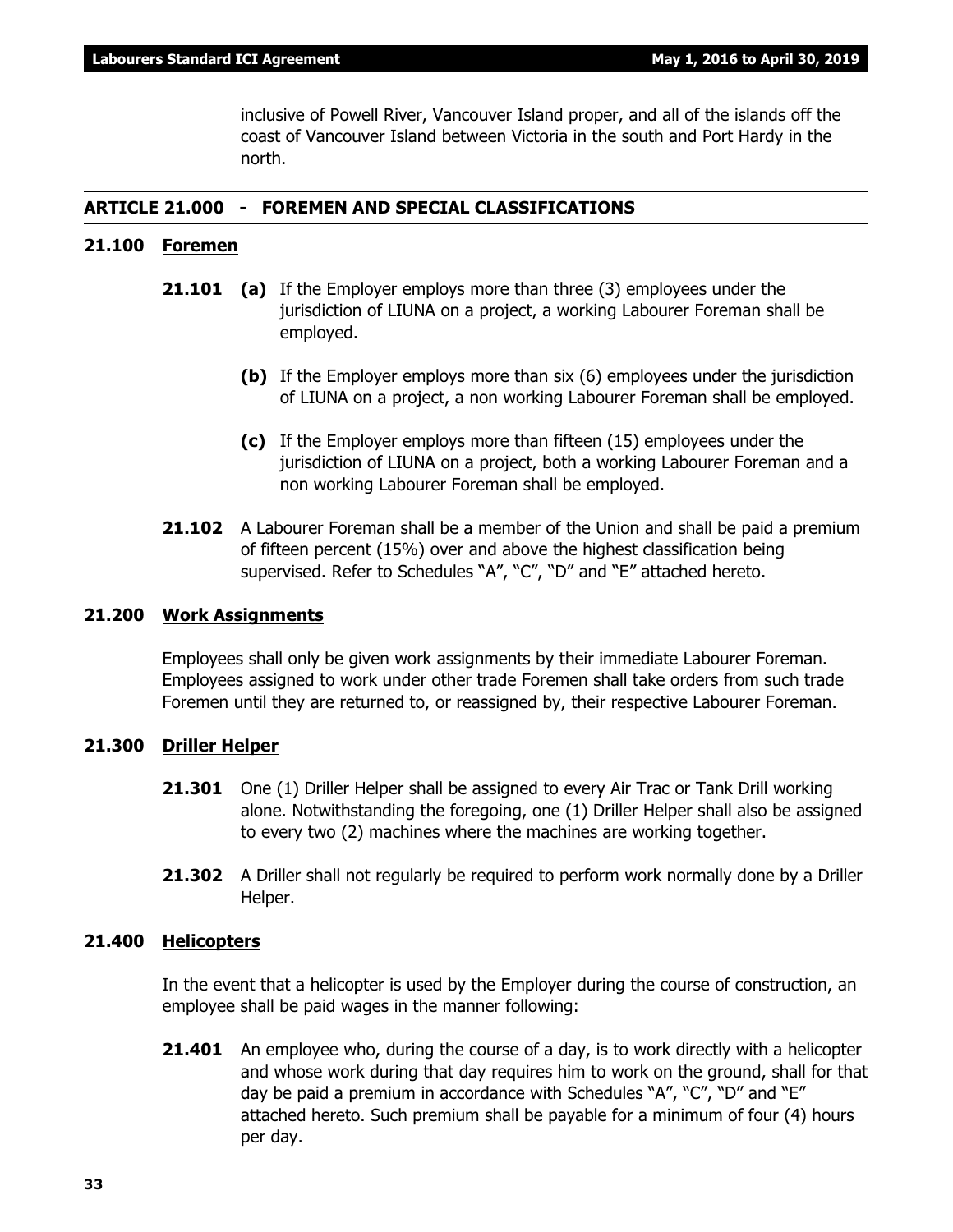- **21.402 (a)** The words, "to work directly with a helicopter" contained in Article 21.401 shall be deemed to apply only to an employee expressly and specifically directed to perform work simultaneously, and in conjunction with, the use of a helicopter at his station of work. Nothing in Article 21.401 shall be construed or interpreted in such manner as will entitle an employee to claim helicopter premiums for any other work performed on materials subsequently carried by helicopter, or for work in advance of, or preparatory to, operations subsequently performed with the use of a helicopter.
	- **(b)** Any employee who, during the course of a day, is not required to work with a helicopter, but who is transported on the project by helicopter, shall also not be entitled to the above premium.

### **21.500 Carpenter Helper**

A Carpenter Helper shall perform the work jurisdiction of the labourer. Such work shall include the movement of material and equipment on installation and removal, including helping, assisting, or tendering carpenters and their apprentices, including the handling, rigging, and signalling of form work and other material being moved around the site from the drop point to Employer's designated stockpile.

### **21.600 Concrete Specialist**

Refer to Article 3.102.

### **SIGNATURE OF PARTIES**

Dated this  $9<sup>th</sup>$  day of February, 2018. Dated this  $8<sup>th</sup>$  day of February, 2018.

Signed on behalf of: Signed on behalf of:

Construction Labour Relations Construction and Specialized Association of BC Workers' Union Local 1611

<u>Clyde Scollan Manuel Alvernaz</u>

Ron Skuggedal Nav Malhotra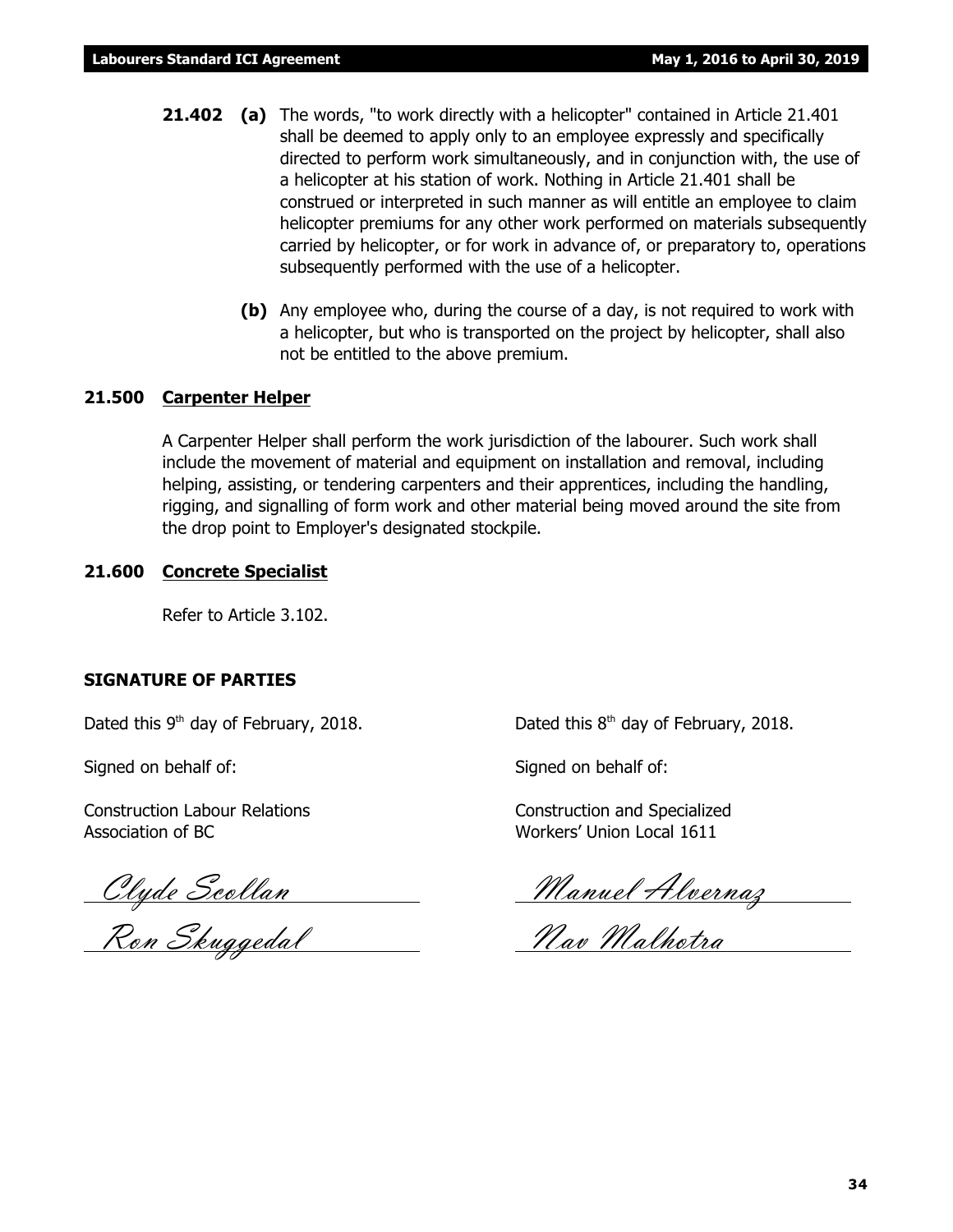## **UNDERGROUND ADDENDUM PAGE 1 OF 3**

This Underground Addendum (the "U/G Addendum") shall be appended to the Labourers Standard ICI Agreement, and shall form a part thereof.

## **A. Application**

The terms and conditions contained within the U/G Addendum shall apply to work performed on underground projects only.

## **B. Wages and Premiums**

- **1.** On underground projects, the Employer shall pay wages, including premiums if applicable, in accordance with Schedule "B" attached hereto.
- **2.** In the event the otherwise applicable wage schedule does not include the otherwise applicable underground employee classification, then any employee(s) who works any portion of either the first half and/or second half of his shift underground shall receive a ten percent (10%) premium over and above the otherwise applicable hourly wage rate for the entire first half and/or second half of such shift.

## **C. Hours of Work and Shifts**

Article 5.100 (Regular Hours) and Article 5.300 (Shifts) of the Agreement shall apply to all work performed in accordance with the U/G Addendum. Notwithstanding the foregoing and/or any/all contrary provisions of the Agreement, all hours on all shifts shall be payable "portal to portal" at the otherwise applicable hourly wage rate (i.e. meal breaks shall be paid).

## **D. Meals and Rest Breaks**

Appendix "C" shall not apply on underground projects.

- **1.** On underground projects meals shall be eaten on the Employer's time, and meal breaks shall be scheduled at the end of the first half shift.
- **2.** It shall not be considered a violation of the U/G Addendum for employees to drink tea or coffee no more than twice in a working shift at such employee's own station. The Employer shall supply sufficient tea, coffee, cream, and sugar at the meal break to allow an employee to fill his thermos at the meal break, as well as receive meal period coffee.
- **3.** Where camps are maintained on tunnels, shafts, and raise work, the Employer shall supply hot soup at the meal break.

## **E. Safety Miner**

**1.** One (1) employee on each shift shall be designated the Safety Miner, and such Safety Miner shall have at least five (5) years' experience as a Miner who possesses a valid Mine Rescue certificate and a WSBC recognized First Aid ticket.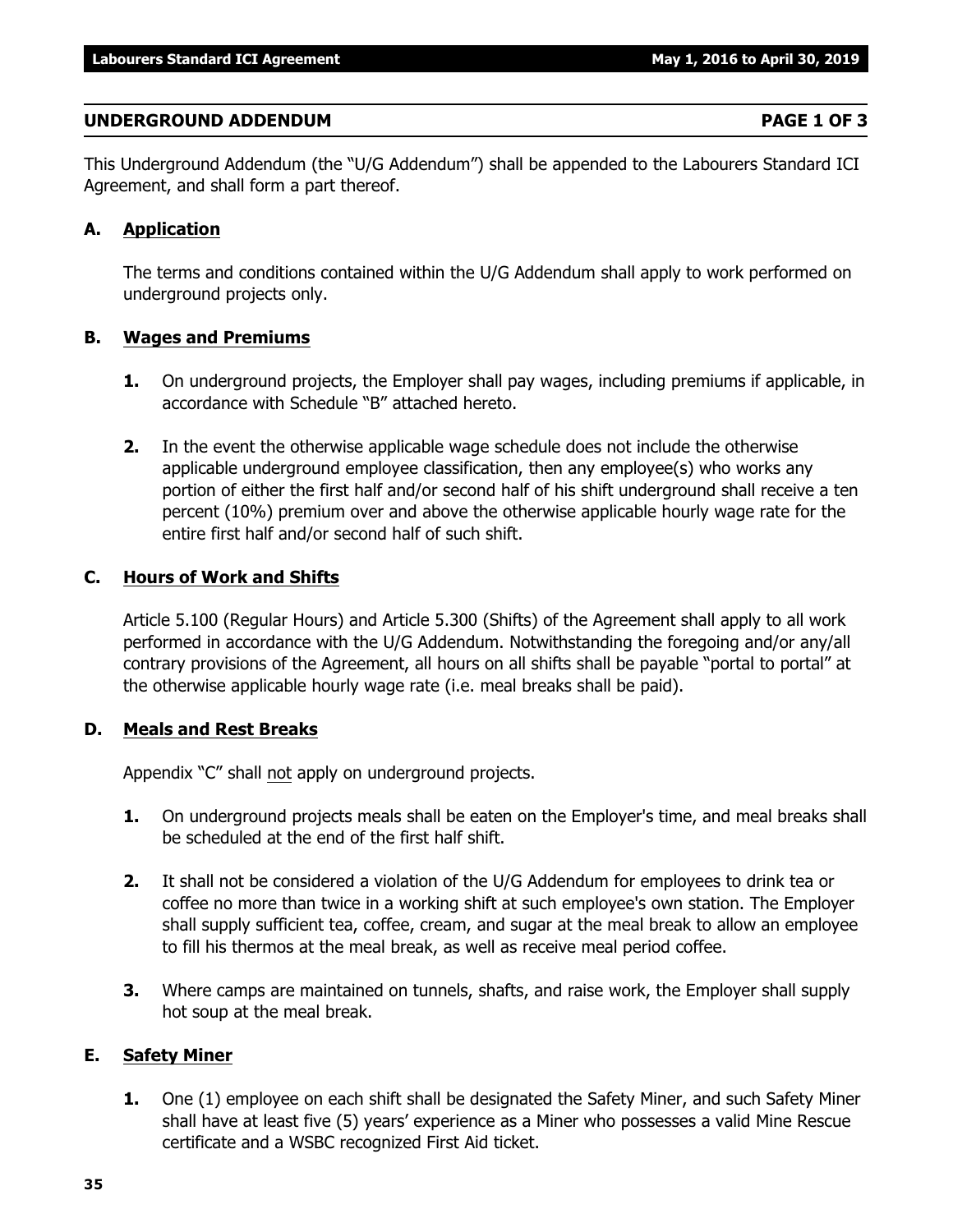### **UNDERGROUND ADDENDUM PAGE 2 OF 3**

- **a.** Safety Miners shall be responsible for monitoring air quality data.
- **b.** Safety Miners shall be responsible for ensuring members of his crew use the proper protective equipment. Violations shall be reported to his supervisor.
- **c.** At least one (1) Safety Miner shall be a member of the Safety Committee.
- **d.** Safety Miners shall report unsafe working procedures, unsafe equipment, and violations of the WSBC regulations to the Safety Committee.
- **e.** Safety Miners shall not be discriminated against for responsibly performing his duties.
- **2.** On tunnel work, classifications not listed in Schedule "B" attached hereto shall be paid ten percent (10%) above the otherwise applicable surface rate.
- **3.** At least one (1) Chucktender shall be employed for every two (2) drills.
- **4.** All drilling operations shall be supervised by a Shift Boss.
- **5.** Where new types of drilling equipment are introduced, the Union or the Employer may request that rates for such new equipment be negotiated. In the event of disagreement, the question of rate to be paid shall be referred to Arbitration.

### **F. Special Conditions**

### **1. Smoke Time**

- **a.** Smoke time shall be determined by the conditions (i.e. weather, wind, ventilation, etc.) which exist at the particular time of blasting.
- **b.** After blasting operations, work shall be resumed at the discretion of the Shift Boss, however a minimum of ten (10) minutes' smoke time shall be allowed.
- **c.** Any grievance arising from smoke clearing time shall be referred to a grievance committee consisting of equal representation from the Union and the Employer. If necessary, consultation shall be held with the person or committee responsible for safety.

### **2. Clothing**

**a.** Rubber boots, rubber clothing, rubber gloves, and where necessary, ear muffs or equivalent, shall be issued by the Employer at no cost to the employee. However, in the event such items are not returned to the Employer in reasonable condition at the time of the employee's termination of employment, or very shortly thereafter, the cost of such items may be deducted by the Employer from any monies owing to the employee.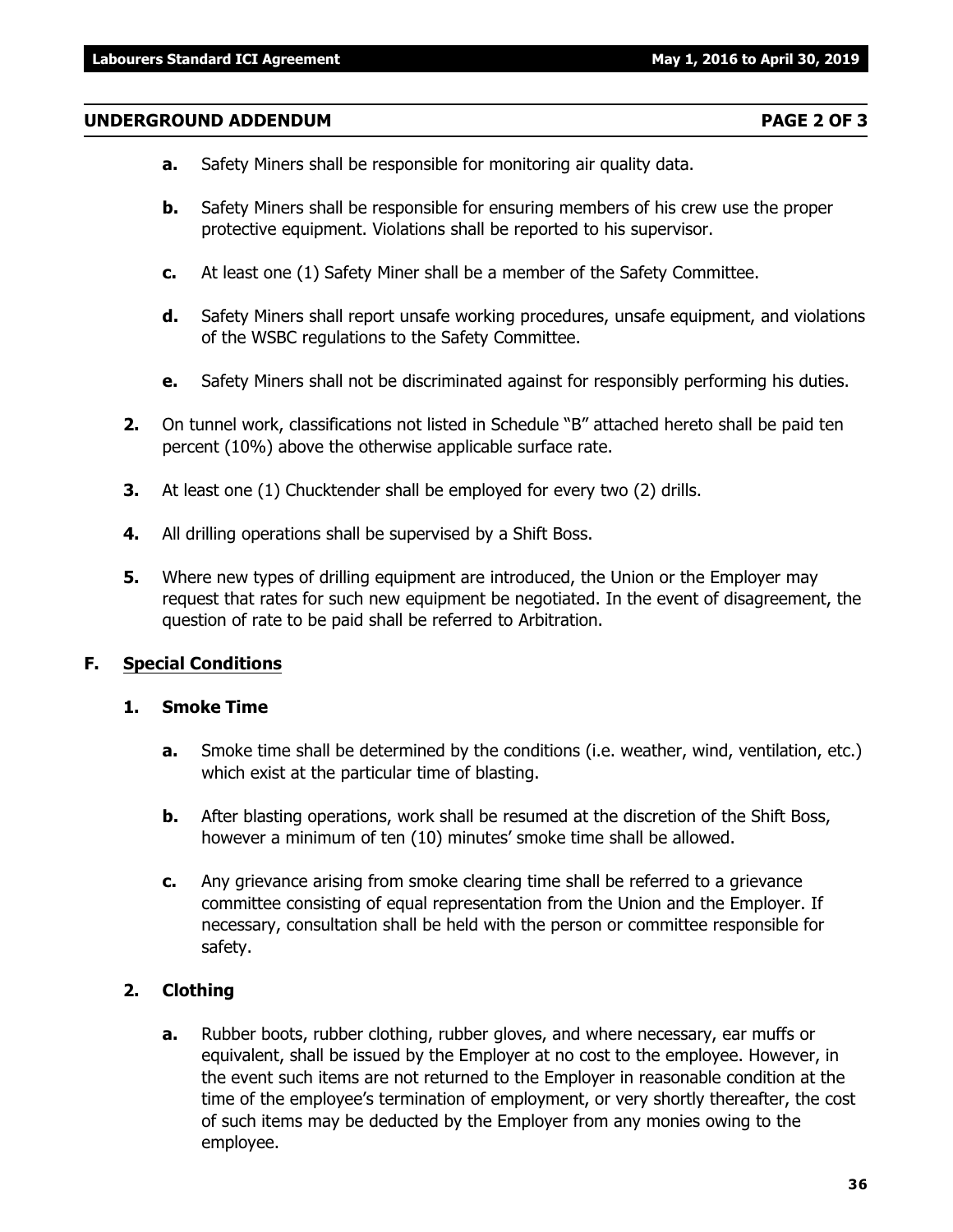### **UNDERGROUND ADDENDUM PAGE 3 OF 3**

**b.** If replacement of slickers, rubber boots and/or rubber gloves is required due to excessive wear or accident on the job, the Employer shall supply a replacement to the employee at no cost.

### **3. Dry Rooms**

Heated dry rooms, complete with showers, shall be provided. There shall be at least one (1) showerhead for every three (3) employees on any one (1) shift, and sufficient hot water shall be provided so that every employee shall be able to take a hot shower. Soap and hand cleaner shall be supplied in the dry rooms. The size and requirements of the dry room shall be agreed upon at a pre-tender and/or pre-job conference.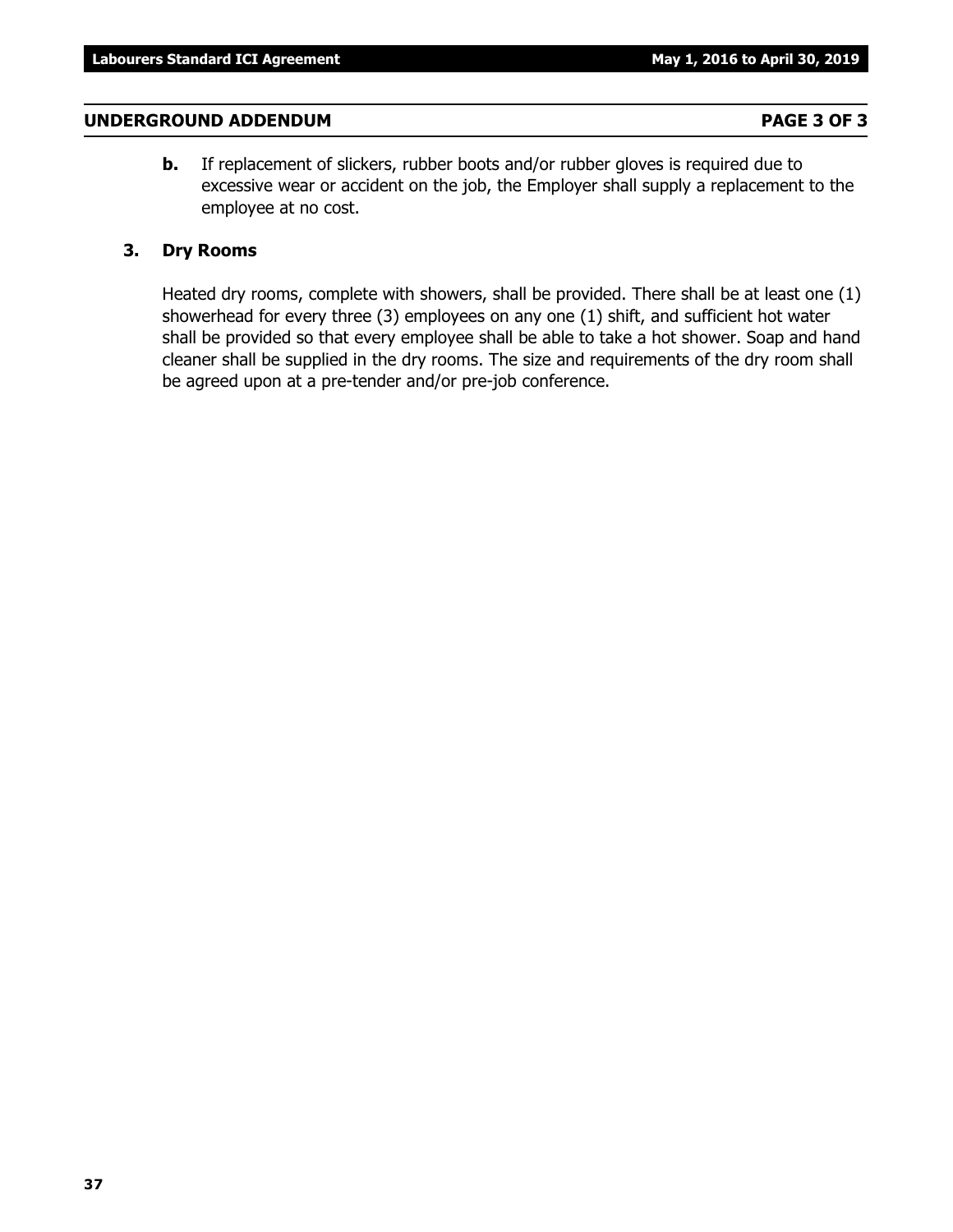## **COMMERCIAL/INSTITUTIONAL ADDENDUM PAGE 1 OF 4**

This Commercial/Institutional Addendum (the "C/I Addendum") shall be appended to the Labourers Standard ICI Agreement, and shall form a part thereof.

# **A. Application - General**

- **1.** The provisions of the C/I Addendum shall supercede any/all contrary application and/or interpretation of the Labourers Standard ICI Agreement (the "Agreement"). All provisions of the Agreement not otherwise modified herein shall remain in full force and effect.
- **2.** The provisions of the C/I Addendum are intended to:
	- **a.** facilitate the recovery of lost markets, and
	- **b.** foster the employment of Union members in economically viable businesses, and
	- **c.** encourage cooperative participation between the signatory employers and the Union in resolving workplace issues, adapting to changes in the economy, developing workforce skills and developing a workforce and a workplace that promotes productivity,

by way of advancing the competitive position of signatory employers within the commercial and institutional market sectors.

**3.** The C/I Addendum shall govern only commercial/institutional work which is within the work jurisdiction of the labourers and which is being performed by bargaining unit members who are employees of a signatory CLR member Employer that performs commercial/institutional work.

# **B. Application - Lower Mainland/Fraser Valley**

Unless otherwise mutually agreed by the Parties, in writing, all work performed within the Lower Mainland/Fraser Valley shall be governed by the C/I Addendum, other than work performed on an industrial project(s) where all employers that were legitimately competing for the available work are signatory with a BCBCBTU affiliate union(s).

# **C. Subcontracting**

- **1.** The Employer may contract out work where the Employer:
	- **a.** cannot perform the work in a manner that is competitive in terms of cost, or quality, or within required time limits, or
	- **b.** the prime contract requires the contractor to accept the lowest qualified tender price for any/all subcontracted work.
	- **c.** In order to provide a measure of protection and to address the Union's legitimate concern regarding the potential impact of this provision, the Parties agree that a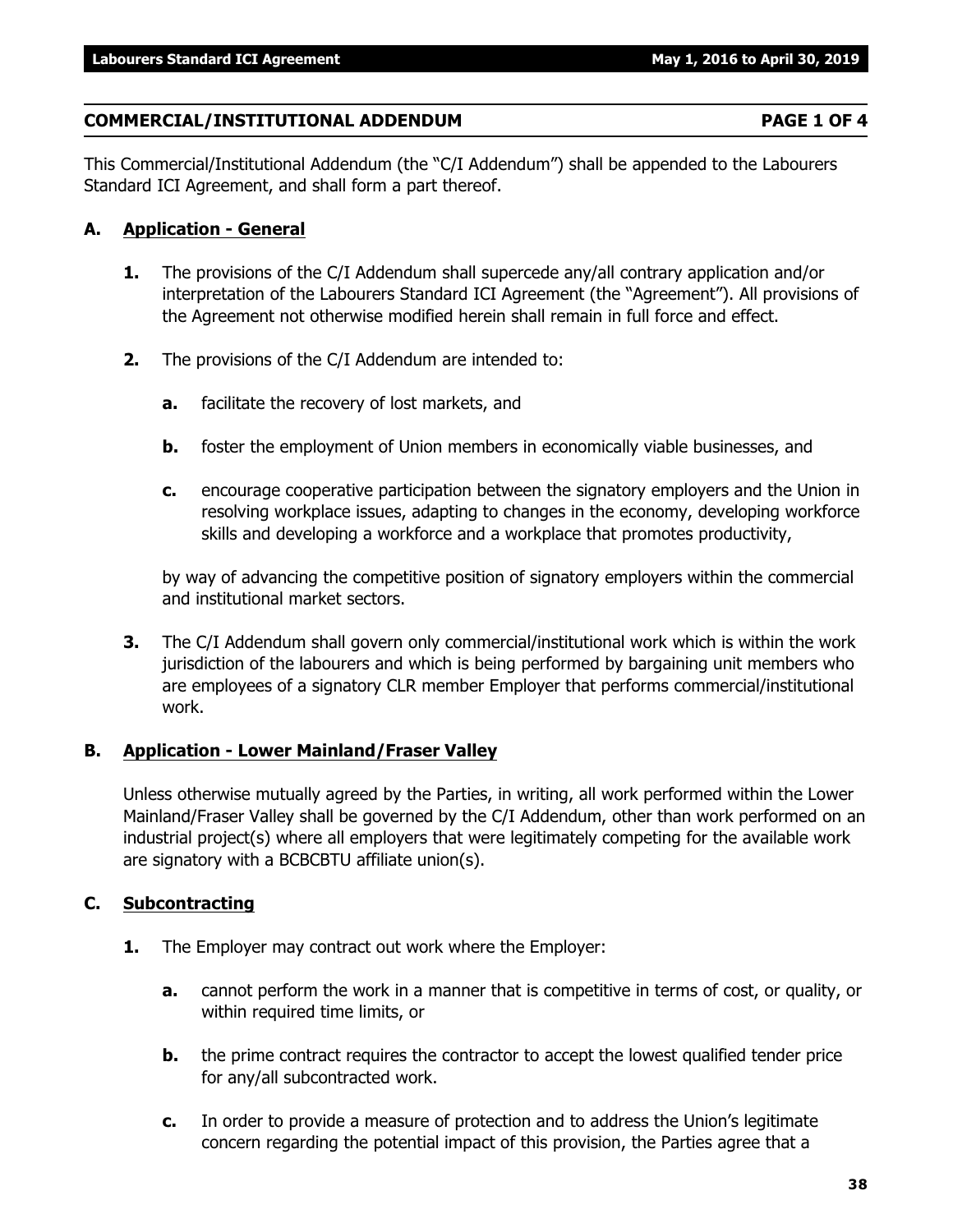## **COMMERCIAL/INSTITUTIONAL ADDENDUM PAGE 2 OF 4**

monitoring or review mechanism should be put in place. To that end, Mr. Ready will retain jurisdiction to monitor the effect of this provision and to review the situation prior to the end of this collective agreement. Mr. Ready to determine the nature of that process and retain the jurisdiction to take any necessary or appropriate steps which the circumstances may require.

- **2. a.** Notwithstanding item C.1., no Employer shall subcontract work which is within the work jurisdiction of the labourer to any contractor that is not signatory with the Union if such subcontracted work is to be performed on either an AHC/CHC project(s), and/or a project(s) which is governed by a Project Labour Agreement.
	- **b.** Notwithstanding item C.1., no Employer shall subcontract work which is within the work jurisdiction of the labourer unless such contractor has both a valid CRA business number and is duly registered with WSBC.

## **D. Wages and Premiums**

- **1.** The schedules of minimum straight time hourly wage rates as provided for within Schedules "D" and "E" of the Agreement shall apply to all work performed in accordance with the C/I Addendum.
- **2.** The schedules of Employer contributions and employee deductions as provided for within the applicable Schedule "F" attached hereto shall apply to all work performed in accordance with the C/I Addendum. All Employer contributions and employee deductions shall be calculated on the basis of hours worked.

## **E. Metro Travel Premium**

The payment of a metro travel premium was discontinued on commercial/institutional projects effective August 16, 1995.

# **F. Statutory Holidays**

The Friday before Labour Day may be floated and the day therefore worked at straight time rates, with an alternate day scheduled to be taken off as mutually agreed between the Employer and the employee. Refer also to Appendix "E".

# **G. Shifts**

# **1. Scheduling of Shifts**

The Employer may schedule an afternoon and/or night shift if/as required. It shall not be necessary for there to be a day shift in order for there to be an afternoon shift and/or a night shift. Nor shall it be necessary to maintain an afternoon shift and/or night shift for consecutive days in order to constitute such a shift.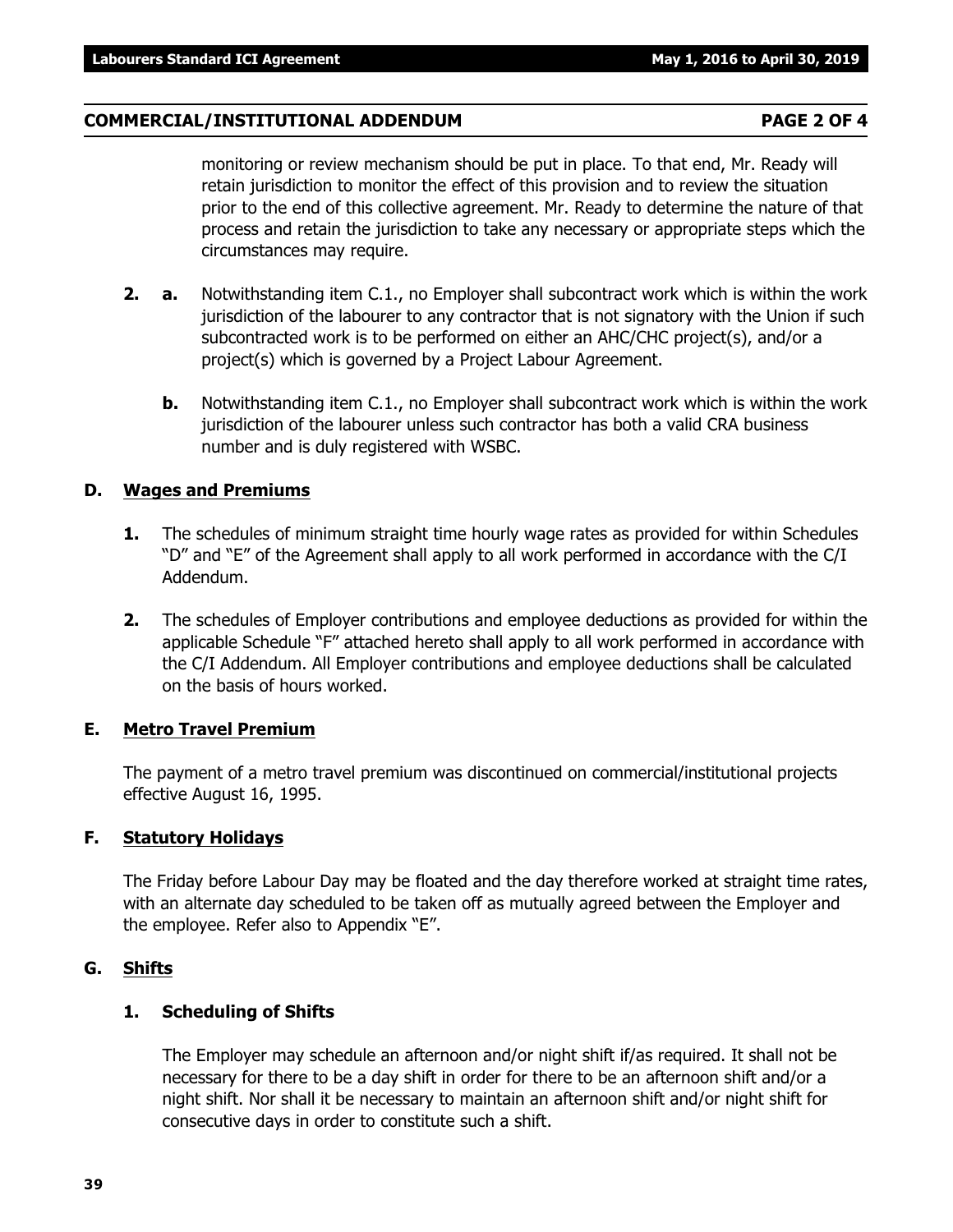## **COMMERCIAL/INSTITUTIONAL ADDENDUM PAGE 3 OF 4**

### **2. Shift Premiums**

The Employer shall pay a shift premium over and above the otherwise applicable minimum straight time hourly wage rate to any employee who is employed on an afternoon or night shift. Such shift premium shall be paid on straight time hours only in accordance with the following schedule.

- Day Shift No shift premium.
- Afternoon Shift The applicable minimum straight time hourly wage rate shall be increased by eight percent (8%) for each hour worked on any shift which commences at any time after 10:00 am but on or before 8:30 pm. Second and subsequent meal breaks shall not be considered as hours worked.
- Night Shift The applicable minimum straight time hourly wage rate shall be increased by seventeen percent (17%) for each hour worked on any shift which commences at any time after 8:30 pm but on or before 1:00 am. Second and subsequent meal breaks shall not be considered as hours worked.

Overtime on afternoon and night shifts shall be payable for all hours of work performed in excess of eight (8) hours per shift.

### **H. Out of Town Projects**

When a non Local Resident employee is employed on an out-of-town project, the Employer shall supply an "employer supplied room plus daily meal allowance" or, with the mutual agreement of such employee, shall pay a daily "living out allowance" in lieu thereof. The terms of both daily travel as well as initial and terminal travel which shall apply to a non Local Resident employee on an out-of-town project shall be established on a project by project basis. Such terms shall be mutually agreed upon, in writing, by the Employer and the non Local Resident employee prior to the commencement of travel. Employers are advised that if such mutual agreement, in writing, cannot be provided to the Union within one (1) week of request, the industrial standards for daily travel and initial and terminal travel shall apply.

### **I. Hours of Work and Overtime**

- **1.** Any work hours under the forty (40) hour weekly maximum missed during the regular work week may be made up on a Saturday at straight time upon mutual agreement between the employee(s) and Employer. When all employees on the crew are sent home on the same day, they shall be provided the same opportunity to work Saturday at straight time, although each employee shall retain the right to decline such opportunity.
- **2.** The starting and stopping time on a project may be varied by a maximum of two (2) hours earlier or later than the otherwise required start time of the shift upon mutual agreement of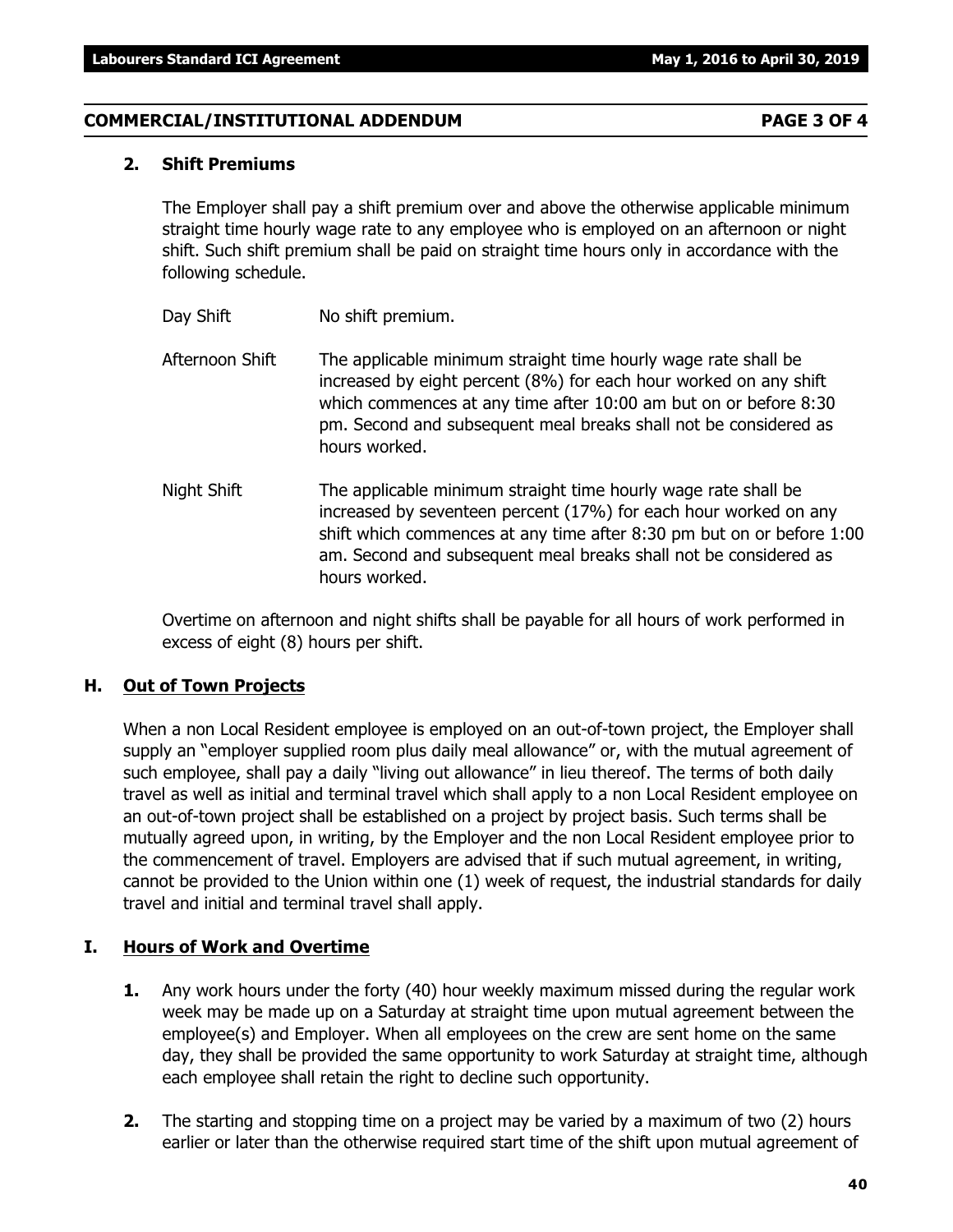## **COMMERCIAL/INSTITUTIONAL ADDENDUM PAGE 4 OF 4**

the Employer and the majority of CSWU Local 1611 members employed on such project. The starting time of the employees shall be from the designated lockup at ground level or one (1) level either up or down from ground level.

- **3. a.** On a regular work week, the first eight (8) hours of overtime on Saturdays shall also be paid at one and one-half (1½) times the otherwise applicable straight time hourly wage rate. On a compressed work week, the first ten (10) hours of overtime worked on the Friday of a Monday through Thursday compressed work week, or on the Monday of a Tuesday through Friday compressed work week, shall be payable at one and one-half (1½) times the otherwise applicable straight time hourly wage rate.
	- **b.** On a compressed work week, the first ten (10) hours of overtime worked on the Friday of a Monday through Thursday compressed work week, or on the Monday of a Tuesday through Friday compressed work week, shall be payable at one and one-half (1½) times the otherwise applicable straight time hourly wage rate. The first eight (8) hours of overtime worked on a Saturday shall be payable at one and one-half (1½) times the otherwise applicable straight time hourly wage rate. All other overtime hours, including all hours worked in excess of ten (10) hours per day, all hours worked in excess of eight (8) hours on a Saturday, and all hours worked on Sundays and statutory holidays, shall be payable at two (2) times the otherwise applicable straight time hourly wage rate.

## **J. Hiring and Dispatch**

- **1.** After there are four (4) labourers cleared through the dispatch system to a specific commercial/institutional project, the Employer may exercise the option to obtain employees elsewhere, it being understood that employees so hired shall meet the Union qualifications and shall posses the skills, ability and expertise to perform the available work.
- **2.** Refer to Appendix "A" for details regarding the hiring and employment of an Apprentice Labourer.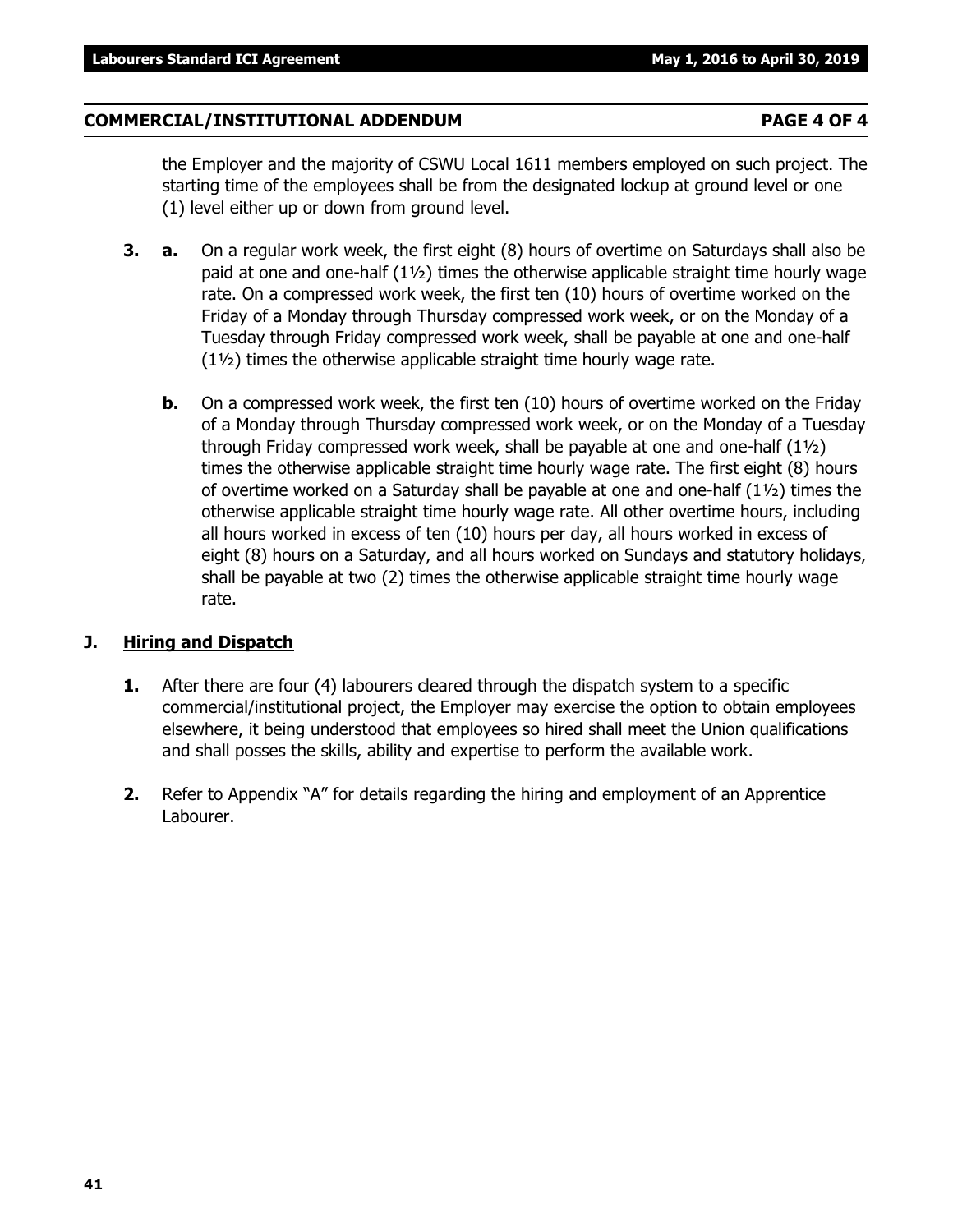### **SCHEDULE "A" - INDUSTRIAL PROJECTS MINIMUM STRAIGHT TIME HOURLY WAGE RATES, PREMIUMS AND EMPLOYEE CLASSIFICATIONS**

|           | <b>Construction Craft Labourers</b>                                                                                                                                                                      |         | * April 1,<br>2017 | May $1$ , $+$ May $1$ , $+$ April $1$ ,<br>2018 | 2019       |
|-----------|----------------------------------------------------------------------------------------------------------------------------------------------------------------------------------------------------------|---------|--------------------|-------------------------------------------------|------------|
| $\bullet$ | watchman, flagman, rodman, chainman, stakeman, confined space entry<br>monitor, gas tester, and spark watchman                                                                                           | \$35.13 | \$35.71            | \$36.29                                         | <b>TBD</b> |
| $\bullet$ | labourer, signalman, dumpman, swamper, pumptender, cement power<br>buggy, grinder, mixer (under 1 yard), timberman, grademan, and power and<br>electric tool operator                                    | \$35.40 | \$35.98            | \$36.56                                         | <b>TBD</b> |
| $\bullet$ | bobcat loader, instrument man - utility 1, caulked and cemented joint tile and<br>pipelayer, manholer, concrete saw, heat fusion machine, jackhammer, and<br>hydro broom (under 1,000 psi) (wet and dry) | \$35.68 | \$36.26            | \$36.84                                         | <b>TBD</b> |
| $\bullet$ | signalman hook-up, vibrator, instrument man - utility 2, fallers on clearing,<br>hydro broom (over 1,000 psi) (wet and dry), and 6" vibrator (when used by<br>hand)                                      | \$35.95 | \$36.53            | \$37.11                                         | <b>TBD</b> |
| $\bullet$ | first aid attendant level 2                                                                                                                                                                              | \$36.06 | \$36.64            | \$37.22                                         | <b>TBD</b> |
| $\bullet$ | first aid attendant level 2 with transportation endorsement                                                                                                                                              | \$36.17 | \$36.75            | \$37.33                                         | <b>TBD</b> |
| $\bullet$ | first aid attendant level 3                                                                                                                                                                              | \$36.28 | \$36.86            | \$37.44                                         | <b>TBD</b> |
| ٠         | concrete specialist (refer to Article 3.102)                                                                                                                                                             | \$38.40 | \$38.98            | \$39.56                                         | <b>TBD</b> |
|           | <b>Apprentice Labourers</b>                                                                                                                                                                              |         |                    |                                                 |            |
|           | • refer to Appendix "A" - Apprentice Labourer Program (particularly parts A and C)                                                                                                                       |         |                    |                                                 |            |
|           | <b>Premiums</b>                                                                                                                                                                                          |         |                    |                                                 |            |
| ٠         | foreman premium<br>(payable over and above highest classification being supervised)                                                                                                                      | 15%     | 15%                | 15%                                             | 15%        |

- caisson premium (payable below twenty-five (25) feet)  $$0.50$  \$0.50 \$0.50 \$0.50 \$0.50 • swing stage premium (payable above twenty-five  $(25)$  feet)  $\qquad \qquad$  \$0.40  $\qquad$  \$0.40  $\qquad$  \$0.40  $\qquad$  \$0.40 • helicopter premium (refer to Article 21.400) 25% 25% 25% 25%
- annual vacation and statutory holiday pay 12% 12% 12% 12%

\* Wage rates effective from April 1, 2016 through April 30, 2017.

† A wage re-opener applies to both May 1, 2018 and April 1, 2019. Refer to Article 4.101.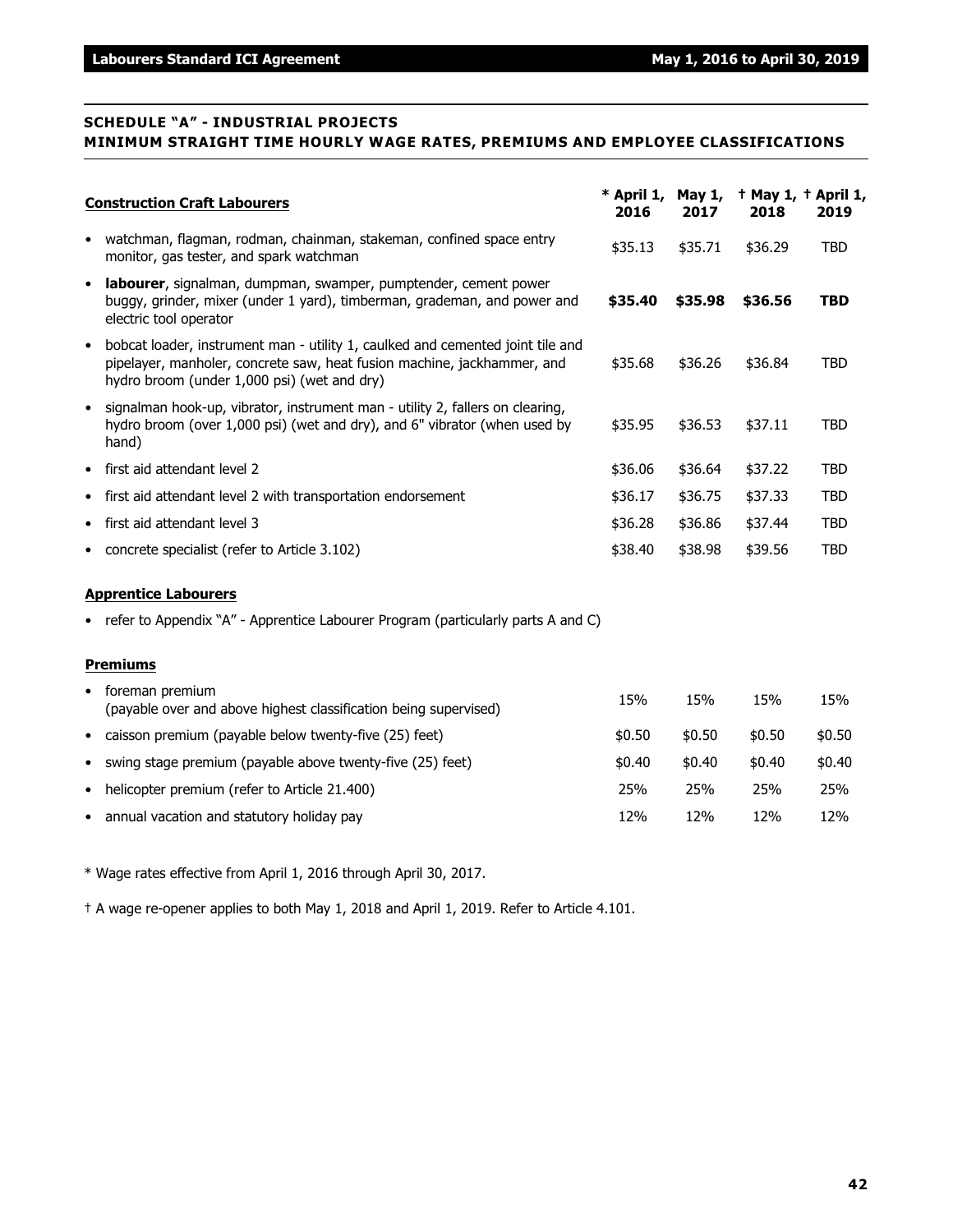### **SCHEDULE "B" - UNDERGROUND PROJECTS MINIMUM STRAIGHT TIME HOURLY WAGE RATES, PREMIUMS AND EMPLOYEE CLASSIFICATIONS**

|           | <b>Construction Craft Labourers</b>                                                                                                                                                                                                                                                                                                                   | * April 1,<br>2016 | 2017    | May $1, +$ May $1, +$ April $1,$<br>2018 | 2019       |
|-----------|-------------------------------------------------------------------------------------------------------------------------------------------------------------------------------------------------------------------------------------------------------------------------------------------------------------------------------------------------------|--------------------|---------|------------------------------------------|------------|
| $\bullet$ | labourer                                                                                                                                                                                                                                                                                                                                              | \$37.57            | \$38.15 | \$38.73                                  | <b>TBD</b> |
| $\bullet$ | chucktender, switchman, trackman, skiptender, miner, timberman,<br>powderman, form cleaner, form setter, tunnel maintenance (miner carrying<br>out repairs to timbering, etc.), mucking machine operator, lhd operator, tram<br>operator, raise miner, shaftman, shaft maintenance, clam man, and raise<br>borer (robbins, dresser and similar types) | \$38.32            | \$38.90 | \$39.48                                  | <b>TBD</b> |
| $\bullet$ | shaft leader                                                                                                                                                                                                                                                                                                                                          | \$39.98            | \$40.56 | \$41.14                                  | TBD        |
| ٠         | shaft boss                                                                                                                                                                                                                                                                                                                                            | \$40.98            | \$41.56 | \$42.14                                  | <b>TBD</b> |
|           | <b>Apprentice Labourers</b><br>• refer to Appendix "A" - Apprentice Labourer Program (particularly parts A and C)                                                                                                                                                                                                                                     |                    |         |                                          |            |
|           |                                                                                                                                                                                                                                                                                                                                                       |                    |         |                                          |            |
|           | <b>Premiums</b>                                                                                                                                                                                                                                                                                                                                       |                    |         |                                          |            |
| $\bullet$ | safety miner premium<br>(payable over and above otherwise applicable classification)                                                                                                                                                                                                                                                                  | \$1.00             | \$1.00  | \$1.00                                   | \$1.00     |
| $\bullet$ | annual vacation and statutory holiday pay                                                                                                                                                                                                                                                                                                             | 12%                | 12%     | 12%                                      | 12%        |

\* Wage rates effective from April 1, 2016 through April 30, 2017.

† A wage re-opener applies to both May 1, 2018 and April 1, 2019. Refer to Article 4.101.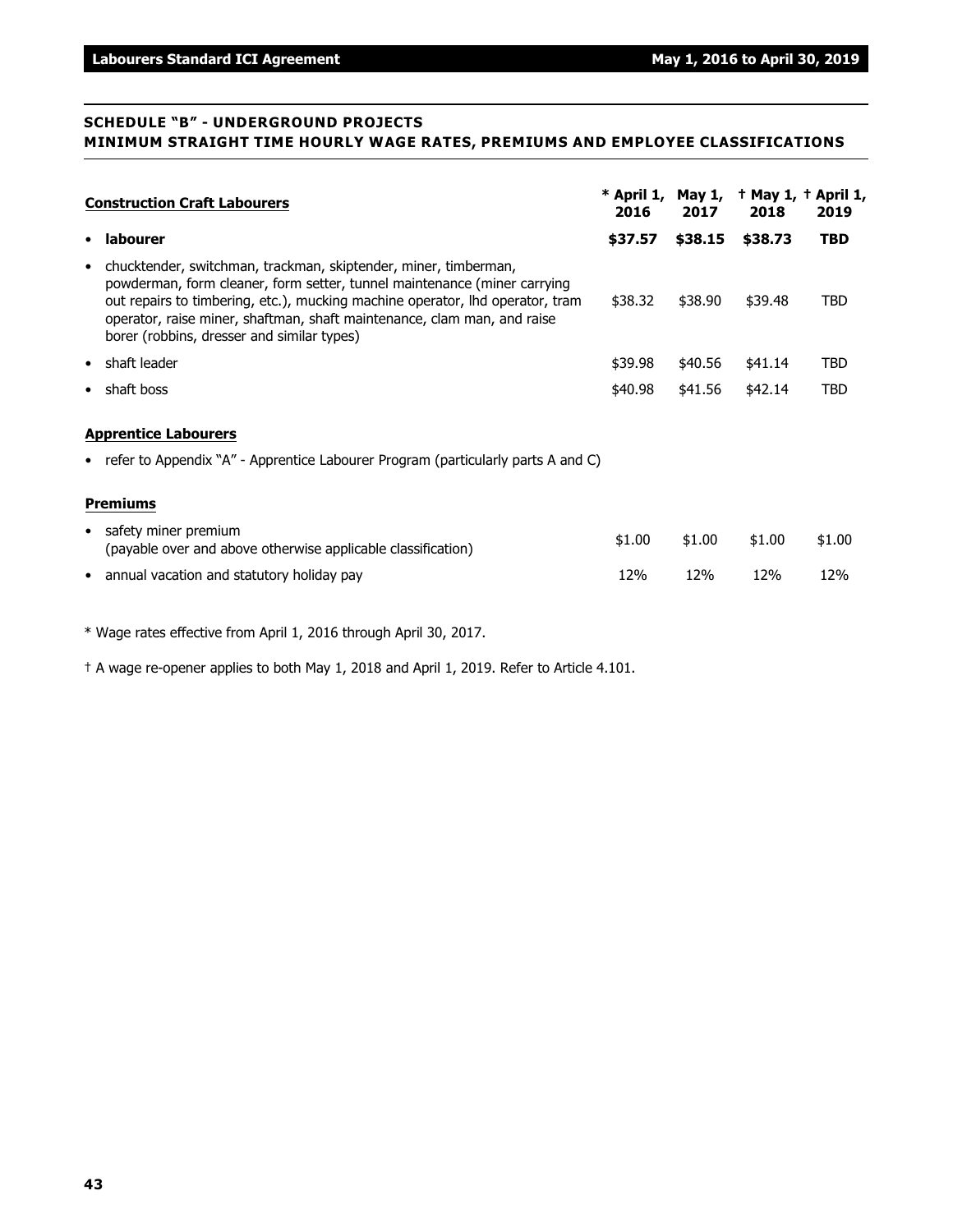### **SCHEDULE "C" - INDUSTRIAL PROJECTS - DRILLING, BLASTING, SHORING MINIMUM STRAIGHT TIME HOURLY WAGE RATES, PREMIUMS AND EMPLOYEE CLASSIFICATIONS**

| <b>Construction Craft Labourers</b>                                                                         |              | * April 1,<br>May $1$ ,<br>2017 | 2018         | + May 1, + April 1,<br>2019 |
|-------------------------------------------------------------------------------------------------------------|--------------|---------------------------------|--------------|-----------------------------|
| driller helper, and assistant diamond driller<br>$\bullet$                                                  | \$33.61      | \$34.19                         | \$34.77      | <b>TBD</b>                  |
| labourer<br>$\bullet$                                                                                       | \$35.40      | \$35.98                         | \$36.56      | <b>TBD</b>                  |
| pneumatic driller (airleg, jackhammer types, etc.), groutman (headerman),<br>$\bullet$<br>and gunite potman | \$35.95      | \$36.53                         | \$37.11      | TBD                         |
| gunite and grout gunite nozzleman, and air trac (all models)<br>$\bullet$                                   | \$36.23      | \$36.81                         | \$37.39      | <b>TBD</b>                  |
| diamond driller, and tank driller<br>$\bullet$                                                              | \$36.50      | \$37.08                         | \$37.66      | <b>TBD</b>                  |
| high scaler<br>$\bullet$                                                                                    | \$36.78      | \$37.36                         | \$37.94      | TBD                         |
| rotary driller (air or hydraulic - under 6")<br>$\bullet$                                                   | \$37.33      | \$37.91                         | \$38.49      | TBD                         |
| powderman (with certificate)<br>$\bullet$                                                                   | \$37.60      | \$38.18                         | \$38.76      | TBD                         |
| <b>Apprentice Labourers</b>                                                                                 |              |                                 |              |                             |
| • refer to Appendix "A" - Apprentice Labourer Program (particularly parts A and C)                          |              |                                 |              |                             |
| <b>Premiums</b>                                                                                             |              |                                 |              |                             |
| foreman premium<br>٠<br>(payable over and above highest classification being supervised)                    | 15%          | 15%                             | 15%          | 15%                         |
| • caisson premium (payable below twenty-five (25) feet)                                                     | \$0.50       | \$0.50                          | \$0.50       | \$0.50                      |
| $\bullet$ swing stage premium (payable above twenty-five (25) feet)                                         | <b>40.40</b> | <b>¢∩ ⊿∩</b>                    | <b>ቲበ 4በ</b> | <b>¢∩ ⊿∩</b>                |

swing stage premium (payable above twenty-five (25) feet)  $$0.40$   $$0.40$   $$0.40$   $$0.40$ • helicopter premium (refer to Article 21.400) 25% 25% 25% 25% • annual vacation and statutory holiday pay 12% 12% 12% 12% 12% 12% 12% 12% 12%

\* Wage rates effective from April 1, 2016 through April 30, 2017.

† A wage re-opener applies to both May 1, 2018 and April 1, 2019. Refer to Article 4.101.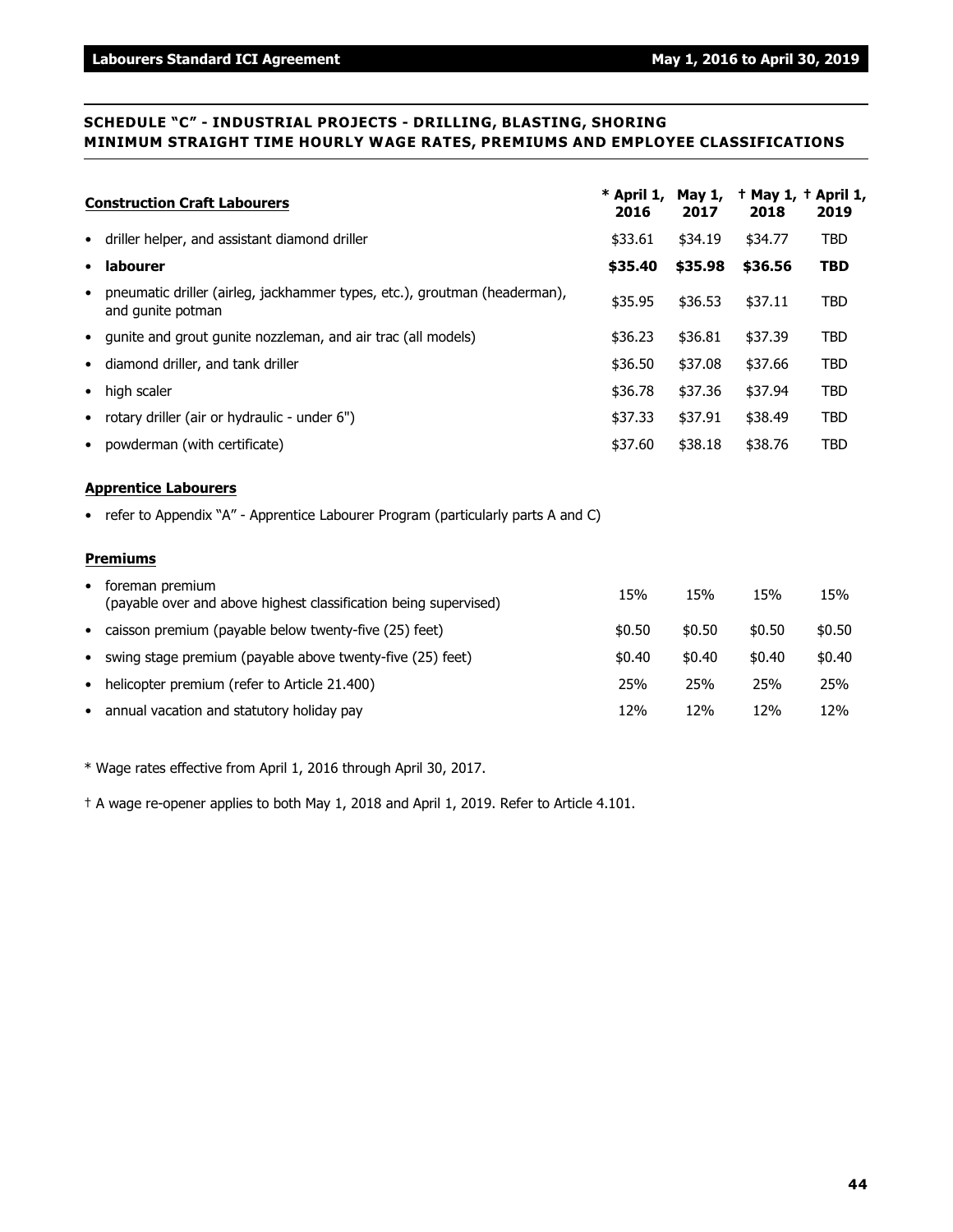### **SCHEDULE "D" - COMMERCIAL/INSTITUTIONAL PROJECTS - DRILLING, BLASTING, SHORING MINIMUM STRAIGHT TIME HOURLY WAGE RATES, PREMIUMS AND EMPLOYEE CLASSIFICATIONS**

| <b>Construction Craft Labourers</b>                                                              | * April 1,<br>2016 | May 1,<br>2017 | May 1,<br>2018 | April 1,<br>2019 |
|--------------------------------------------------------------------------------------------------|--------------------|----------------|----------------|------------------|
| • driller helper, and assistant diamond driller                                                  | \$25.34            | \$25.52        | \$25.70        | \$25.88          |
| • labourer                                                                                       | \$26.97            | \$27.15        | \$27.33        | \$27.51          |
| • pneumatic driller (airleg, jackhammer types, etc.), groutman (headerman),<br>and gunite potman | \$27.47            | \$27.65        | \$27.83        | \$28.01          |
| • gunite and grout gunite nozzleman, and air trac (all models)                                   | \$27.72            | \$27.90        | \$28.08        | \$28.26          |
| • diamond driller, and tank driller                                                              | \$27.97            | \$28.15        | \$28.33        | \$28.51          |
| $\bullet$ high scaler                                                                            | \$28.22            | \$28.40        | \$28.58        | \$28.76          |
| • rotary driller (air or hydraulic - under 6")                                                   | \$28.72            | \$28.90        | \$29.08        | \$29.26          |
| • powderman (with certificate)                                                                   | \$28.97            | \$29.15        | \$29.33        | \$29.51          |
| <b>Apprentice Labourers</b>                                                                      |                    |                |                |                  |

### • refer to Appendix "A" - Apprentice Labourer Program (particularly parts A and C)

### **Premiums**

| • foreman premium (payable over and above highest classification being<br>supervised) | 15%    | 15%    | 15%    | 15%    |
|---------------------------------------------------------------------------------------|--------|--------|--------|--------|
| • caisson premium (payable below twenty-five (25) feet)                               | \$0.50 | \$0.50 | \$0.50 | \$0.50 |
| • swing stage premium (payable above twenty-five (25) feet)                           | \$0.40 | \$0.40 | \$0.40 | \$0.40 |
| • helicopter premium (refer to Article 21.400)                                        | 25%    | 25%    | 25%    | 25%    |
| • annual vacation and statutory holiday pay                                           | 12%    | 12%    | 12%    | 12%    |

\* Wage rates effective from April 1, 2016 through April 30, 2017.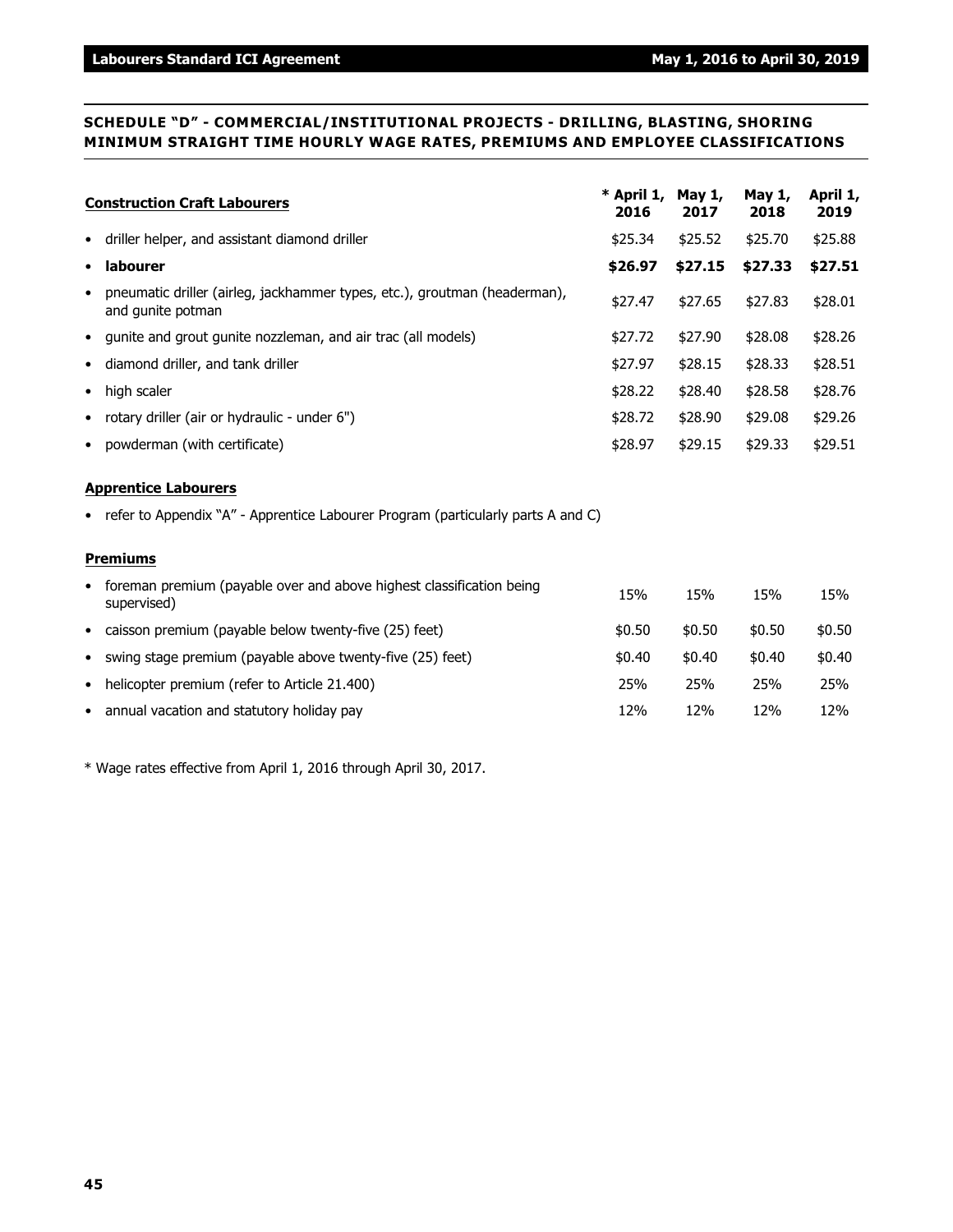### **SCHEDULE "E" - COMMERCIAL/INSTITUTIONAL PROJECTS MINIMUM STRAIGHT TIME HOURLY WAGE RATES, PREMIUMS AND EMPLOYEE CLASSIFICATIONS**

|           | <b>Construction Craft Labourers</b>                                                                                                                                                                      |         | $*$ April 1, May 1,<br>2017 | May 1,<br>2018 | April 1,<br>2019 |
|-----------|----------------------------------------------------------------------------------------------------------------------------------------------------------------------------------------------------------|---------|-----------------------------|----------------|------------------|
| $\bullet$ | watchman, flagman, rodman, chainman, stakeman, confined space entry<br>monitor, gas tester, and spark watchman                                                                                           | \$26.72 | \$26.90                     | \$27.08        | \$27.26          |
| $\bullet$ | labourer, signalman, dumpman, swamper, pumptender, cement power<br>buggy, grinder, mixer (under 1 yard), timberman, grademan, and power and<br>electric tool operator                                    | \$26.97 | \$27.15                     | \$27.33        | \$27.51          |
| $\bullet$ | bobcat loader, instrument man - utility 1, caulked and cemented joint tile and<br>pipelayer, manholer, concrete saw, heat fusion machine, jackhammer, and<br>hydro broom (under 1,000 psi) (wet and dry) | \$27.22 | \$27.40                     | \$27.58        | \$27.76          |
| $\bullet$ | signalman hook-up, vibrator, instrument man - utility 2, fallers on clearing,<br>hydro broom (over 1,000 psi) (wet and dry), and 6" vibrator (when used by<br>hand)                                      | \$27.47 | \$27.65                     | \$27.83        | \$28.01          |
| $\bullet$ | first aid attendant level 2                                                                                                                                                                              | \$27.57 | \$27.75                     | \$27.93        | \$28.11          |
| $\bullet$ | first aid attendant level 2 with transportation endorsement                                                                                                                                              | \$27.67 | \$27.85                     | \$28.03        | \$28.21          |
|           | • first aid attendant level 3                                                                                                                                                                            | \$27.77 | \$27.95                     | \$28.13        | \$28.31          |
|           | • concrete specialist (refer to Article 3.102)                                                                                                                                                           | \$29.97 | \$30.15                     | \$30.33        | \$30.51          |
|           | <b>Apprentice Labourers</b>                                                                                                                                                                              |         |                             |                |                  |
|           | • refer to Appendix "A" - Apprentice Labourer Program (particularly parts A and C)                                                                                                                       |         |                             |                |                  |
|           | <b>Premiums</b>                                                                                                                                                                                          |         |                             |                |                  |
|           | foreman premium (payable over and above highest classification being<br>supervised)                                                                                                                      | 15%     | 15%                         | 15%            | 15%              |
|           | • caisson premium (payable below twenty-five (25) feet)                                                                                                                                                  | \$0.50  | \$0.50                      | \$0.50         | \$0.50           |

- swing stage premium (payable above twenty-five  $(25)$  feet)  $\qquad \qquad$  \$0.40  $\qquad$  \$0.40  $\qquad$  \$0.40  $\qquad$  \$0.40 • helicopter premium (refer to Article 21.400) 25% 25% 25% 25%
- annual vacation and statutory holiday pay 12% 12% 12% 12% 12% 12% 12% 12% 12%

\* Wage rates effective from April 1, 2016 through April 30, 2017.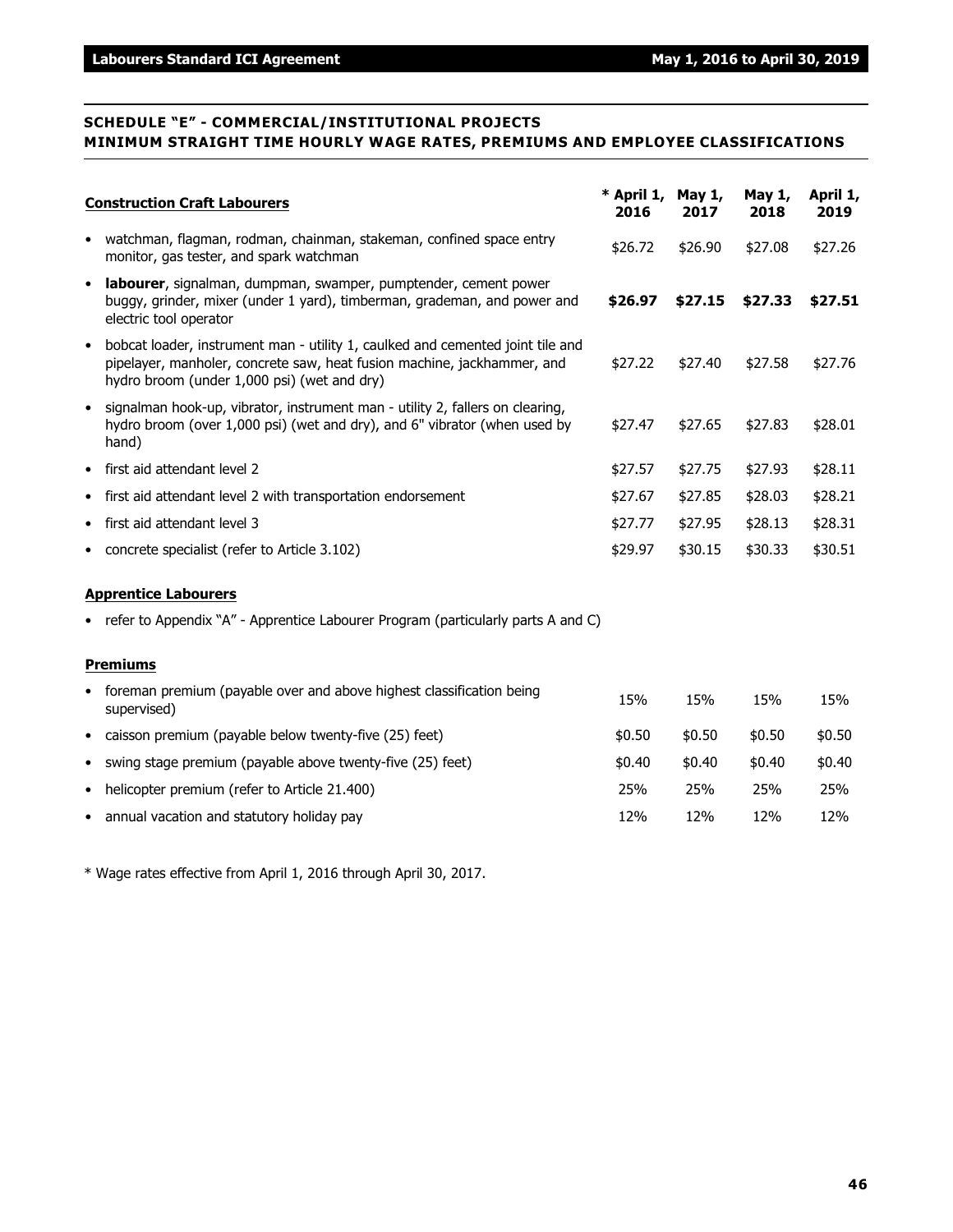|  | l. 01, 2016 to DEC. 31, 2016 |  |  |
|--|------------------------------|--|--|
|  |                              |  |  |

| <b>EMPLOYER CONTRIBUTIONS:</b><br>(CALCULATED ON HOURS EARNED)                                                                                  | <b>Apprentices at:</b><br>less than<br>\$18.50 per hour | <b>Apprentices at:</b><br>\$18.50 per hour<br>or more | <b>All Other</b><br><b>Classifications</b> |
|-------------------------------------------------------------------------------------------------------------------------------------------------|---------------------------------------------------------|-------------------------------------------------------|--------------------------------------------|
| <b>CSW Medical and Benefits</b>                                                                                                                 | \$3.10                                                  | \$3.10                                                | \$3.10                                     |
| Pension Plan                                                                                                                                    | \$0.00                                                  | \$1.65                                                | \$3.30                                     |
| CSW Medical and Benefit Plan of BC                                                                                                              | \$3.10                                                  | \$4.75                                                | \$6.40                                     |
| <b>Industry Funds:</b><br><b>Contract Administration Fund</b><br><b>Rehabilitation Plan</b><br>Jurisdictional Assignment Plan<br><b>BCBCBTU</b> | \$0.11<br>\$0.02<br>\$0.01<br>\$0.01                    | \$0.11<br>\$0.02<br>\$0.01<br>\$0.01                  | \$0.11<br>\$0.02<br>\$0.01<br>\$0.01       |
| <b>Total: Straight Time Hours</b>                                                                                                               | \$3.25                                                  | \$4.90                                                | \$6.55                                     |
| <b>Total: Time and One-Half Overtime Hours</b>                                                                                                  | \$4.875                                                 | \$7.35                                                | \$9.825                                    |
| <b>Total: Double Time Overtime Hours</b>                                                                                                        | \$6.50                                                  | \$9.80                                                | \$13.10                                    |
| <b>EMPLOYEE DEDUCTIONS:</b><br>(CALCULATED ON HOURS EARNED)                                                                                     | <b>Apprentices at:</b><br>less than<br>\$18.50 per hour | <b>Apprentices at:</b><br>\$18.50 per hour<br>or more | <b>All Other</b><br><b>Classifications</b> |
| <b>Union Dues</b>                                                                                                                               | \$0.85                                                  | \$0.85                                                | \$0.85                                     |
| <b>CSW Training Society</b>                                                                                                                     | \$0.35                                                  | \$0.35                                                | \$0.35                                     |
| <b>BCYT Fund</b>                                                                                                                                | \$0.10                                                  | \$0.10                                                | \$0.10                                     |
| <b>Canadian Building Trades</b>                                                                                                                 | \$0.01                                                  | \$0.01                                                | \$0.01                                     |
| <b>Total: Straight Time Hours</b>                                                                                                               | \$1.31                                                  | \$1.31                                                | \$1.31                                     |
| <b>Total: Time and One-Half Overtime Hours</b>                                                                                                  | \$1.965                                                 | \$1.965                                               | \$1.965                                    |
| <b>Total: Double Time Overtime Hours</b>                                                                                                        | \$2.62                                                  | \$2.62                                                | \$2.62                                     |
| <b>TOTAL MONTHLY REMITTANCES:</b><br>(CALCULATED ON HOURS EARNED)                                                                               | <b>Apprentices at:</b><br>less than<br>\$18.50 per hour | <b>Apprentices at:</b><br>\$18.50 per hour<br>or more | <b>All Other</b><br><b>Classifications</b> |
| <b>Total: Straight Time Hours</b>                                                                                                               | \$4.56                                                  | \$6.21                                                | \$7.86                                     |
| <b>Total: Time and One-Half Overtime Hours</b>                                                                                                  | \$6.84                                                  | \$9.315                                               | \$11.79                                    |
| <b>Total: Double Time Overtime Hours</b>                                                                                                        | \$9.12                                                  | \$12.42                                               | \$15.72                                    |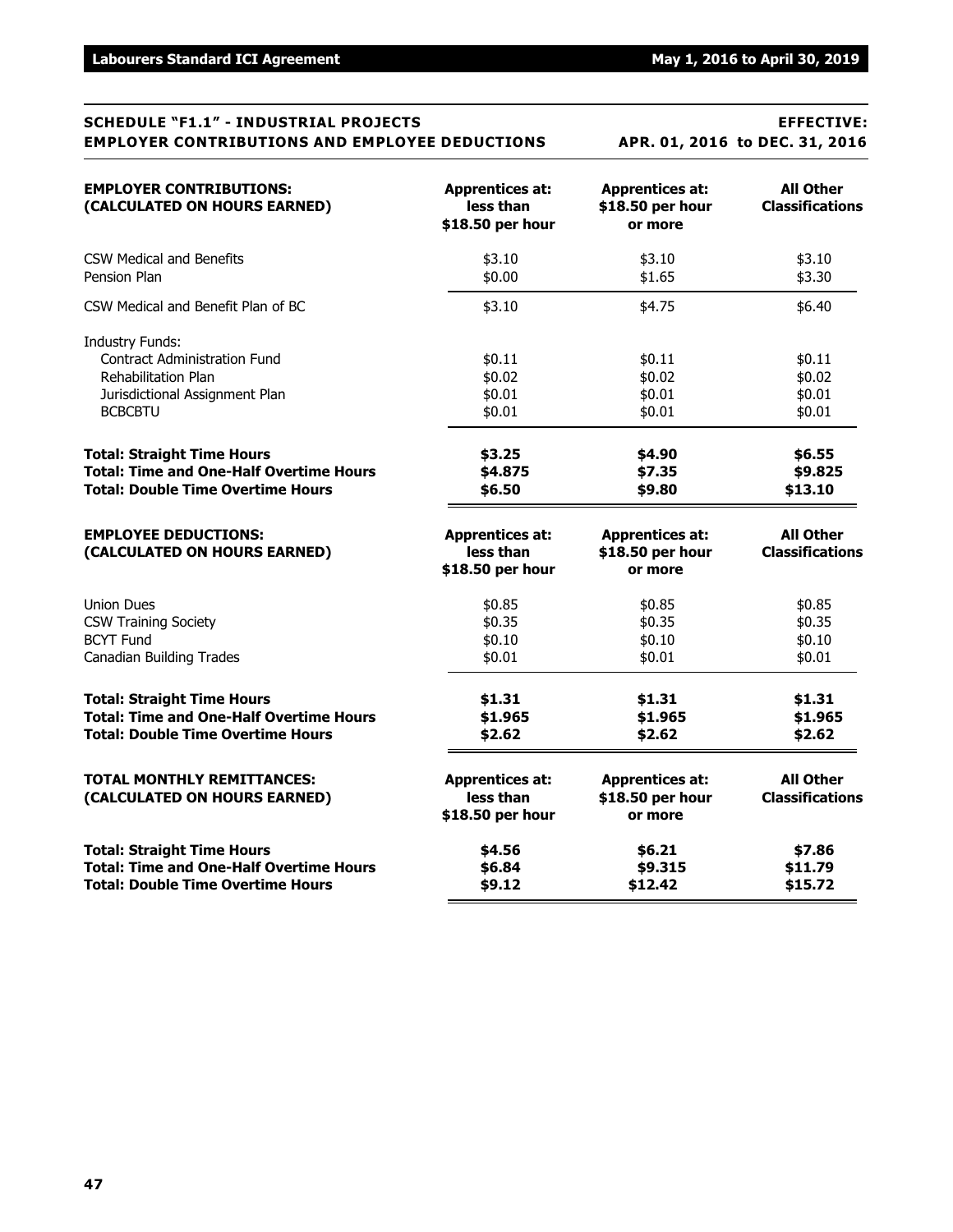# **SCHEDULE "F1.2" - INDUSTRIAL PROJECTS EFFECTIVE: EMPLOYER CONTRIBUTIONS AND EMPLOYEE DEDUCTIONS JAN. 01, 2017 to APR. 30, 2017 EMPLOYER CONTRIBUTIONS: Apprentices at: Apprentices at: All Other (CALCULATED ON HOURS EARNED)** less than \$18.50 per hour<br>\$18.50 per hour **business \$18.50 per hour** or more **\$18.50 per hour or more**

| <b>Total: Straight Time Hours</b>                                                                                                        | \$4.61                                                  | \$6.26                                                | \$7.91                                     |
|------------------------------------------------------------------------------------------------------------------------------------------|---------------------------------------------------------|-------------------------------------------------------|--------------------------------------------|
| <b>Total: Time and One-Half Overtime Hours</b>                                                                                           | \$6.915                                                 | \$9.39                                                | \$11.865                                   |
| <b>Total: Double Time Overtime Hours</b>                                                                                                 | \$9.22                                                  | \$12.52                                               | \$15.82                                    |
| <b>TOTAL MONTHLY REMITTANCES:</b><br>(CALCULATED ON HOURS EARNED)                                                                        | <b>Apprentices at:</b><br>less than<br>\$18.50 per hour | <b>Apprentices at:</b><br>\$18.50 per hour<br>or more | <b>All Other</b><br><b>Classifications</b> |
| <b>Total: Straight Time Hours</b>                                                                                                        | \$1.36                                                  | \$1.36                                                | \$1.36                                     |
| <b>Total: Time and One-Half Overtime Hours</b>                                                                                           | \$2.04                                                  | \$2.04                                                | \$2.04                                     |
| <b>Total: Double Time Overtime Hours</b>                                                                                                 | \$2.72                                                  | \$2.72                                                | \$2.72                                     |
| <b>Union Dues</b>                                                                                                                        | \$0.90                                                  | \$0.90                                                | \$0.90                                     |
| <b>CSW Training Society</b>                                                                                                              | \$0.35                                                  | \$0.35                                                | \$0.35                                     |
| <b>BCYT Fund</b>                                                                                                                         | \$0.10                                                  | \$0.10                                                | \$0.10                                     |
| <b>Canadian Building Trades</b>                                                                                                          | \$0.01                                                  | \$0.01                                                | \$0.01                                     |
| <b>EMPLOYEE DEDUCTIONS:</b><br>(CALCULATED ON HOURS EARNED)                                                                              | <b>Apprentices at:</b><br>less than<br>\$18.50 per hour | <b>Apprentices at:</b><br>\$18.50 per hour<br>or more | <b>All Other</b><br><b>Classifications</b> |
| <b>Total: Straight Time Hours</b>                                                                                                        | \$3.25                                                  | \$4.90                                                | \$6.55                                     |
| <b>Total: Time and One-Half Overtime Hours</b>                                                                                           | \$4.875                                                 | \$7.35                                                | \$9.825                                    |
| <b>Total: Double Time Overtime Hours</b>                                                                                                 | \$6.50                                                  | \$9.80                                                | \$13.10                                    |
| <b>Industry Funds:</b><br><b>Contract Administration Fund</b><br>Rehabilitation Plan<br>Jurisdictional Assignment Plan<br><b>BCBCBTU</b> | \$0.11<br>\$0.02<br>\$0.01<br>\$0.01                    | \$0.11<br>\$0.02<br>\$0.01<br>\$0.01                  | \$0.11<br>\$0.02<br>\$0.01<br>\$0.01       |
| CSW Medical and Benefit Plan of BC                                                                                                       | \$3.10                                                  | \$4.75                                                | \$6.40                                     |
| CSW Medical and Benefits                                                                                                                 | \$3.10                                                  | \$3.10                                                | \$3.10                                     |
| Pension Plan                                                                                                                             | \$0.00                                                  | \$1.65                                                | \$3.30                                     |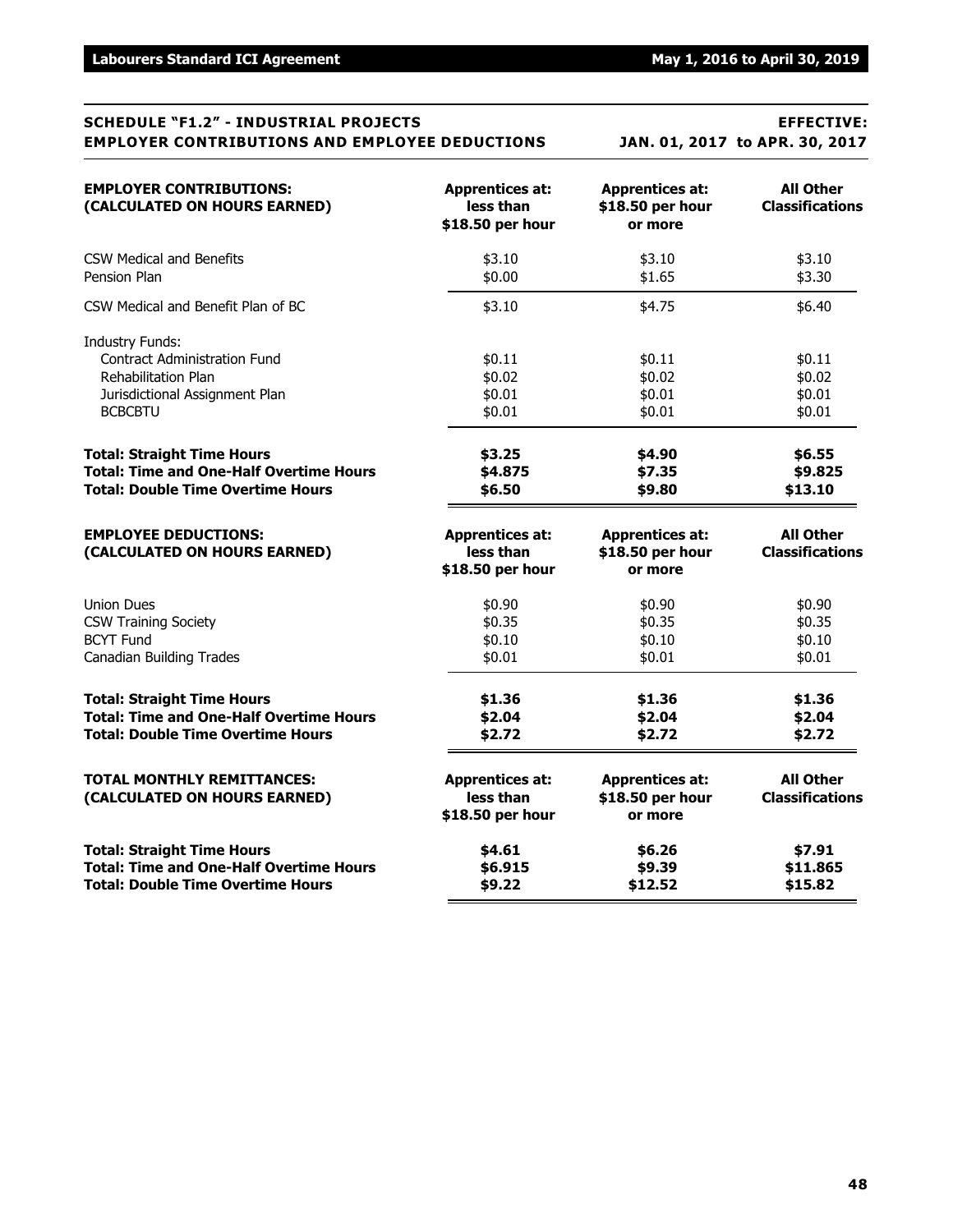| SCHEDOLE F1.3 -INDUSIKIAL FKUJECIS                                                                                                              |                                                         | EFFECI1VE;                                            |                                            |  |  |
|-------------------------------------------------------------------------------------------------------------------------------------------------|---------------------------------------------------------|-------------------------------------------------------|--------------------------------------------|--|--|
| <b>EMPLOYER CONTRIBUTIONS AND EMPLOYEE DEDUCTIONS</b>                                                                                           |                                                         | MAY 01, 2017 to NOV. 25, 2017                         |                                            |  |  |
| <b>EMPLOYER CONTRIBUTIONS:</b><br>(CALCULATED ON HOURS EARNED)                                                                                  | <b>Apprentices at:</b><br>less than<br>\$18.50 per hour | <b>Apprentices at:</b><br>\$18.50 per hour<br>or more | <b>All Other</b><br><b>Classifications</b> |  |  |
| <b>CSW Medical and Benefits</b>                                                                                                                 | \$3.10                                                  | \$3.10                                                | \$3.10                                     |  |  |
| Pension Plan                                                                                                                                    | \$0.00                                                  | \$1.65                                                | \$3.30                                     |  |  |
| CSW Medical and Benefit Plan of BC                                                                                                              | \$3.10                                                  | \$4.75                                                | \$6.40                                     |  |  |
| <b>Industry Funds:</b><br><b>Contract Administration Fund</b><br><b>Rehabilitation Plan</b><br>Jurisdictional Assignment Plan<br><b>BCBCBTU</b> | \$0.13<br>\$0.02<br>\$0.01<br>\$0.01                    | \$0.13<br>\$0.02<br>\$0.01<br>\$0.01                  | \$0.13<br>\$0.02<br>\$0.01<br>\$0.01       |  |  |
| <b>Total: Straight Time Hours</b>                                                                                                               | \$3.27                                                  | \$4.92                                                | \$6.57                                     |  |  |
| <b>Total: Time and One-Half Overtime Hours</b>                                                                                                  | \$4.905                                                 | \$7.38                                                | \$9.855                                    |  |  |
| <b>Total: Double Time Overtime Hours</b>                                                                                                        | \$6.54                                                  | \$9.84                                                | \$13.14                                    |  |  |
| <b>EMPLOYEE DEDUCTIONS:</b><br>(CALCULATED ON HOURS EARNED)                                                                                     | <b>Apprentices at:</b><br>less than<br>\$18.50 per hour | <b>Apprentices at:</b><br>\$18.50 per hour<br>or more | <b>All Other</b><br><b>Classifications</b> |  |  |
| <b>Union Dues</b>                                                                                                                               | \$0.90                                                  | \$0.90                                                | \$0.90                                     |  |  |
| <b>CSW Training Society</b>                                                                                                                     | \$0.35                                                  | \$0.35                                                | \$0.35                                     |  |  |
| <b>BCYT Fund</b>                                                                                                                                | \$0.10                                                  | \$0.10                                                | \$0.10                                     |  |  |
| <b>Canadian Building Trades</b>                                                                                                                 | \$0.01                                                  | \$0.01                                                | \$0.01                                     |  |  |
| <b>Total: Straight Time Hours</b>                                                                                                               | \$1.36                                                  | \$1.36                                                | \$1.36                                     |  |  |
| <b>Total: Time and One-Half Overtime Hours</b>                                                                                                  | \$2.04                                                  | \$2.04                                                | \$2.04                                     |  |  |
| <b>Total: Double Time Overtime Hours</b>                                                                                                        | \$2.72                                                  | \$2.72                                                | \$2.72                                     |  |  |
| <b>TOTAL MONTHLY REMITTANCES:</b><br>(CALCULATED ON HOURS EARNED)                                                                               | <b>Apprentices at:</b><br>less than<br>\$18.50 per hour | <b>Apprentices at:</b><br>\$18.50 per hour<br>or more | <b>All Other</b><br><b>Classifications</b> |  |  |
| <b>Total: Straight Time Hours</b>                                                                                                               | \$4.63                                                  | \$6.28                                                | \$7.93                                     |  |  |
| <b>Total: Time and One-Half Overtime Hours</b>                                                                                                  | \$6.945                                                 | \$9.42                                                | \$11.895                                   |  |  |
| <b>Total: Double Time Overtime Hours</b>                                                                                                        | \$9.26                                                  | \$12.56                                               | \$15.86                                    |  |  |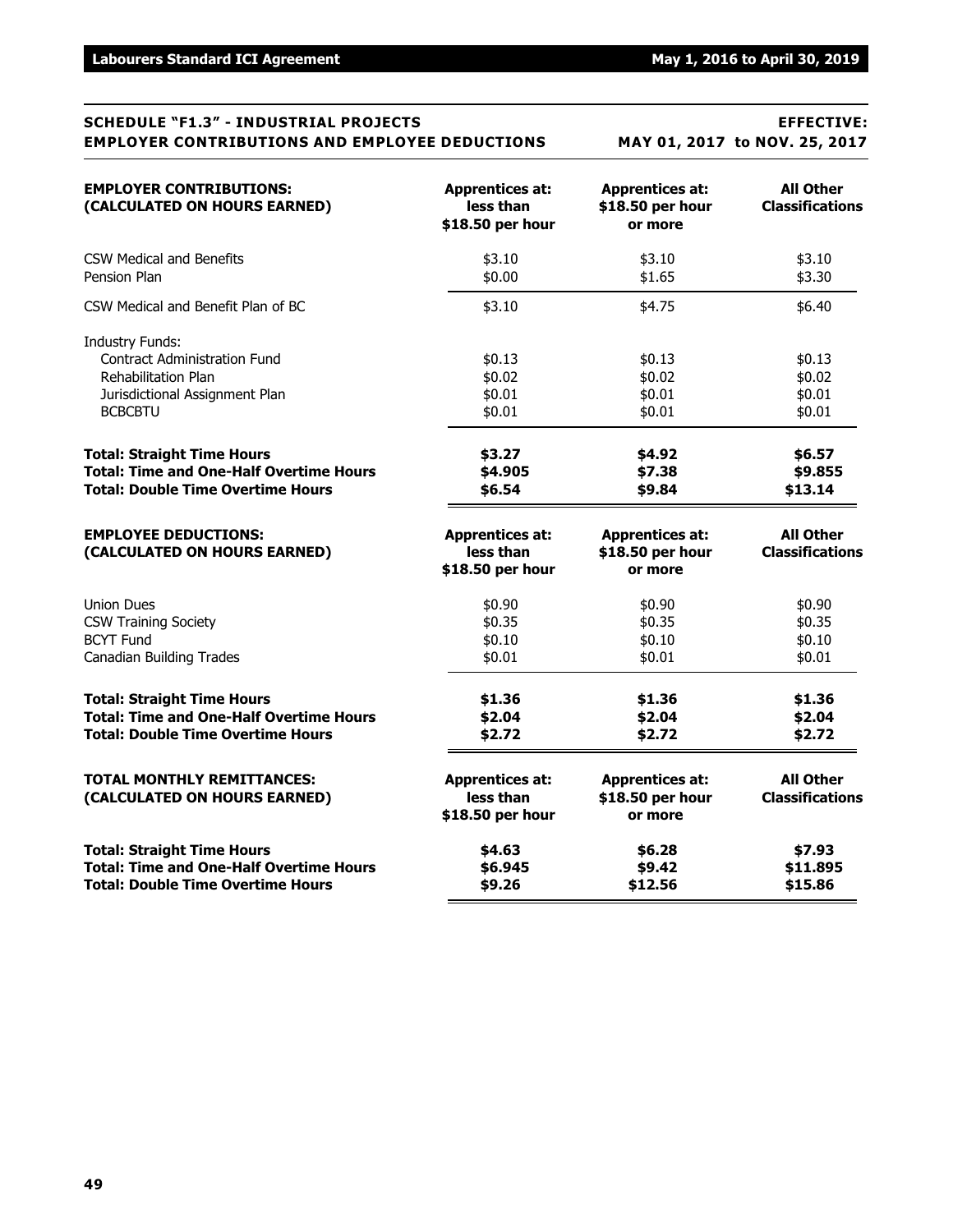# **SCHEDULE "F1.4" - INDUSTRIAL PROJECTS EFFECTIVE: EMPLOYER CONTRIBUTIONS AND EMPLOYEE DEDUCTIONS NOV. 26, 2017 to APR. 30, 2018 EMPLOYER CONTRIBUTIONS: Apprentices at: Apprentices at: All Other (CALCULATED ON HOURS EARNED) less than \$18.50 per hour Classifications**

| (CALCULATED ON HOURS EARNED)                                | iess tnan<br>\$18.50 per hour       | <b>PIQ.SU DEL HOUL</b><br>or more          | Classifications                            |
|-------------------------------------------------------------|-------------------------------------|--------------------------------------------|--------------------------------------------|
| <b>CSW Medical and Benefits</b><br>Pension Plan             | \$3.10<br>\$0.00                    | \$3.10<br>\$1.65                           | \$3.10<br>\$3.30                           |
|                                                             |                                     |                                            |                                            |
| CSW Medical and Benefit Plan of BC                          | \$3.10                              | \$4.75                                     | \$6.40                                     |
| <b>Industry Funds:</b>                                      |                                     |                                            |                                            |
| <b>Contract Administration Fund</b>                         | \$0.13                              | \$0.13                                     | \$0.13                                     |
| Rehabilitation Plan                                         | \$0.02                              | \$0.02                                     | \$0.02                                     |
| Jurisdictional Assignment Plan                              | \$0.01                              | \$0.01                                     | \$0.01                                     |
| <b>BCBCBTU</b>                                              | \$0.05                              | \$0.05                                     | \$0.05                                     |
| D&A Policy                                                  | \$0.01                              | \$0.01                                     | \$0.01                                     |
| <b>Total: Straight Time Hours</b>                           | \$3.32                              | \$4.97                                     | \$6.62                                     |
| <b>Total: Time and One-Half Overtime Hours</b>              | \$4.98                              | \$7.455                                    | \$9.93                                     |
| <b>Total: Double Time Overtime Hours</b>                    | \$6.64                              | \$9.94                                     | \$13.24                                    |
| <b>EMPLOYEE DEDUCTIONS:</b><br>(CALCULATED ON HOURS EARNED) | <b>Apprentices at:</b><br>less than | <b>Apprentices at:</b><br>\$18.50 per hour | <b>All Other</b><br><b>Classifications</b> |
|                                                             | \$18.50 per hour                    | or more                                    |                                            |
| <b>Union Dues</b>                                           | \$0.90                              | \$0.90                                     | \$0.90                                     |
| <b>CSW Training Society</b>                                 | \$0.35                              | \$0.35                                     | \$0.35                                     |
| <b>BCBT Fund</b>                                            | \$0.10                              | \$0.10                                     | \$0.10                                     |
| <b>Canadian Building Trades</b>                             | \$0.01                              | \$0.01                                     | \$0.01                                     |
| <b>Total: Straight Time Hours</b>                           | \$1.36                              | \$1.36                                     | \$1.36                                     |
| <b>Total: Time and One-Half Overtime Hours</b>              | \$2.04                              | \$2.04                                     | \$2.04                                     |
| <b>Total: Double Time Overtime Hours</b>                    | \$2.72                              | \$2.72                                     | \$2.72                                     |
| <b>TOTAL MONTHLY REMITTANCES:</b>                           | <b>Apprentices at:</b>              | <b>Apprentices at:</b>                     | <b>All Other</b>                           |
| (CALCULATED ON HOURS EARNED)                                | less than                           | \$18.50 per hour                           | <b>Classifications</b>                     |
|                                                             | \$18.50 per hour                    | or more                                    |                                            |
| <b>Total: Straight Time Hours</b>                           | \$4.68                              | \$6.33                                     | \$7.98                                     |
| <b>Total: Time and One-Half Overtime Hours</b>              | \$7.02                              | \$9.495                                    | \$11.97                                    |
| <b>Total: Double Time Overtime Hours</b>                    | \$9.36                              | \$12.66                                    | \$15.96                                    |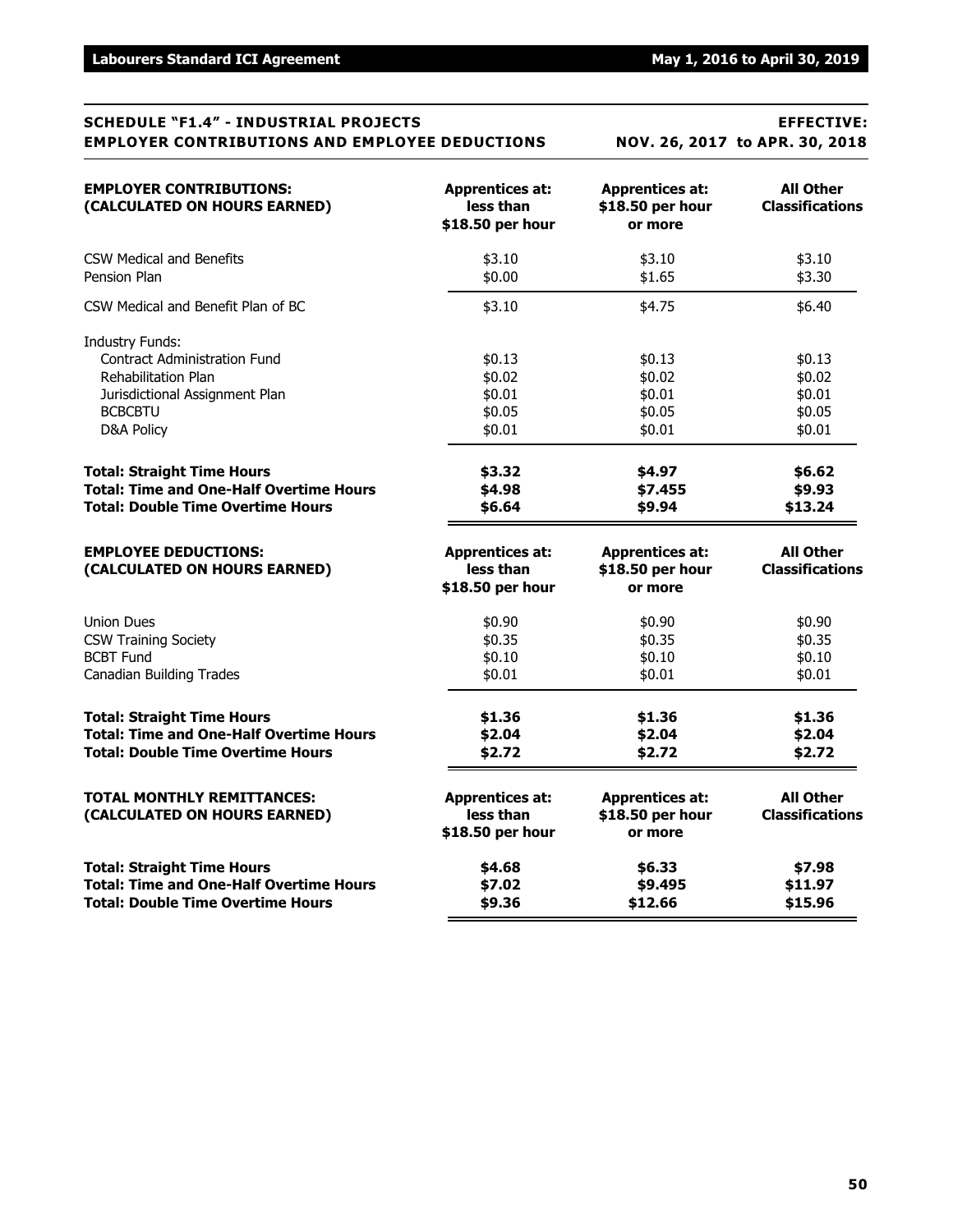# **SCHEDULE "F1.5" - INDUSTRIAL PROJECTS EFFECTIVE: EMPLOYER CONTRIBUTIONS AND EMPLOYEE DEDUCTIONS \* MAY 01, 2018 to APR. 30, 2019 EMPLOYER CONTRIBUTIONS: Apprentices at: Apprentices at: All Other (CALCULATED ON HOURS EARNED) less than \$18.50 per hour Classifications \$18.50 per hour or more** CSW Medical and Benefits **63.10** \$3.10 \$3.10 \$3.10 Pension Plan \$3.30 \$3.30 \$0.00 \$0.00 \$1.65 \$3.30 CSW Medical and Benefit Plan of BC  $$3.10$  \$4.75  $$4.75$  \$6.40 Industry Funds: Contract Administration Fund **\$0.13** \$0.13 \$0.13 \$0.13 \$0.13 Rehabilitation Plan \$0.02 \$0.02 \$0.02 \$0.02 \$0.02 \$0.02 Jurisdictional Assignment Plan n/a n/a n/a BCBCBTU \$0.05 \$0.05 \$0.05  $D8A$  Policy  $$0.01$   $$0.01$   $$0.01$   $$0.01$ **Total: Straight Time Hours \$3.31 \$4.96 \$6.61 Total: Time and One-Half Overtime Hours \$4.965 \$7.44 \$9.915 Total: Double Time Overtime Hours \$6.62 \$9.92 \$13.22 EMPLOYEE DEDUCTIONS: Apprentices at: Apprentices at: All Other (CALCULATED ON HOURS EARNED) less than \$18.50 per hour Classifications \$18.50 per hour or more** Union Dues \$0.90 \$0.90 \$0.90 CSW Training Society 60.35 \$0.35 \$0.35 \$0.35 \$0.35 \$0.35 \$0.35 \$0.35  $\text{BCBT Fund} \quad \text{$0.10} \quad \text{$0.10} \quad \text{$0.10} \quad \text{$0.10}$ Canadian Building Trades  $$0.01$  \$0.01  $$0.01$  \$0.01  $$0.01$ **Total: Straight Time Hours \$1.36 \$1.36 \$1.36 Total: Time and One-Half Overtime Hours \$2.04 \$2.04 \$2.04 Total: Double Time Overtime Hours \$2.72 \$2.72 \$2.72 TOTAL MONTHLY REMITTANCES: Apprentices at: Apprentices at: All Other (CALCULATED ON HOURS EARNED) less than \$18.50 per hour Classifications \$18.50 per hour or more Total: Straight Time Hours \$4.67 \$6.32 \$7.97 Total: Time and One-Half Overtime Hours \$7.005 \$9.48 \$11.955 Total: Double Time Overtime Hours \$9.34 \$12.64 \$15.94**

\* This Schedule shall be effective from May 01, 2018 through April 30, 2019, unless otherwise altered pursuant to the Labourers Standard ICI Agreement.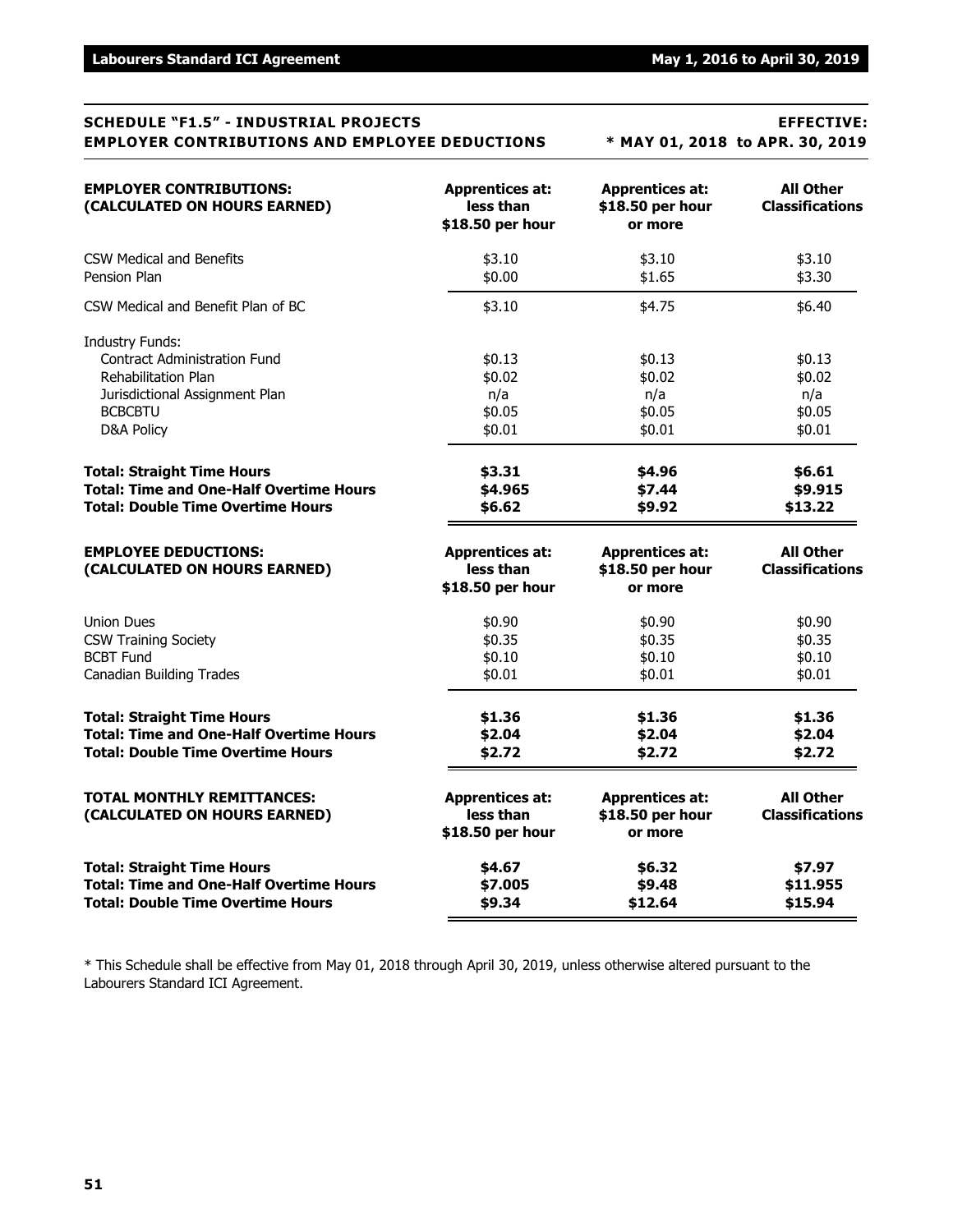### **SCHEDULE "F2.1" - COMMERCIAL/INSTITUTIONAL PROJECTS EFFECTIVE: EMPLOYER CONTRIBUTIONS AND EMPLOYEE DEDUCTIONS APR. 01, 2016 to DEC. 31, 2016**

| <b>EMPLOYER CONTRIBUTIONS:</b><br>(CALCULATED ON HOURS WORKED)                                                                           | <b>Apprentices at:</b><br>less than<br>\$18.50 per hour | <b>Apprentices at:</b><br>\$18.50 per hour<br>or more | <b>All Other</b><br><b>Classifications</b> |
|------------------------------------------------------------------------------------------------------------------------------------------|---------------------------------------------------------|-------------------------------------------------------|--------------------------------------------|
| CSW Medical and Benefits<br>Pension Plan                                                                                                 | \$3.10<br>\$0.00                                        | \$3.10<br>\$1.65                                      | \$3.10<br>\$3.30                           |
| CSW Medical and Benefit Plan of BC                                                                                                       | \$3.10                                                  | \$4.75                                                | \$6.40                                     |
| <b>Industry Funds:</b><br><b>Contract Administration Fund</b><br>Rehabilitation Plan<br>Jurisdictional Assignment Plan<br><b>BCBCBTU</b> | \$0.11<br>\$0.02<br>\$0.01<br>\$0.01                    | \$0.11<br>\$0.02<br>\$0.01<br>\$0.01                  | \$0.11<br>\$0.02<br>\$0.01<br>\$0.01       |
| <b>Total: All Straight Time and Overtime Hours</b>                                                                                       | \$3.25                                                  | \$4.90                                                | \$6.55                                     |
| <b>EMPLOYEE DEDUCTIONS:</b><br>(CALCULATED ON HOURS WORKED)                                                                              | <b>Apprentices at:</b><br>less than<br>\$18.50 per hour | <b>Apprentices at:</b><br>\$18.50 per hour<br>or more | <b>All Other</b><br><b>Classifications</b> |
| <b>Union Dues</b><br><b>CSW Training Society</b><br><b>BCYT Fund</b><br><b>Canadian Building Trades</b>                                  | \$0.50<br>\$0.35<br>\$0.10<br>\$0.01                    | \$0.50<br>\$0.35<br>\$0.10<br>\$0.01                  | \$0.50<br>\$0.35<br>\$0.10<br>\$0.01       |
| <b>Total: All Straight Time and Overtime Hours</b>                                                                                       | \$0.96                                                  | \$0.96                                                | \$0.96                                     |
| <b>TOTAL MONTHLY REMITTANCES:</b><br>(CALCULATED ON HOURS WORKED)                                                                        | <b>Apprentices at:</b><br>less than<br>\$18.50 per hour | <b>Apprentices at:</b><br>\$18.50 per hour<br>or more | <b>All Other</b><br><b>Classifications</b> |
| <b>Total: All Straight Time and Overtime Hours</b>                                                                                       | \$4.21                                                  | \$5.86                                                | \$7.51                                     |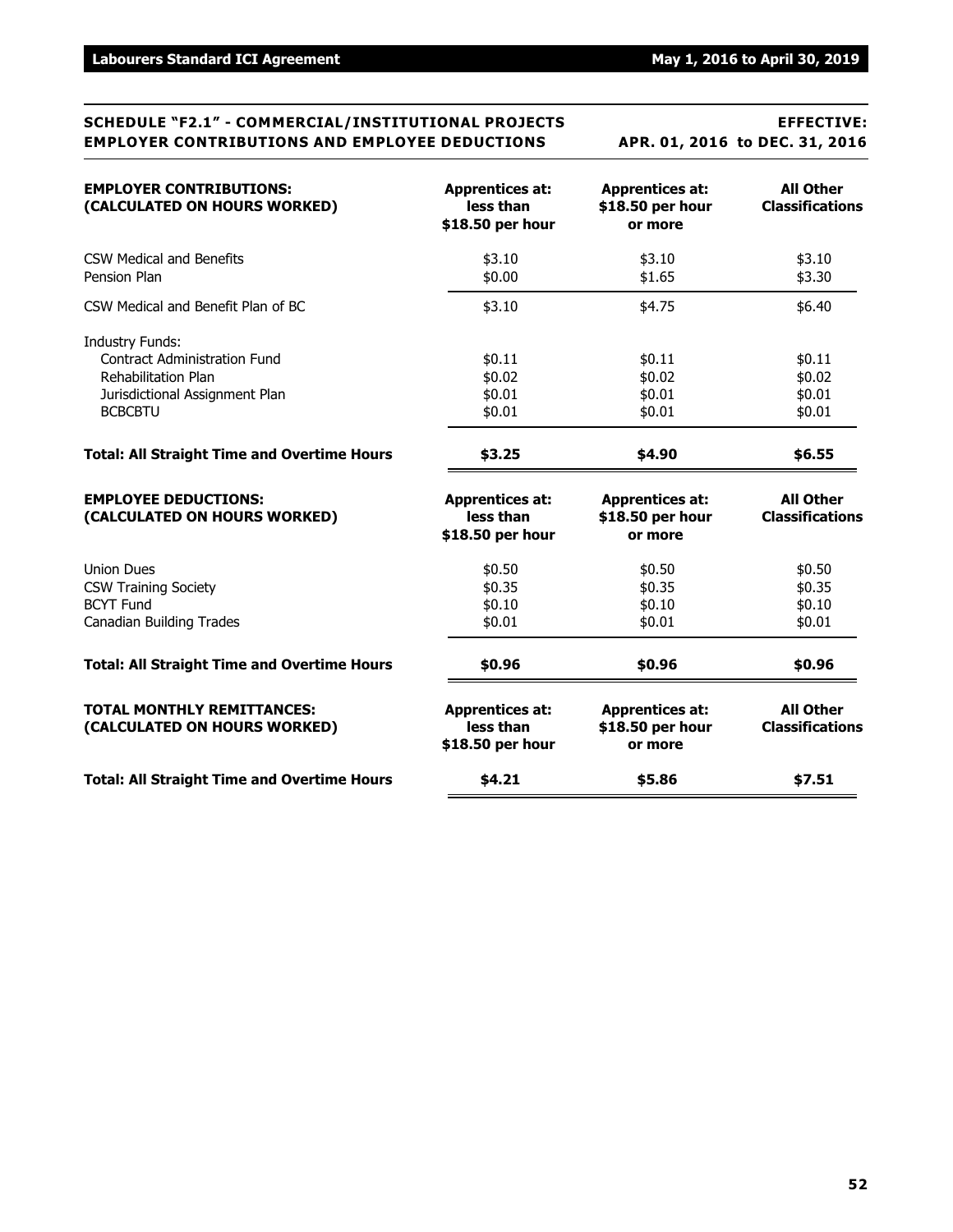### **SCHEDULE "F2.2" - COMMERCIAL/INSTITUTIONAL PROJECTS EFFECTIVE: EMPLOYER CONTRIBUTIONS AND EMPLOYEE DEDUCTIONS JAN. 01, 2017 to APR. 30, 2017**

| <b>EMPLOYER CONTRIBUTIONS:</b><br>(CALCULATED ON HOURS WORKED)                                                                                  | <b>Apprentices at:</b><br>less than<br>\$18.50 per hour | <b>Apprentices at:</b><br>\$18.50 per hour<br>or more | <b>All Other</b><br><b>Classifications</b> |
|-------------------------------------------------------------------------------------------------------------------------------------------------|---------------------------------------------------------|-------------------------------------------------------|--------------------------------------------|
| <b>CSW Medical and Benefits</b><br>Pension Plan                                                                                                 | \$3.10<br>\$0.00                                        | \$3.10<br>\$1.65                                      | \$3.10<br>\$3.30                           |
| CSW Medical and Benefit Plan of BC                                                                                                              | \$3.10                                                  | \$4.75                                                | \$6.40                                     |
| <b>Industry Funds:</b><br><b>Contract Administration Fund</b><br><b>Rehabilitation Plan</b><br>Jurisdictional Assignment Plan<br><b>BCBCBTU</b> | \$0.11<br>\$0.02<br>\$0.01<br>\$0.01                    | \$0.11<br>\$0.02<br>\$0.01<br>\$0.01                  | \$0.11<br>\$0.02<br>\$0.01<br>\$0.01       |
| <b>Total: All Straight Time and Overtime Hours</b>                                                                                              | \$3.25                                                  | \$4.90                                                | \$6.55                                     |
| <b>EMPLOYEE DEDUCTIONS:</b><br>(CALCULATED ON HOURS WORKED)                                                                                     | <b>Apprentices at:</b><br>less than<br>\$18.50 per hour | <b>Apprentices at:</b><br>\$18.50 per hour<br>or more | <b>All Other</b><br><b>Classifications</b> |
| <b>Union Dues</b><br><b>CSW Training Society</b><br><b>BCYT Fund</b><br><b>Canadian Building Trades</b>                                         | \$0.55<br>\$0.35<br>\$0.10<br>\$0.01                    | \$0.55<br>\$0.35<br>\$0.10<br>\$0.01                  | \$0.55<br>\$0.35<br>\$0.10<br>\$0.01       |
| <b>Total: All Straight Time and Overtime Hours</b>                                                                                              | \$1.01                                                  | \$1.01                                                | \$1.01                                     |
| <b>TOTAL MONTHLY REMITTANCES:</b><br>(CALCULATED ON HOURS WORKED)                                                                               | <b>Apprentices at:</b><br>less than<br>\$18.50 per hour | <b>Apprentices at:</b><br>\$18.50 per hour<br>or more | <b>All Other</b><br><b>Classifications</b> |
| <b>Total: All Straight Time and Overtime Hours</b>                                                                                              | \$4.26                                                  | \$5.91                                                | \$7.56                                     |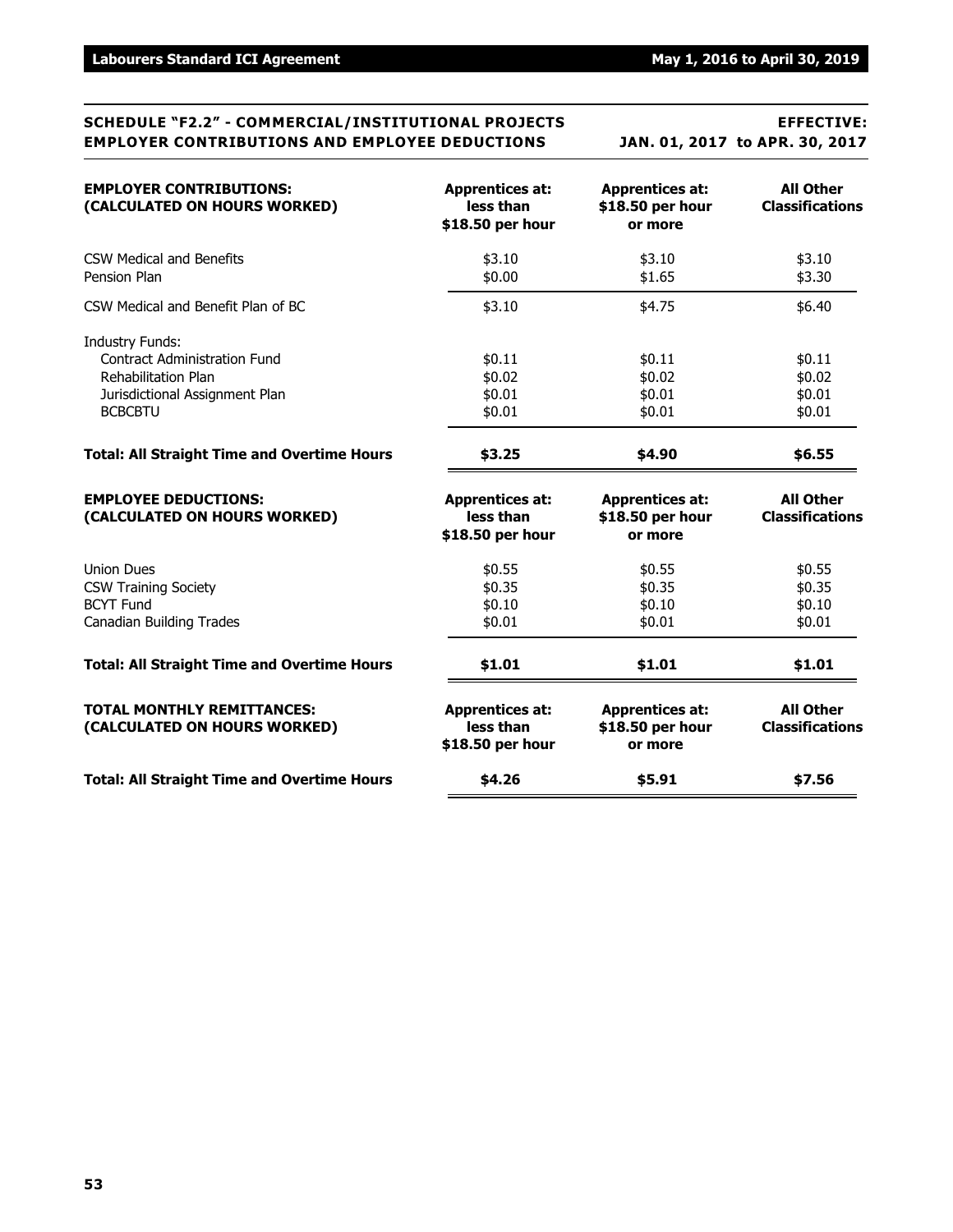### **SCHEDULE "F2.3" - COMMERCIAL/INSTITUTIONAL PROJECTS EFFECTIVE: EMPLOYER CONTRIBUTIONS AND EMPLOYEE DEDUCTIONS MAY 01, 2017 to NOV. 25, 2017**

| <b>EMPLOYER CONTRIBUTIONS:</b><br>(CALCULATED ON HOURS WORKED)                                                                                  | <b>Apprentices at:</b><br>less than<br>\$18.50 per hour | <b>Apprentices at:</b><br>\$18.50 per hour<br>or more | <b>All Other</b><br><b>Classifications</b> |
|-------------------------------------------------------------------------------------------------------------------------------------------------|---------------------------------------------------------|-------------------------------------------------------|--------------------------------------------|
| <b>CSW Medical and Benefits</b><br>Pension Plan                                                                                                 | \$3.10<br>\$0.00                                        | \$3.10<br>\$1.65                                      | \$3.10<br>\$3.30                           |
| CSW Medical and Benefit Plan of BC                                                                                                              | \$3.10                                                  | \$4.75                                                | \$6.40                                     |
| <b>Industry Funds:</b><br><b>Contract Administration Fund</b><br><b>Rehabilitation Plan</b><br>Jurisdictional Assignment Plan<br><b>BCBCBTU</b> | \$0.13<br>\$0.02<br>\$0.01<br>\$0.01                    | \$0.13<br>\$0.02<br>\$0.01<br>\$0.01                  | \$0.13<br>\$0.02<br>\$0.01<br>\$0.01       |
| <b>Total: All Straight Time and Overtime Hours</b>                                                                                              | \$3.27                                                  | \$4.92                                                | \$6.57                                     |
| <b>EMPLOYEE DEDUCTIONS:</b><br>(CALCULATED ON HOURS WORKED)                                                                                     | <b>Apprentices at:</b><br>less than<br>\$18.50 per hour | <b>Apprentices at:</b><br>\$18.50 per hour<br>or more | <b>All Other</b><br><b>Classifications</b> |
| <b>Union Dues</b><br><b>CSW Training Society</b><br><b>BCYT Fund</b><br><b>Canadian Building Trades</b>                                         | \$0.55<br>\$0.35<br>\$0.10<br>\$0.01                    | \$0.55<br>\$0.35<br>\$0.10<br>\$0.01                  | \$0.55<br>\$0.35<br>\$0.10<br>\$0.01       |
| <b>Total: All Straight Time and Overtime Hours</b>                                                                                              | \$1.01                                                  | \$1.01                                                | \$1.01                                     |
| <b>TOTAL MONTHLY REMITTANCES:</b><br>(CALCULATED ON HOURS WORKED)                                                                               | <b>Apprentices at:</b><br>less than<br>\$18.50 per hour | <b>Apprentices at:</b><br>\$18.50 per hour<br>or more | <b>All Other</b><br><b>Classifications</b> |
| <b>Total: All Straight Time and Overtime Hours</b>                                                                                              | \$4.28                                                  | \$5.93                                                | \$7.58                                     |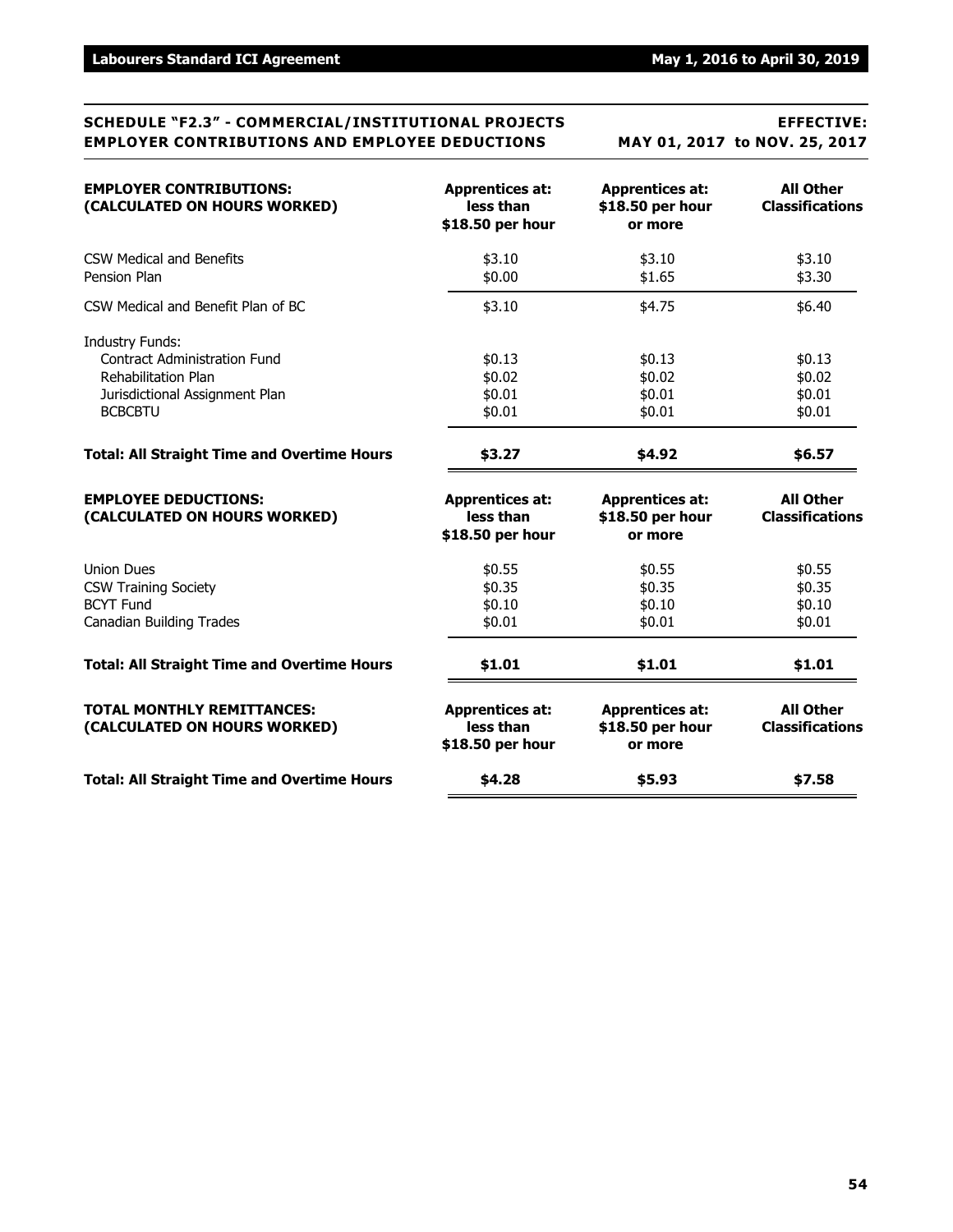### **SCHEDULE "F2.4" - COMMERCIAL/INSTITUTIONAL PROJECTS EFFECTIVE: EMPLOYER CONTRIBUTIONS AND EMPLOYEE DEDUCTIONS NOV. 26, 2017 to APRIL 30, 2018**

| <b>EMPLOYER CONTRIBUTIONS:</b><br>(CALCULATED ON HOURS WORKED)                                          | <b>Apprentices at:</b><br>less than<br>\$18.50 per hour | <b>Apprentices at:</b><br>\$18.50 per hour<br>or more | <b>All Other</b><br><b>Classifications</b> |
|---------------------------------------------------------------------------------------------------------|---------------------------------------------------------|-------------------------------------------------------|--------------------------------------------|
| CSW Medical and Benefits<br>Pension Plan                                                                | \$3.10<br>\$0.00                                        | \$3.10<br>\$1.65                                      | \$3.10<br>\$3.30                           |
| CSW Medical and Benefit Plan of BC                                                                      | \$3.10                                                  | \$4.75                                                | \$6.40                                     |
| <b>Industry Funds:</b><br><b>Contract Administration Fund</b><br><b>Rehabilitation Plan</b>             | \$0.13<br>\$0.02                                        | \$0.13<br>\$0.02                                      | \$0.13<br>\$0.02                           |
| Jurisdictional Assignment Plan<br><b>BCBCBTU</b><br><b>D&amp;A Policy</b>                               | \$0.01<br>\$0.05<br>\$0.01                              | \$0.01<br>\$0.05<br>\$0.01                            | \$0.01<br>\$0.05<br>\$0.01                 |
| <b>Total: All Straight Time and Overtime Hours</b>                                                      | \$3.32                                                  | \$4.97                                                | \$6.62                                     |
| <b>EMPLOYEE DEDUCTIONS:</b><br>(CALCULATED ON HOURS WORKED)                                             | <b>Apprentices at:</b><br>less than<br>\$18.50 per hour | <b>Apprentices at:</b><br>\$18.50 per hour<br>or more | <b>All Other</b><br><b>Classifications</b> |
| <b>Union Dues</b><br><b>CSW Training Society</b><br><b>BCYT Fund</b><br><b>Canadian Building Trades</b> | \$0.55<br>\$0.35<br>\$0.10<br>\$0.01                    | \$0.55<br>\$0.35<br>\$0.10<br>\$0.01                  | \$0.55<br>\$0.35<br>\$0.10<br>\$0.01       |
| <b>Total: All Straight Time and Overtime Hours</b>                                                      | \$1.01                                                  | \$1.01                                                | \$1.01                                     |
| <b>TOTAL MONTHLY REMITTANCES:</b><br>(CALCULATED ON HOURS WORKED)                                       | <b>Apprentices at:</b><br>less than<br>\$18.50 per hour | <b>Apprentices at:</b><br>\$18.50 per hour<br>or more | <b>All Other</b><br><b>Classifications</b> |
| <b>Total: All Straight Time and Overtime Hours</b>                                                      | \$4.33                                                  | \$5.98                                                | \$7.63                                     |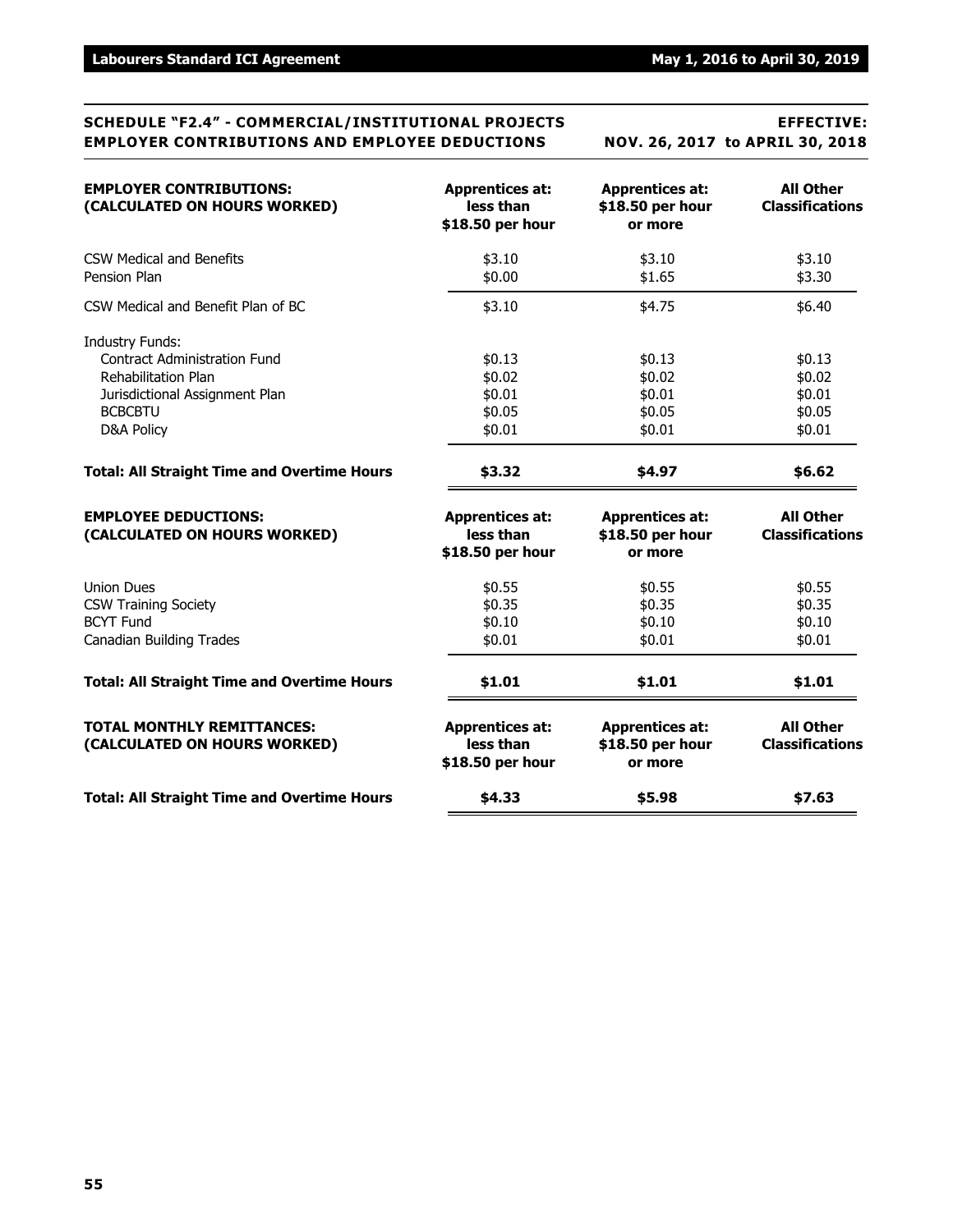### **SCHEDULE "F2.5" - COMMERCIAL/INSTITUTIONAL PROJECTS EFFECTIVE: EMPLOYER CONTRIBUTIONS AND EMPLOYEE DEDUCTIONS \* MAY 01, 2018 to APRIL 30, 2019**

| <b>EMPLOYER CONTRIBUTIONS:</b><br>(CALCULATED ON HOURS WORKED)    | <b>Apprentices at:</b><br>less than<br>\$18.50 per hour | <b>Apprentices at:</b><br>\$18.50 per hour<br>or more | <b>All Other</b><br><b>Classifications</b> |
|-------------------------------------------------------------------|---------------------------------------------------------|-------------------------------------------------------|--------------------------------------------|
| CSW Medical and Benefits<br>Pension Plan                          | \$3.10<br>\$0.00                                        | \$3.10<br>\$1.65                                      | \$3.10<br>\$3.30                           |
| CSW Medical and Benefit Plan of BC                                | \$3.10                                                  | \$4.75                                                | \$6.40                                     |
| <b>Industry Funds:</b><br><b>Contract Administration Fund</b>     | \$0.13                                                  | \$0.13                                                | \$0.13                                     |
| <b>Rehabilitation Plan</b>                                        | \$0.02                                                  | \$0.02                                                | \$0.02                                     |
| Jurisdictional Assignment Plan                                    | n/a                                                     | n/a                                                   | n/a                                        |
| <b>BCBCBTU</b>                                                    | \$0.05                                                  | \$0.05                                                | \$0.05                                     |
| <b>D&amp;A Policy</b>                                             | \$0.01                                                  | \$0.01                                                | \$0.01                                     |
| <b>Total: All Straight Time and Overtime Hours</b>                | \$3.31                                                  | \$4.96                                                | \$6.61                                     |
| <b>EMPLOYEE DEDUCTIONS:</b><br>(CALCULATED ON HOURS WORKED)       | <b>Apprentices at:</b><br>less than<br>\$18.50 per hour | <b>Apprentices at:</b><br>\$18.50 per hour<br>or more | <b>All Other</b><br><b>Classifications</b> |
| <b>Union Dues</b>                                                 | \$0.55                                                  | \$0.55                                                | \$0.55                                     |
| <b>CSW Training Society</b>                                       | \$0.35                                                  | \$0.35                                                | \$0.35                                     |
| <b>BCYT Fund</b>                                                  | \$0.10                                                  | \$0.10                                                | \$0.10                                     |
| <b>Canadian Building Trades</b>                                   | \$0.01                                                  | \$0.01                                                | \$0.01                                     |
| <b>Total: All Straight Time and Overtime Hours</b>                | \$1.01                                                  | \$1.01                                                | \$1.01                                     |
| <b>TOTAL MONTHLY REMITTANCES:</b><br>(CALCULATED ON HOURS WORKED) | <b>Apprentices at:</b><br>less than<br>\$18.50 per hour | <b>Apprentices at:</b><br>\$18.50 per hour<br>or more | <b>All Other</b><br><b>Classifications</b> |
| <b>Total: All Straight Time and Overtime Hours</b>                | \$4.32                                                  | \$5.97                                                | \$7.62                                     |

\* This Schedule shall be effective from May 01, 2018 through April 30, 2019, unless otherwise altered pursuant to the Labourers Standard ICI Agreement.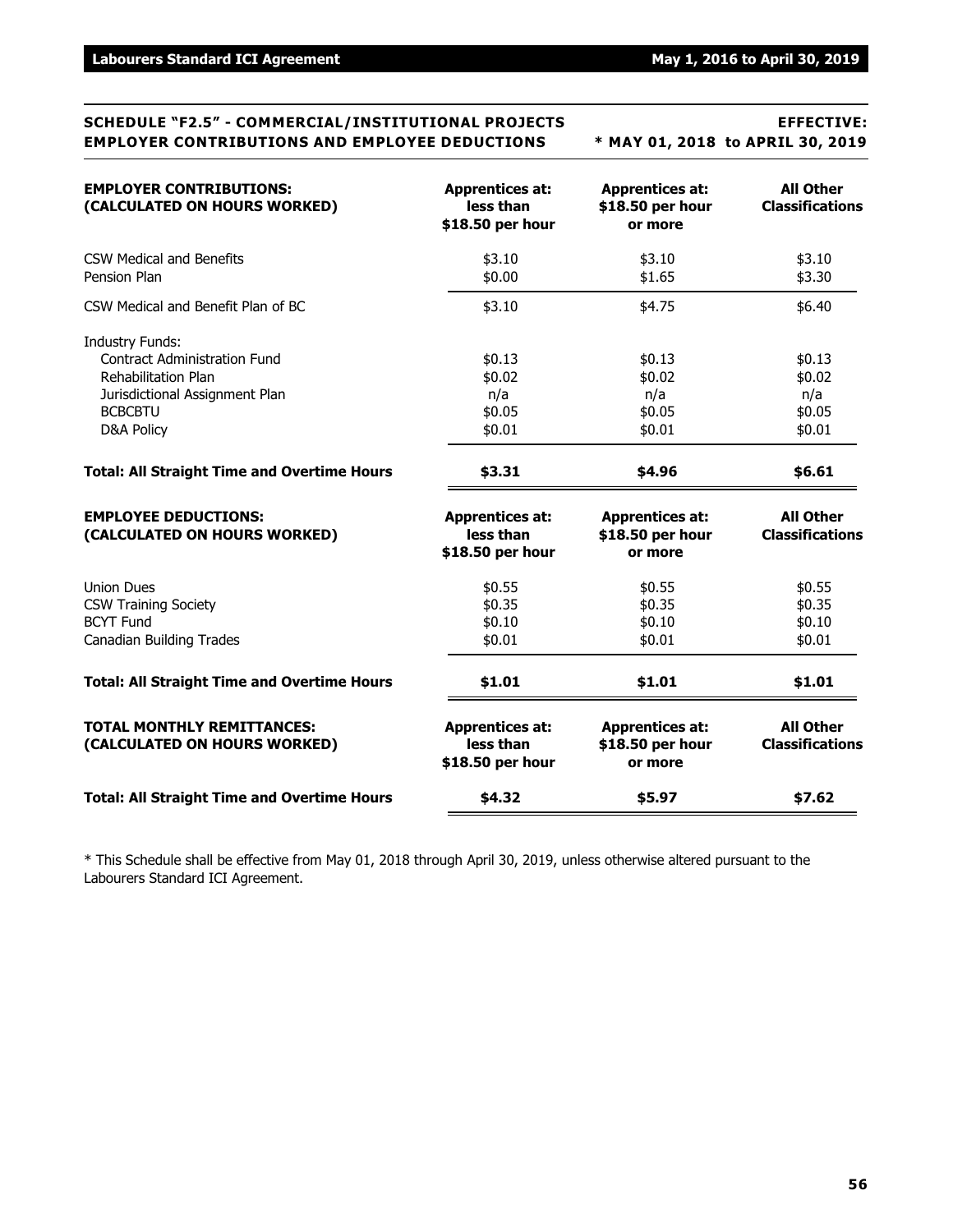### **APPENDIX "A" PAGE 1 OF 2 APPRENTICE LABOURER PROGRAM**

An Apprentice Labourer Program (ALP) shall be established, implemented and maintained in accordance with the following provisions, and such provisions shall supercede any/all contrary provisions of this Agreement on all industrial, underground and commercial/institutional projects.

## **A. Definitions and Classification**

- **1.** A Construction Craft Labourer (CCL) shall be defined as an employee who is being paid, as a minimum, the minimum straight time hourly wage rate applicable on the project for the employee classification of Labourer.
- **2.** An Apprentice Labourer shall be defined as an employee who is being paid less than the minimum straight time hourly wage rate applicable on the project for the employee classification of Labourer.
- **3.** All Union members who meet the definition of a CCL as of October 31, 2005 shall be classified as such. Likewise, all Union members who meet the definition of an Apprentice as of October 31, 2005 shall be classified as such. The wage rate being paid to an employee as of October 31, 2005 shall be the sole determinant of the classification.

### **B. Dispatch and Hiring**

- **1.** When an Employer requests the Union to dispatch an Apprentice, the Employer shall indicate an approximate wage rate range for such Apprentice and the Union shall dispatch an Apprentice within such range if it is able to do so. In the event the Union is unable to do so, the Union shall advise the Employer accordingly and reserves the right to offer to dispatch a CCL or a higher/lower rate Apprentice as an alternative. Notwithstanding the foregoing, the Union retains the right to determine the wage rate payable to any Apprentice upon dispatch, and the Employer retains the right to reject any alternative dispatch.
- **2.** Notwithstanding item B.1., the Employer retains the right to recruit and hire an Apprentice from any source available. Notwithstanding the foregoing, such an Apprentice shall become a Union member and complete all necessary related paperwork within two (2) weeks of his commencement of work. The Employer reserves the right to determine the wage rate payable to any such Apprentice upon hire, and the Union shall not unreasonably refuse to accept any such Apprentice as a member.
- **3.** The Union retains the right to determine or re-determine the status of any member at any time for dispatch purposes.
- **4.** No representative of the Union shall, at any time, either advise and/or imply to an employed Apprentice that a higher wage rate employment opportunity with a different Employer is or may be available either at present or in the future. The intent of the foregoing is to prevent the Union from soliciting employed Apprentices to switch Employers. Notwithstanding the foregoing, the Union retains the right to offer whatever advice it may deem appropriate to any Apprentice who initiates a discussion pursuant to item (C) (3).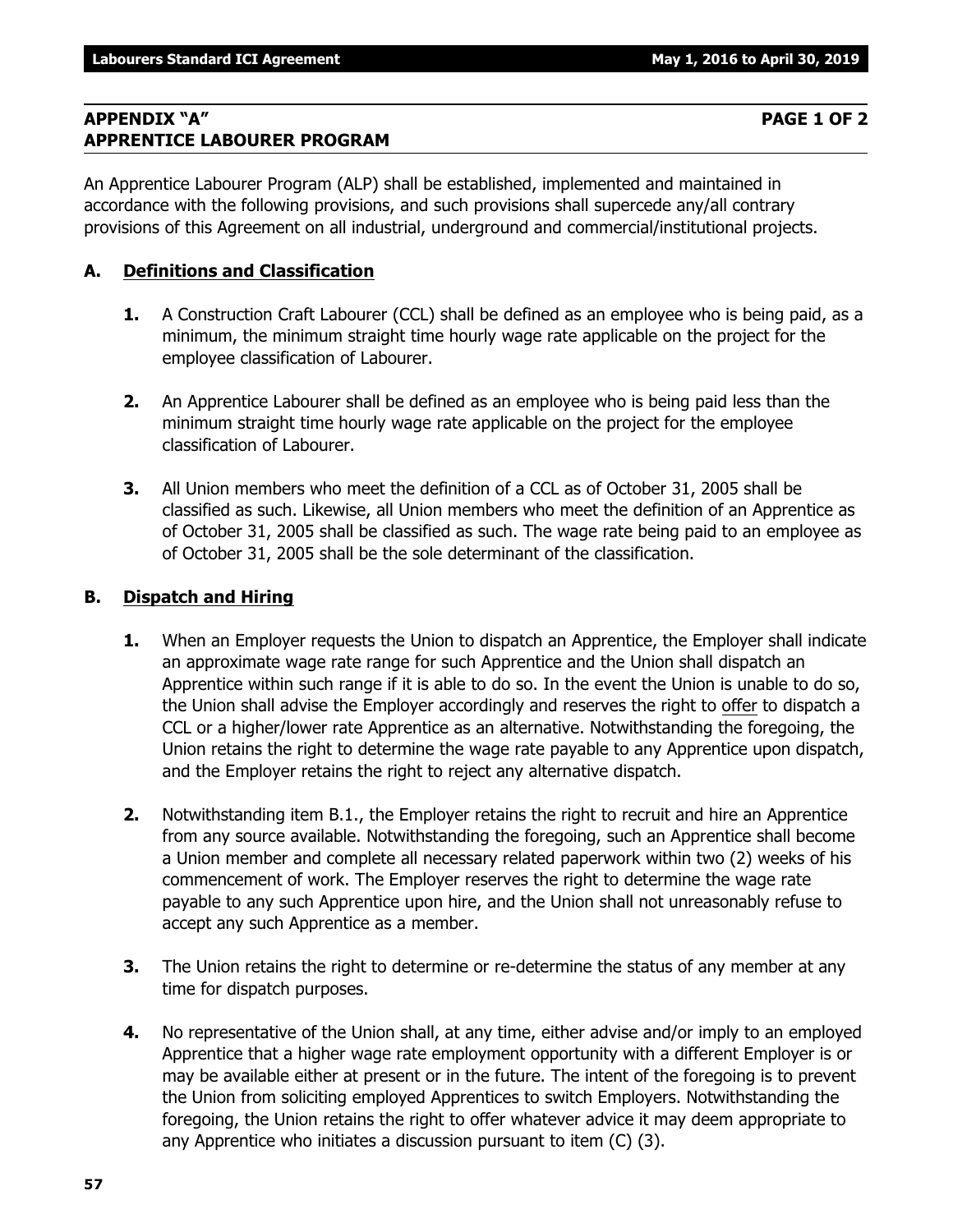### **APPENDIX "A" PAGE 2 OF 2 APPRENTICE LABOURER PROGRAM**

### **C. Wage Rates and Pension Contributions**

- **1. a.** The minimum straight time hourly wage rate payable to an Apprentice Labourer shall be thirteen dollars (\$13.00) per hour.
	- **b.** The minimum straight time hourly wage rate payable to an Apprentice Concrete Specialist, and to an Apprentice Labourer working in accordance with Schedule "B" (Underground Projects), shall be sixteen dollars (\$16.00) per hour.
	- **c.** Notwithstanding the foregoing, no Employer shall reduce an Apprentice's wage rate or pension contribution upon implementation of this ALP.
- **2.** The Employer shall retain sole authority to determine the timing and amount of future increases to an Apprentice's straight time hourly wage rate. The foregoing shall apply for Apprentices dispatched by the Union in accordance with item (B) (1) as well as for Apprentices recruited by the Employer in accordance with item (B) (2).
- **3.** Notwithstanding item C.2., in the event an Apprentice believes he is deserving of an increase the Apprentice may contact the Union and discuss his options.
- **4.** All Employer contributions are required for Apprentices with the exception of the pension contribution, which shall be:
	- **a.** waived for Apprentices being paid less than eighteen dollars and fifty cents (\$18.50) per hour.
	- **b.** fifty percent (50%) of the applicable Construction Craft Labourer pension contribution for Apprentices being paid eighteen dollars and fifty cents (\$18.50) per hour or greater. Refer to the applicable Schedule "F" attached hereto.

### **(D) Employment Ratios**

The maximum ratio shall be one (1) Apprentice for every one (1) Construction Craft Labourer. Such ratio shall apply on a company wide basis.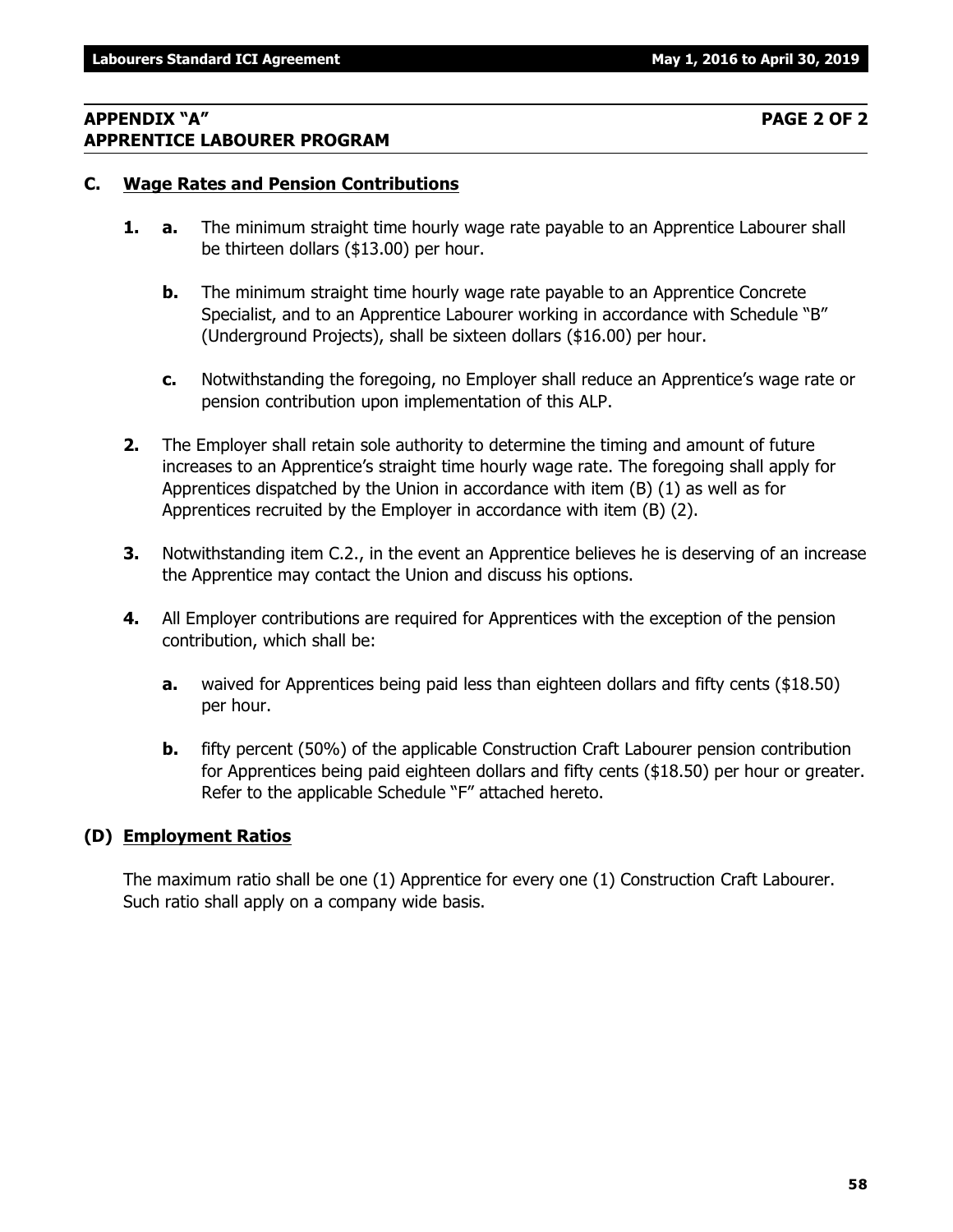**59**

## **APPENDIX "B" PAGE 1 OF 1 SCHEDULE OF TRAVEL ALLOWANCE AMOUNTS**

## **A. Application**

The following schedule of travel allowance amounts shall govern the initial and terminal travel allowance amounts payable in accordance with Article 7.100, the daily/local travel allowance amounts payable in accordance with Article 7.200, the transfer between projects travel allowance amounts payable in accordance with Article 11.400, and the daily travel allowance amounts payable in accordance with Article 13.102 Option #2 (b) (ii). Refer also to item B. below.

## **Effective:**

| January 1, 2016 | First 5,000 road kilometres actually driven $=$<br>All additional road kilometres actually driven = | \$0.54 per road kilometre<br>\$0.48 per road kilometre |
|-----------------|-----------------------------------------------------------------------------------------------------|--------------------------------------------------------|
| January 1, 2017 | First 5,000 road kilometres actually driven $=$<br>All additional road kilometres actually driven = | \$0.54 per road kilometre<br>\$0.48 per road kilometre |
| January 1, 2018 | First 5,000 road kilometres actually driven $=$<br>All additional road kilometres actually driven = | \$0.55 per road kilometre<br>\$0.49 per road kilometre |

### **B. Annual Adjustments**

The foregoing schedule of travel allowance amounts shall be subject to annual adjustments throughout the duration of this Agreement. Notwithstanding any/all contrary provisions of this Agreement, the effective "per road kilometre" amounts which shall be payable pursuant to Article 7.100, Article 7.200, Article 11.400, and Article 13.102 Option #2 (b) (ii), shall be the maximum allowable tax-free rate for mileage expense reimbursement as published annually by the Canada Revenue Agency.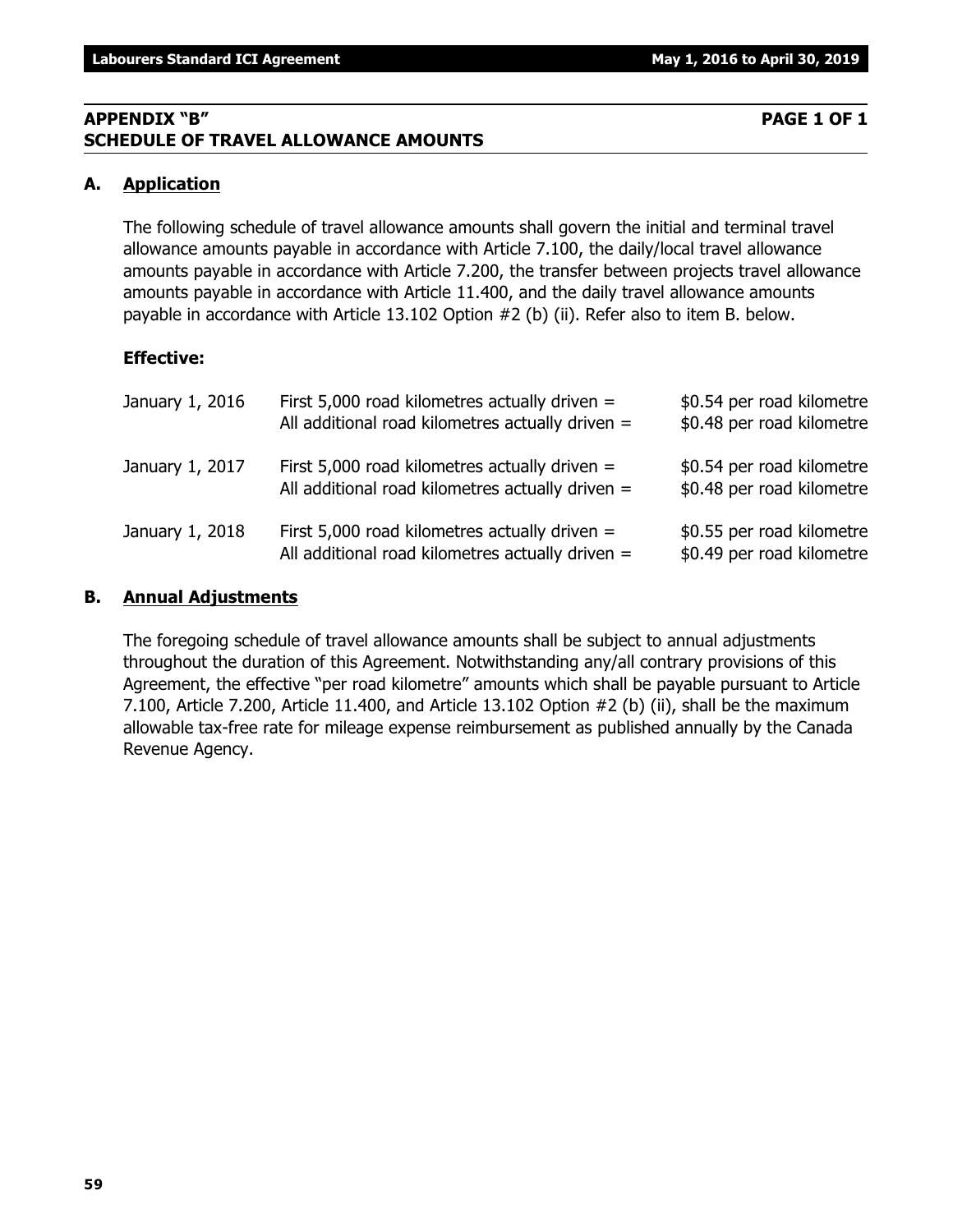### **APPENDIX "C" PAGE 1 OF 4 LETTER OF INTERPRETATION RE: MEAL BREAKS**

The following terms and conditions shall supercede any/all contrary application and/or interpretation of the Labourers Standard ICI Agreement. In particular, the Parties agree that the provisions of this Letter of Interpretation are applicable only on shifts in excess of ten (10) hours. Where mutual agreement is referenced within this Letter of Interpretation, the voluntary consent of the majority of Employees on a crew shall be required in order for such agreement to have been achieved. Notwithstanding the foregoing, the provisions of this Letter of Interpretation shall not be applicable on an underground project(s).

## **A. Shifts in Excess of Ten (10) Hours**

The Parties agree that shifts in excess of ten (10) hours occur as a result of either a "Scheduled Shift" or an "Unscheduled Overtime Shift". Each of these Shifts is defined below by way of an example. Such definitions shall apply only for the purposes of this Letter of Interpretation.

## **1. Scheduled Shifts**

When an Employee commences work on a shift in excess of ten (10) hours and such Employee only works the originally scheduled hours, such a shift would be defined as a Scheduled Shift. For example, the shift is scheduled to be eleven (11) hours and the Employee only works eleven (11) hours.

## **2. Unscheduled Overtime Shifts**

- **a.** When an Employee commences work on a shift in excess of ten (10) hours but such Employee ultimately works more than the originally scheduled hours, such a shift would be defined as an Unscheduled Overtime Shift. For example, the shift is scheduled to be eleven (11) hours but the Employee ultimately works twelve (12) hours.
- **b.** When an Employee commences work on a shift of ten (10) hours or less but such Employee ultimately works in excess of ten (10) hours, such a shift would also be defined as an Unscheduled Overtime Shift. For example, the shift is scheduled to be eight (8) hours but the Employee ultimately works eleven (11) hours.

## **B. Objective**

The objective of this Letter of Interpretation is to address the practical differences between providing for second (and subsequent) meal breaks on Scheduled Shifts in excess of ten (10) hours, and providing for second (and subsequent) meal breaks on Unscheduled Overtime Shifts in excess of ten (10) hours.

## **C. Paid Meal Breaks and Hot Meals**

Notwithstanding any/all contrary interpretation of this Letter of Interpretation, the second, third and any/all subsequent meal breaks shall be paid for by the Employer at the otherwise applicable straight time hourly wage rate. Second, third and subsequent meals shall be a hot meal wherever possible and shall be supplied by the Employer. Notwithstanding the foregoing, in the event that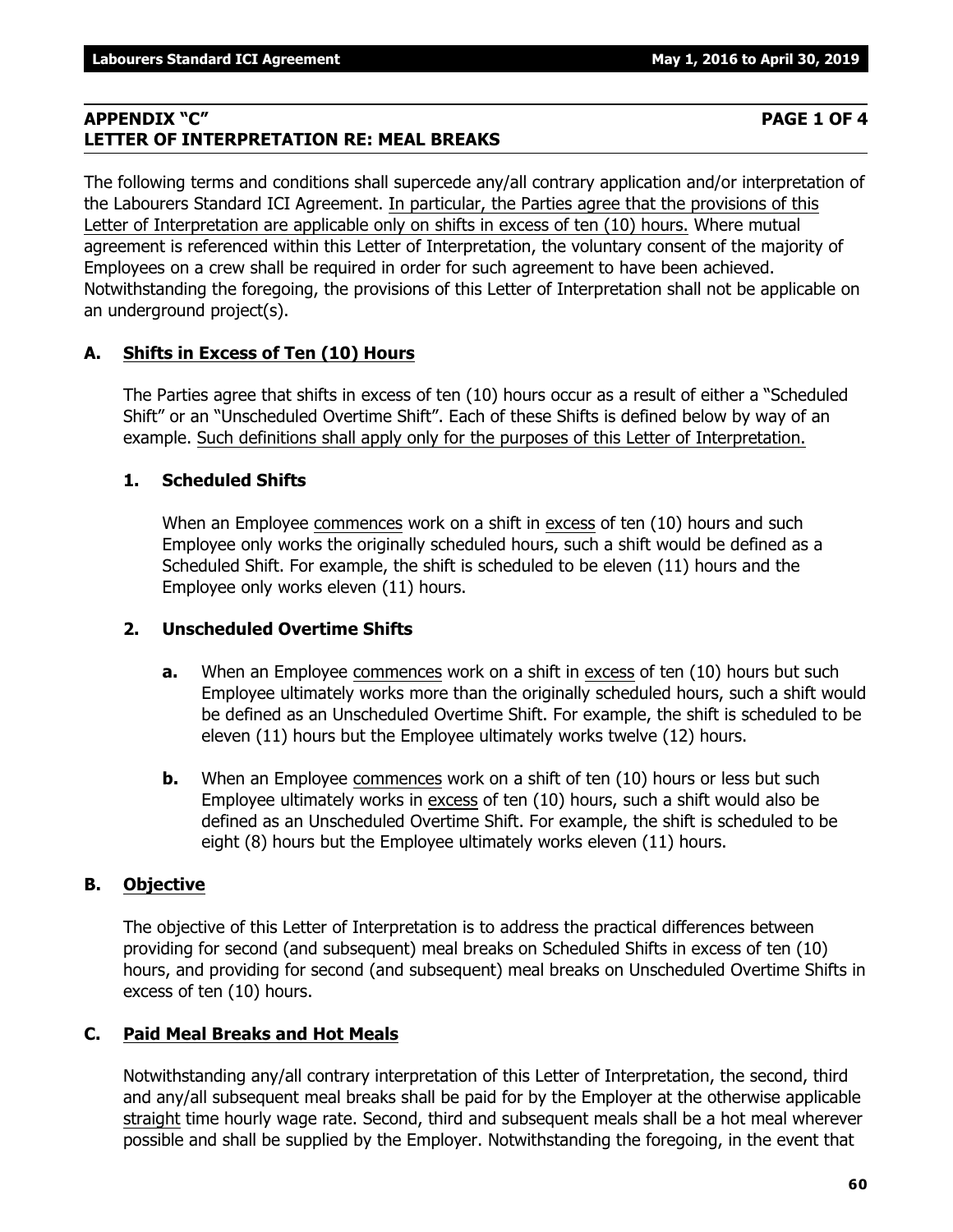### **APPENDIX "C" PAGE 2 OF 4 LETTER OF INTERPRETATION RE: MEAL BREAKS**

a hot meal is not supplied, the Employer shall pay a twenty five dollar (\$25.00) meal allowance to each affected Employee in lieu thereof.

### **D. Meal Breaks on Scheduled Shifts**

### **1. Scheduled Shifts In Excess of Ten (10) Hours**

Two (2) meal breaks of one-half (½) hour each shall be provided on all Scheduled Shifts in excess of ten (10) hours, up to and including twelve (12) hours.

- **a.** The first one-half (½) hour meal break shall be scheduled as near as is practical to the one-third  $(1/3)$  point of the shift and shall not be considered as time worked/earned.
- **b.** The second one-half (½) hour meal break shall be scheduled as near as is practical to the two-thirds  $(2)$  point of the shift and shall not be considered as time worked/earned.

### **c. Example - Scheduled Shift of Twelve (12) Hours**

| 4.0 hours | 8:00 am to 12:00 noon  | work (straight time or overtime as the day/shift warrants) |
|-----------|------------------------|------------------------------------------------------------|
| 0.5 hours | 12:00 noon to 12:30 pm | first meal break (not paid)                                |
| 4.0 hours | 12:30 pm to 4:30 pm    | work (straight time or overtime as the day/shift warrants) |
| 0.5 hours | $4:30$ pm to 5:00 pm   | second meal break (payable at straight time)               |
| 4.0 hours | 5:00 pm to 9:00 pm     | work (straight time or overtime as the day/shift warrants) |

### **2. Scheduled Shifts in Excess of Twelve (12) Hours**

Three (3) meal breaks of one-half  $(y_2)$  hour each shall be provided on all Scheduled Shifts in excess of twelve (12) hours, up to and including sixteen (16) hours.

- **a.** The first one-half (½) hour meal break shall be scheduled as near as is practical to the one-quarter (¼) point of the shift and shall not be considered as time worked/earned.
- **b.** The second one-half ( $\frac{1}{2}$ ) hour meal break shall be scheduled as near as is practical to the one-half (½) point of the shift and shall not be considered as time worked/earned.
- **c.** The third one-half (½) hour meal break shall be scheduled as near as is practical to the three-quarters (¾) point of the shift and shall not be considered as time worked/earned.

### **d. Example - Scheduled Shift of Fourteen (14) Hours**

| 3.5 hours | $8:00$ am to $11:30$ am | work (straight time or overtime as the day/shift warrants) |
|-----------|-------------------------|------------------------------------------------------------|
| 0.5 hours | 11:30 am to 12:00 noon  | first meal break (not paid)                                |
| 3.5 hours | 12:00 noon to 3:30 pm   | work (straight time or overtime as the day/shift warrants) |
| 0.5 hours | $3:30$ pm to $4:00$ pm  | second meal break (payable at straight time)               |
| 3.5 hours | 4:00 pm to 7:30 pm      | work (straight time or overtime as the day/shift warrants) |
| 0.5 hours | 7:30 pm to 8:00 pm      | third meal break (payable at straight time)                |
| 3.5 hours | 8:00 pm to 11:00 pm     | work (overtime as the day/shift warrants)                  |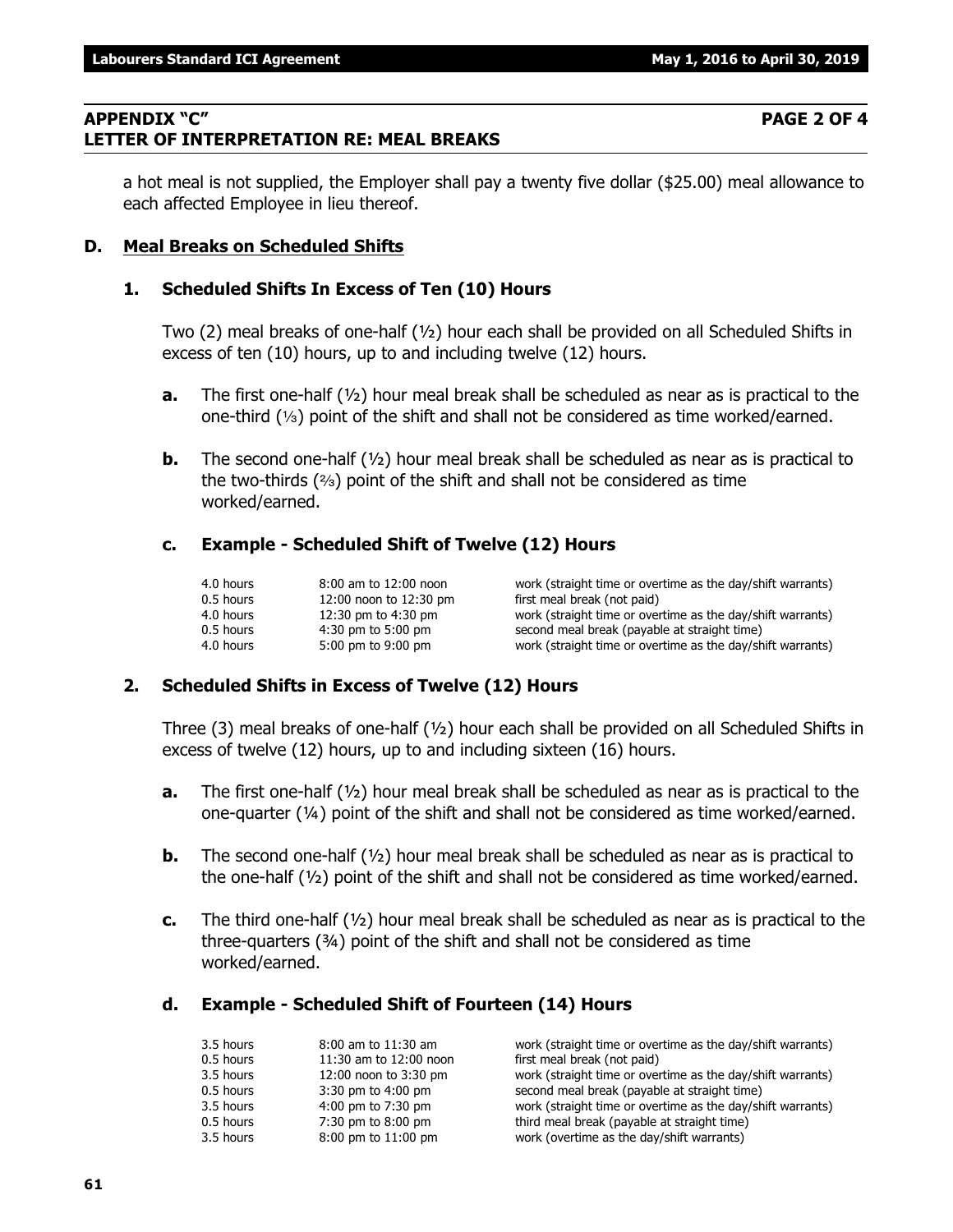### **APPENDIX "C" PAGE 3 OF 4 LETTER OF INTERPRETATION RE: MEAL BREAKS**

### **E. Meal Breaks on Unscheduled Overtime Shifts**

The Parties acknowledge that it is the "unscheduled" nature of an Unscheduled Overtime Shift that complicates the process of definitively scheduling meal breaks on such shifts.

### **Option #1 - Early Decision to Work Unscheduled Overtime**

If a decision to work extended hours on a shift occurs early enough after the commencement of such shift to allow for the application of either item D1 or D2, such application shall prevail. For example, Employees report to the project and commence work on an eight (8) hour shift, however, prior to eight (8) hours of work being completed it is determined that unscheduled overtime will be required. This unscheduled overtime will extend the shift to a total of twelve (12) hours. In such a situation, the example schedule provided for in item D1 would apply. The same would be true even if the original shift was a nine (9) hour or ten (10) hour shift.

### **Option #2 - Late Decision to Work Unscheduled Overtime**

If a decision to work extended hours on a shift does not occur early enough after the commencement of such shift to allow for the application of either item D1 or D2, either the default provision or flexible provision (see below for details) shall apply. For example, Employees report to the project and commence work on a ten (10) hour shift. However, it is not determined that unscheduled overtime will be required until nine and one-half (9½) hours of the shift has already been worked. As a result, it is impossible to take the second meal break after eight (8) hours.

### **a. Default Provision**

The Option #2 default provision is for the second meal break to take place as quickly as practical after the determination that unscheduled overtime will be required For example, Employees report to the project and commence work on a ten (10) hour shift. However, after nine and one-half (9½) hours of work has been completed it is determined that two (2) hours of unscheduled overtime will be required. In such a situation, the second meal break would take place immediately, providing this can be accomplished without any significant negative impact on the efficiency of the work being performed.

### **b. Flexible Provision**

The Option #2 flexible provision requires the Employer (or the on-site representative of the Employer) to first achieve the mutual agreement of the majority of the affected Employees. If this is not possible, then the default provision shall prevail. The intent of the flexible provision is to provide both the Employer and Employees with the ability to adjust the scheduling of second and subsequent meal breaks to the realities of the project and work being performed. The typical application of the flexible provision would be to delay the second meal break until the conclusion of work on the shift.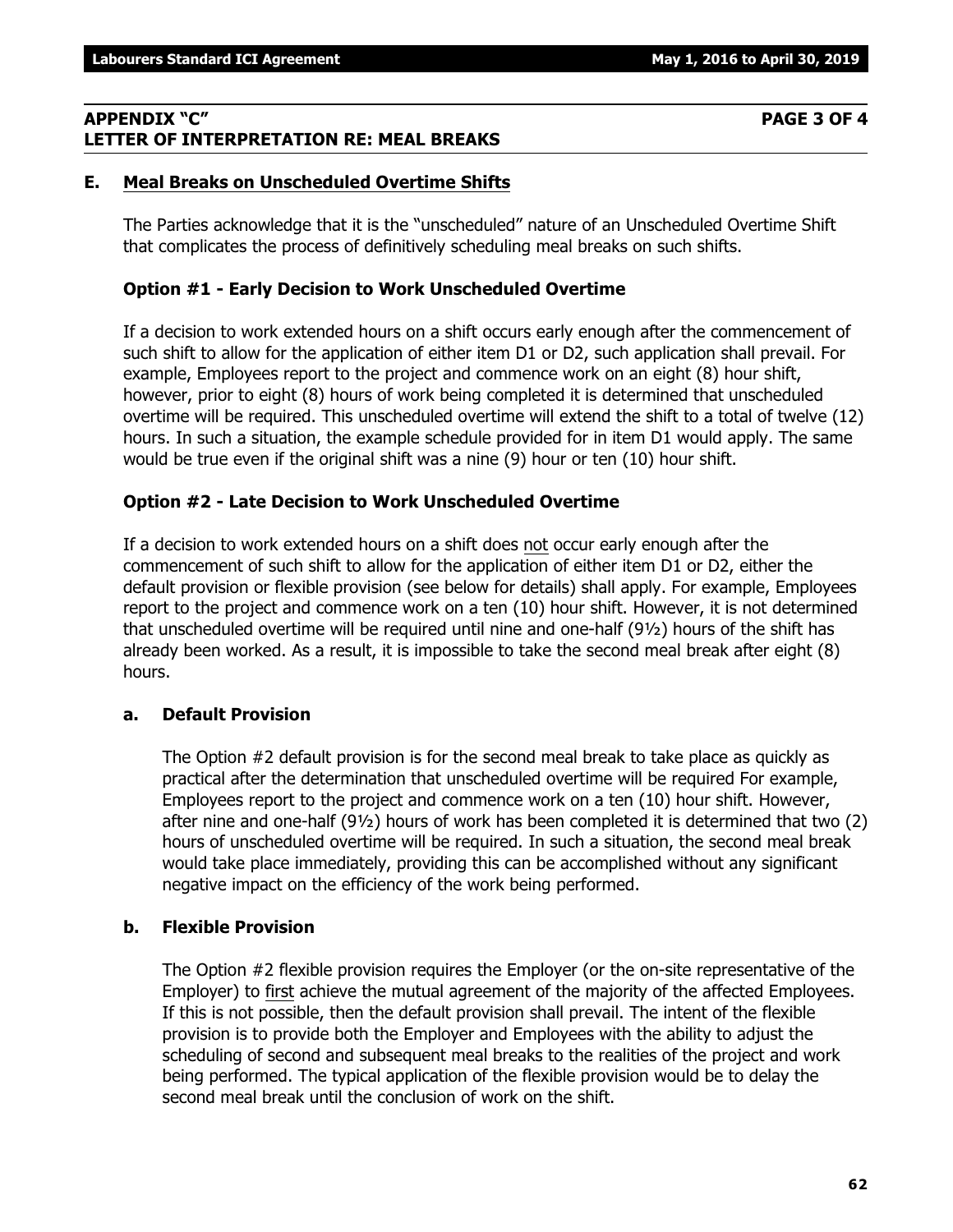### **APPENDIX "C" PAGE 4 OF 4 LETTER OF INTERPRETATION RE: MEAL BREAKS**

For example, Employees report to the project and commence work on a ten (10) hour shift. However, after ten (10) hours of work has been completed it is determined that one-half (½) hour of unscheduled overtime will be required. In such a situation, the Employer would consult with all of the affected Employees in order to determine if a majority of the crew wishes to delay the second meal break until after the one-half (1/2) hour of unscheduled overtime has been completed. If mutual agreement is achieved, the following schedule would prevail. If mutual agreement is not achieved, the default provision would prevail.

| 5.0 hours | 7:00 am to 12:00 noon  | work (straight time or overtime as the day/shift warrants) |
|-----------|------------------------|------------------------------------------------------------|
| 0.5 hours | 12:00 noon to 12:30 pm | first meal break (not paid)                                |
| 5.0 hours | 12:30 pm to 5:30 pm    | work (straight time or overtime as the day/shift warrants) |
| 0.5 hours | 5:30 pm to 6:30 pm     | work (overtime)                                            |
| 0.5 hours | $6:30$ pm to $7:00$ pm | second meal break (payable at straight time)               |

The typical application of this schedule would allow for Employees to depart for home at 6:30 pm, and be paid the twenty-five dollar (\$25.00) allowance in lieu of the hot meal.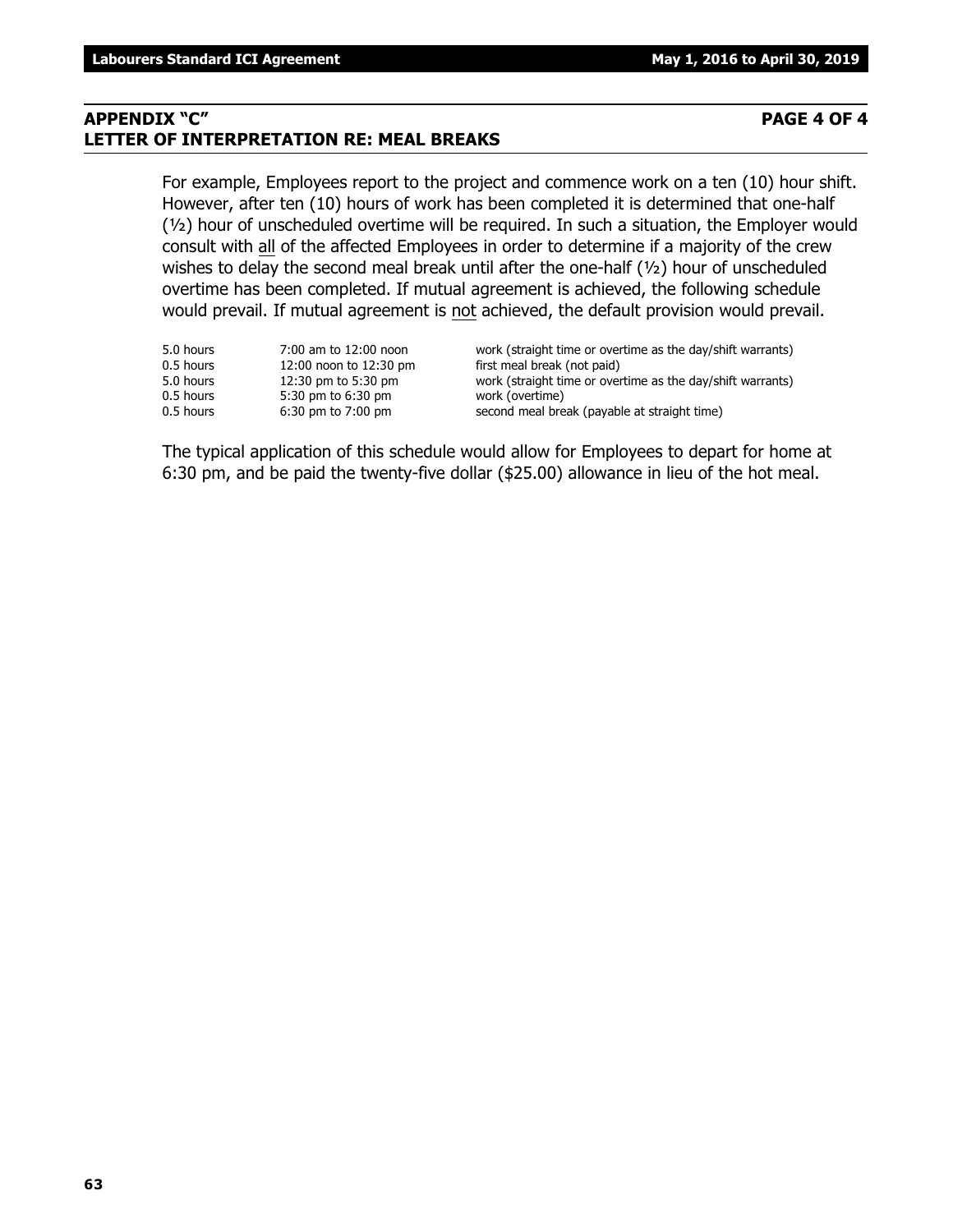### **APPENDIX "D" PAGE 1 OF 3 DEFINITIONS AND ABBREVIATIONS**

The following definitions and abbreviations shall be applicable to the interpretation of this Agreement.

### **1. BCBCBTU**

Bargaining Council of British Columbia Building Trade Unions

### **2. BCBT**

BC Building Trades (i.e. the British Columbia and Yukon Territory Building and Construction Trades Council)

## **3. CLR**

Construction Labour Relations Association of BC

### **4. Commercial/Institutional Construction**

That work which is governed by the terms of this Agreement and is not otherwise defined as Industrial Construction herein, shall be deemed to be Commercial/Institutional Construction.

### **5. CSW**

Construction and Specialized Workers

### **6. CSWU**

Construction and Specialized Workers' Union Local 1611

### **7. Employee**

Any individual who is a member of the Union, and/or such other person, employed by the Employer under the terms of this Agreement.

### **8. Employer**

- **a.** Any individual, business, partnership, company, corporation, or other similar entity, signatory to this Agreement.
- **b.** Where the term Employer is used within this Agreement, and the context of such usage makes it appropriate and logical to regard this term as a reference to a person, as opposed to a legal entity, then such usage shall be considered to refer to an authorized representative of the Employer.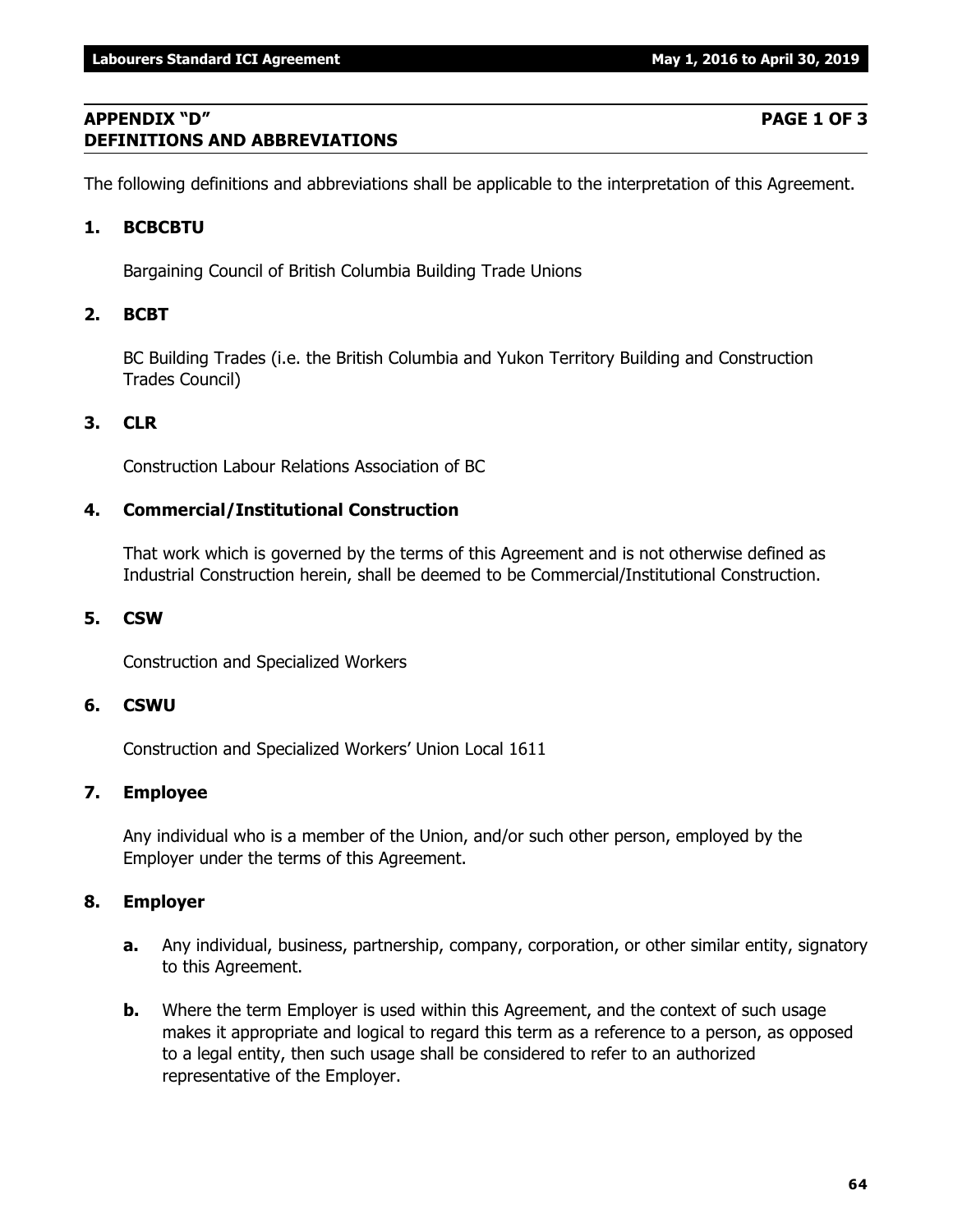### **APPENDIX "D" PAGE 2 OF 3 DEFINITIONS AND ABBREVIATIONS**

The following definitions and abbreviations shall be applicable to the interpretation of this Agreement.

### **9. Gender**

Wherever the words "man", "men", "he" or "his" are utilized in this Agreement they shall be considered to apply equally to both genders (i.e. male and female).

### **10. Hours Earned and Hours Worked**

| <b>a.</b> 1 straight time hour              | $= 1$ hour earned             | $= 1$ hour worked |
|---------------------------------------------|-------------------------------|-------------------|
| <b>b.</b> 1 time and one-half overtime hour | $= 1\frac{1}{2}$ hours earned | $= 1$ hour worked |
| $c.$ 1 double time overtime hour            | $= 2$ hours earned            | $= 1$ hour worked |

## **11. ICI**

Industrial, Commercial, Institutional

### **12. Industrial Construction**

Industrial construction shall be defined as: production plants such as pulp mills; chemical plants; refineries, including the transmission facilities; metre pumping; compressor stations; munitions plants; mines and smelters; power generating plants; bulk loading terminals; dams; breweries; and any/all other projects which are mutually agreed to by the Parties. Notwithstanding the foregoing, if a project is designated as an industrial construction project for the pipefitter, it shall also be designated as an industrial construction project for work governed by the Labourers Standard ICI Agreement.

### **13. JAPLAN**

Jurisdictional Assignment Plan of the B.C. Construction Industry

### **14. LIUNA**

Laborers' International Union of North America

### **15. Local Resident**

An employee who resides within one hundred (100) road kilometres of the project or, where ferry travel is involved, within seventy-five (75) minutes travel time, including ferry travel and road kilometres.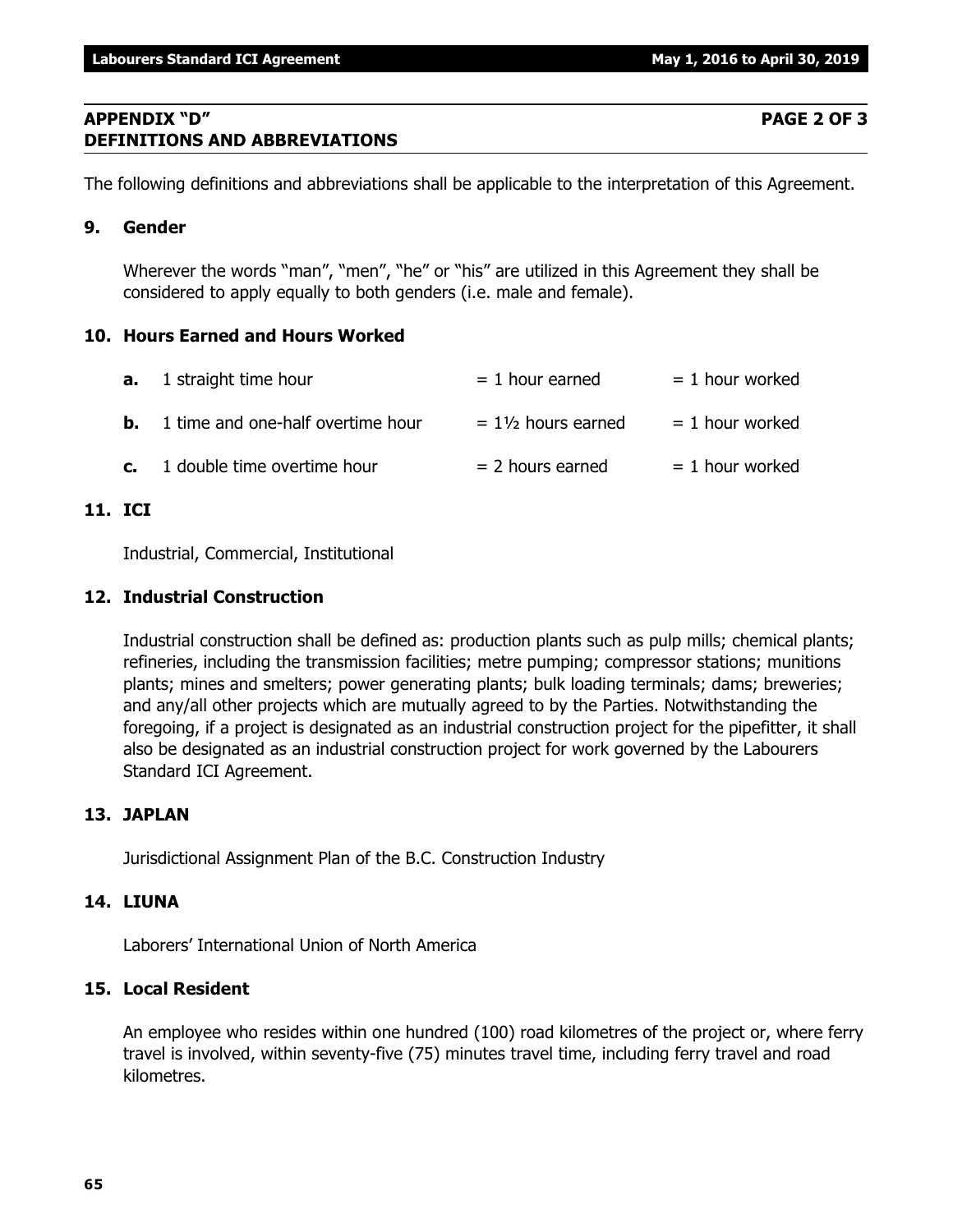### **APPENDIX "D" PAGE 3 OF 3 DEFINITIONS AND ABBREVIATIONS**

The following definitions and abbreviations shall be applicable to the interpretation of this Agreement.

### **16. Lower Mainland/Fraser Valley**

Inclusive of West Vancouver to the west, Chilliwack to the east, and all cities, towns, municipalities, villages, communities, etc. in between.

### **17. LRB**

British Columbia Labour Relations Board

### **18. Union**

- **a.** Construction and Specialized Workers' Union Local 1611 an/or any other such LIUNA Local as may be established whose membership performs ICI work as governed by the terms of this Agreement.
- **b.** Where the term Union is used within this Agreement, and the context of such usage makes it appropriate and logical to regard this term as a reference to a person, as opposed to a legal entity, then such usage shall be considered to refer to an authorized representative of the Union.

### **19. WSBC**

WorkSafe BC (the Workers' Compensation Board of BC)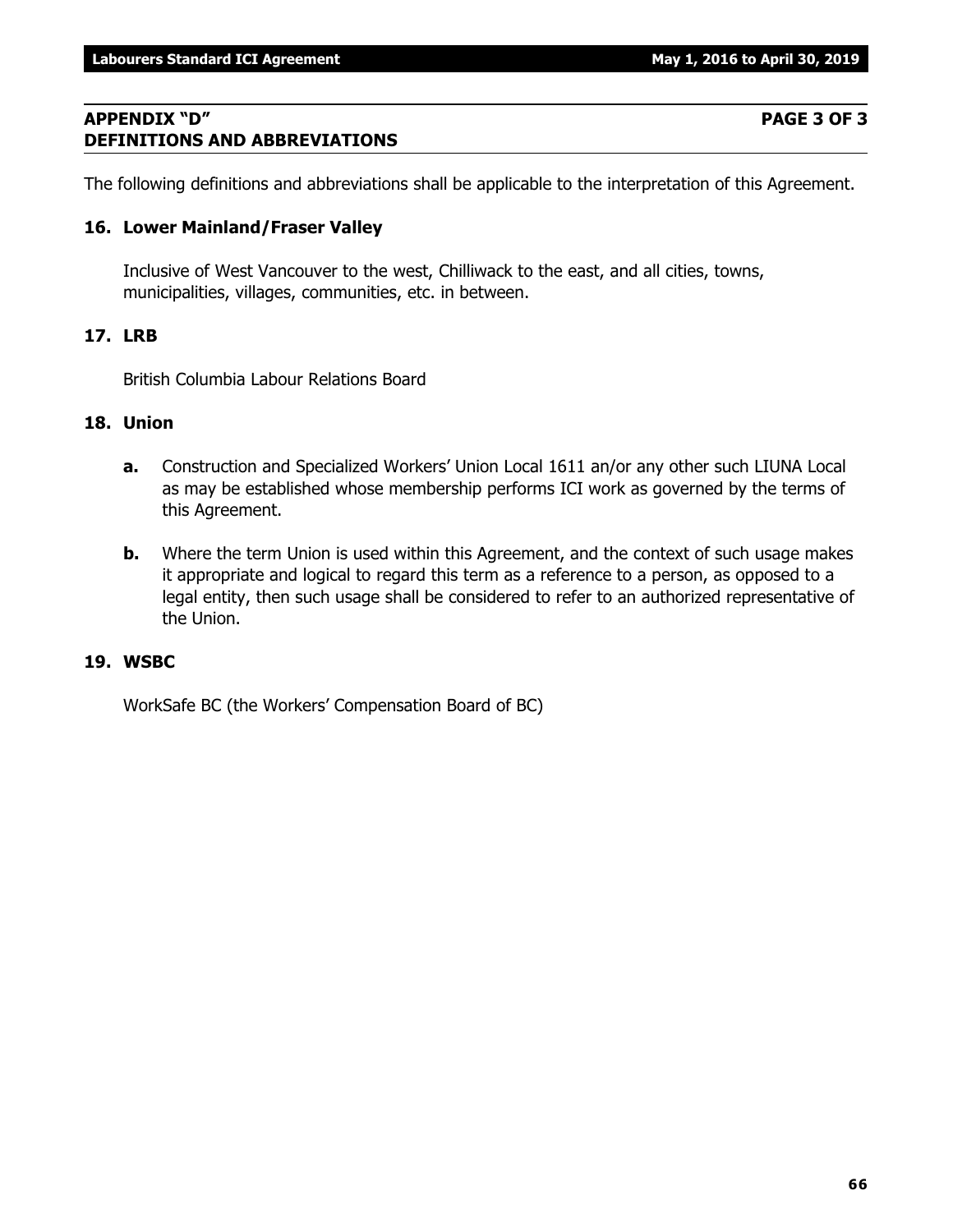### **APPENDIX "E" PAGE 1 OF 2 SCHEDULE OF STATUTORY HOLIDAYS**

The following schedule of statutory holidays shall be applicable to the interpretation of this Agreement.

### **1. 2016**

| Statutory Holiday |
|-------------------|
|-------------------|

New Years' Day **Friday**, Jan. 1<sup>st</sup> Family Day **Monday, Feb. 8th** Monday, Feb. 8th Good Friday **Friday** Friday, Mar. 25<sup>th</sup> Friday, Mar. 25<sup>th</sup> Friday, Mar. 25<sup>th</sup> Easter Monday Monday, Mar. 28<sup>th</sup> Monday, Mar. 28<sup>th</sup> Monday, Mar. 28<sup>th</sup> Victoria Day **Monday, May 23<sup>rd</sup>** Monday, May 23<sup>rd</sup> Monday, May 23<sup>rd</sup> Canada Day **Friday, July 1<sup>st</sup>** Friday, July 1<sup>st</sup> Friday, July 1<sup>st</sup> Friday before BC Day  $Friday$ , July 29<sup>th</sup> Friday, July 29<sup>th</sup>  $BC$  Day Monday, Aug.  $1<sup>st</sup>$ \* Friday before Labour Day Friday, Sept. 2<sup>nd</sup> Labour Day Monday, Sept. 5<sup>th</sup> Monday, Sept. 5<sup>th</sup> Monday, Sept. 5<sup>th</sup> Thanksgiving Day Monday, Oct.  $10<sup>th</sup>$  Monday, Oct.  $10<sup>th</sup>$  Monday, Oct.  $10<sup>th</sup>$ Remembrance Day  $\qquad \qquad$  Friday, Nov.  $11^{th}$  Friday, Nov.  $11^{th}$ Christmas Day  $S$ unday, Dec. 25<sup>th</sup> Monday, Dec. 26<sup>th</sup> Boxing Day Monday, Dec. 26<sup>th</sup> Tuesday, Dec. 27<sup>th</sup>

### **2. 2017**

Statutory Holiday **Actual Date** Actual Date **Conserved Date** Observed Date

New Years' Day North Sunday, Jan. 1<sup>st</sup> Monday, Jan. 2<sup>nd</sup> Monday, Jan. 2<sup>nd</sup> Family Day Monday, Feb.  $13<sup>th</sup>$  Monday, Feb  $13<sup>th</sup>$  Monday, Feb  $13<sup>th</sup>$ Good Friday **Friday**, Apr. 14<sup>th</sup> Friday, Apr. 14<sup>th</sup> Friday, Apr. 14<sup>th</sup> Easter Monday Monday, Apr.  $17<sup>th</sup>$  Monday, Apr.  $17<sup>th</sup>$  Monday, Apr.  $17<sup>th</sup>$ Victoria Day **Monday, May 22<sup>nd</sup> Monday, May 22<sup>nd</sup> Monday, May 22<sup>nd</sup> Monday, May 22<sup>nd</sup>** Canada Day  $\begin{array}{ccc} \text{Canada Day} & \text{Saturday, July } 1^\text{st} & \text{Monday, July } 3^\text{rd} \end{array}$ Friday before BC Day Friday, Aug.  $4<sup>th</sup>$  Friday, Aug.  $4<sup>th</sup>$  Friday, Aug.  $4<sup>th</sup>$ BC Day Monday, Aug. 7<sup>th</sup>  $*$  Friday before Labour Day Friday, Sept.  $1<sup>st</sup>$ Labour Day Monday, Sept. 4<sup>th</sup> Monday, Sept. 4<sup>th</sup> Monday, Sept. 4<sup>th</sup> Thanksgiving Day Monday, Oct. 9th Remembrance Day  $Saturday$ , Nov.  $11<sup>th</sup>$  Monday, Nov.  $13<sup>th</sup>$ Christmas Day  $M$ onday, Dec. 25<sup>th</sup> Monday, Dec. 25<sup>th</sup> Monday, Dec. 25<sup>th</sup> Boxing Day Tuesday, Dec. 26<sup>th</sup> Tuesday, Dec. 26<sup>th</sup> Tuesday, Dec. 26<sup>th</sup>

### Actual Date **Contactual Date** Observed Date

Friday, Jan.  $1<sup>st</sup>$ Monday, Feb 8th Monday, Aug.  $1<sup>st</sup>$ Friday, Sept. 2<sup>nd</sup>

Monday, Aug.  $7<sup>th</sup>$ Friday, Sept. 1st Monday, Oct. 9<sup>th</sup>

\* The Friday before Labour Day may be floated on a commercial and/or institutional project and the day therefore worked at straight time rates, with an alternate day scheduled to be taken off as mutually agreed between the Employer and the employee.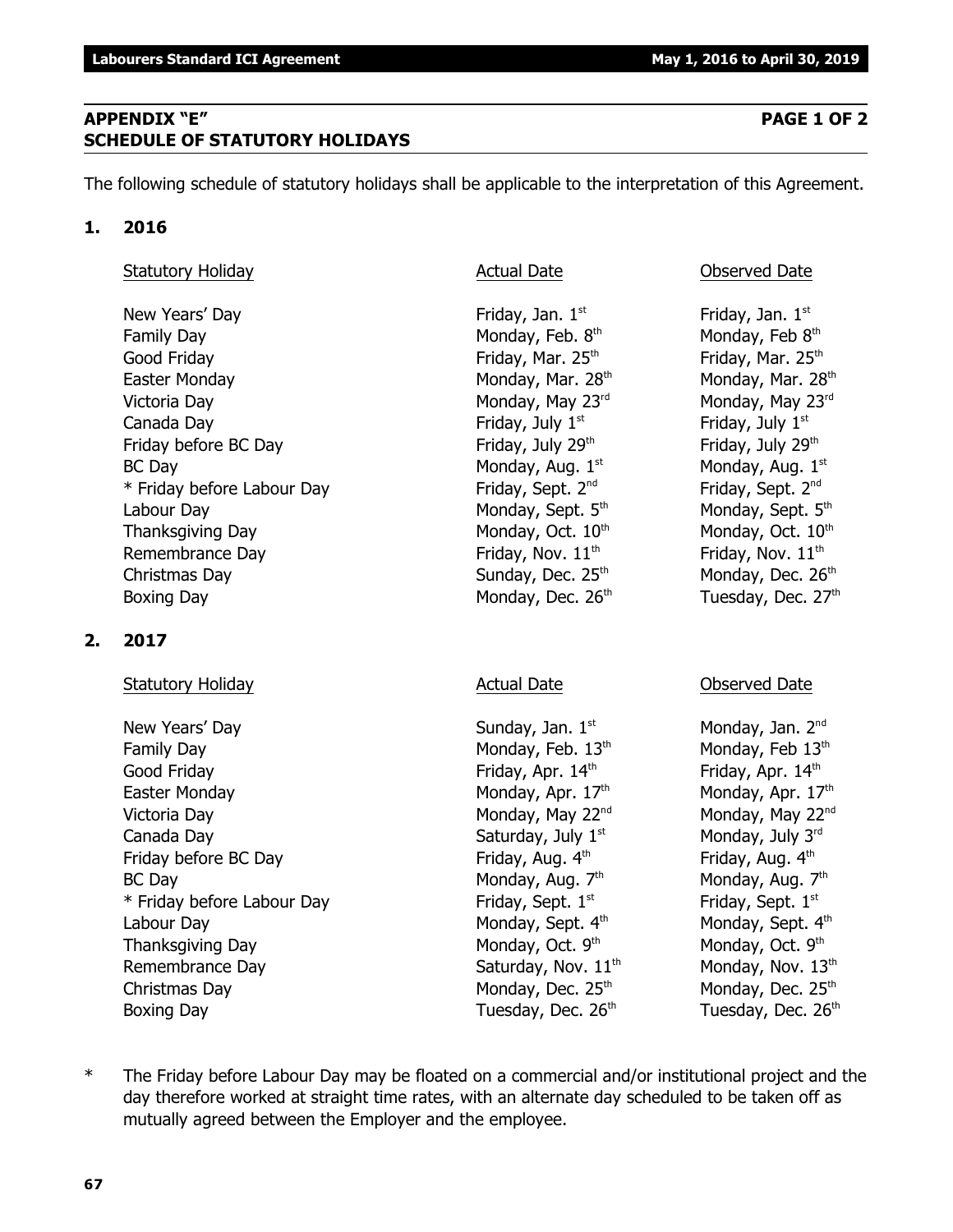**68**

## **APPENDIX "E" PAGE 2 OF 2 SCHEDULE OF STATUTORY HOLIDAYS**

The following schedule of statutory holidays shall be applicable to the interpretation of this Agreement.

# **3. 2018**

# Statutory Holiday **Actual Date Actual Date Observed Date Observed Date**

New Years' Day  $\blacksquare$  Monday, Jan. 1st  $\blacksquare$  Monday, Jan. 1st structure  $\blacksquare$  Monday, Jan. 1st Family Day Monday, Feb. 12<sup>th</sup> Monday, Feb. 12<sup>th</sup> Monday, Feb. 12<sup>th</sup> Good Friday **Friday**, Mar. 30<sup>th</sup> Friday, Mar. 30<sup>th</sup> Friday, Mar. 30<sup>th</sup> Easter Monday **Monday, Apr. 2<sup>nd</sup> Monday, Apr. 2<sup>nd</sup> Monday, Apr. 2<sup>nd</sup> Monday, Apr. 2<sup>nd</sup>** Victoria Day **Monday, May 21**<sup>st</sup> Monday, May 21<sup>st</sup> Monday, May 21<sup>st</sup> Canada Day  $Sunday, July 1<sup>st</sup>$  Monday, July  $2<sup>nd</sup>$ Friday before BC Day Friday, Aug. 3<sup>rd</sup> Friday, Aug. 3<sup>rd</sup> Friday, Aug. 3<sup>rd</sup> Friday, Aug. 3<sup>rd</sup> BC Day Monday, Aug. 6<sup>th</sup> \* Friday before Labour Day Friday, Aug. 31st striday, Aug. 31st striday, Aug. 31st Labour Day Monday, Sept. 3<sup>rd</sup> Monday, Sept. 3<sup>rd</sup> Monday, Sept. 3<sup>rd</sup> Rept. 3<sup>rd</sup> Rept. 3<sup>rd</sup> Thanksgiving Day Monday, Oct. 8<sup>th</sup> Remembrance Day  $Sunday, Nov. 11<sup>th</sup>$  Monday, Nov.  $12<sup>th</sup>$ Christmas Day  $\qquad \qquad$  Tuesday, Dec. 25<sup>th</sup>  $\qquad \qquad$  Tuesday, Dec. 25<sup>th</sup> Boxing Day **Bridge Community Community** Wednesday, Dec. 26<sup>th</sup> Wednesday, Dec. 26<sup>th</sup>

# **4. 2019**

# Statutory Holiday **Actual Date** Actual Date **Conserved Date** Observed Date

New Years' Day  $\qquad \qquad$  Tuesday, Jan.  $1^{st}$  Tuesday, Jan.  $1^{st}$ Family Day **Monday, Feb 11<sup>th</sup>** Monday, Feb 11<sup>th</sup> Monday, Feb 11<sup>th</sup> Good Friday **Friday, Apr. 19** the Friday, Apr. 19<sup>th</sup> Friday, Apr. 19<sup>th</sup> Easter Monday **Monday, Apr. 22<sup>nd</sup> Monday, Apr. 22**<sup>nd</sup> Monday, Apr. 22<sup>nd</sup> Victoria Day **Monday, May 20<sup>th</sup> Monday, May 20<sup>th</sup> Monday, May 20<sup>th</sup> Monday, May 20<sup>th</sup>** Canada Day  $\qquad \qquad \qquad \qquad$  Monday, July 1st structure  $\qquad$  Monday, July 1st structure  $\qquad$ Friday before BC Day Friday, Aug. 2<sup>nd</sup> Friday, Aug. 2<sup>nd</sup> Friday, Aug. 2<sup>nd</sup> Friday, Aug. 2<sup>nd</sup> BC Day Monday, Aug. 5<sup>th</sup>  $*$  Friday before Labour Day Friday, Aug. 30<sup>th</sup> Friday, Aug. 30<sup>th</sup> Friday, Aug. 30<sup>th</sup> Labour Day Monday, Sept. 2<sup>nd</sup> Monday, Sept. 2<sup>nd</sup> Monday, Sept. 2<sup>nd</sup> Thanksgiving Day Monday, Oct.  $14<sup>th</sup>$  Monday, Oct.  $14<sup>th</sup>$  Monday, Oct.  $14<sup>th</sup>$ Remembrance Day  $M$ onday, Nov.  $11<sup>th</sup>$  Monday, Nov.  $11<sup>th</sup>$ Christmas Day **Mathem Christmas Day Christmas Day Christmas Day Albert Christmas Day Albert Christmas Christmas M** Boxing Day Thursday, Dec. 26<sup>th</sup> Thursday, Dec. 26<sup>th</sup> Thursday, Dec. 26<sup>th</sup>

Monday, Aug. 6th Monday, Oct. 8th

Monday, Aug.  $5<sup>th</sup>$ 

\* The Friday before Labour Day may be floated on a commercial and/or institutional project and the day therefore worked at straight time rates, with an alternate day scheduled to be taken off as mutually agreed between the Employer and the employee.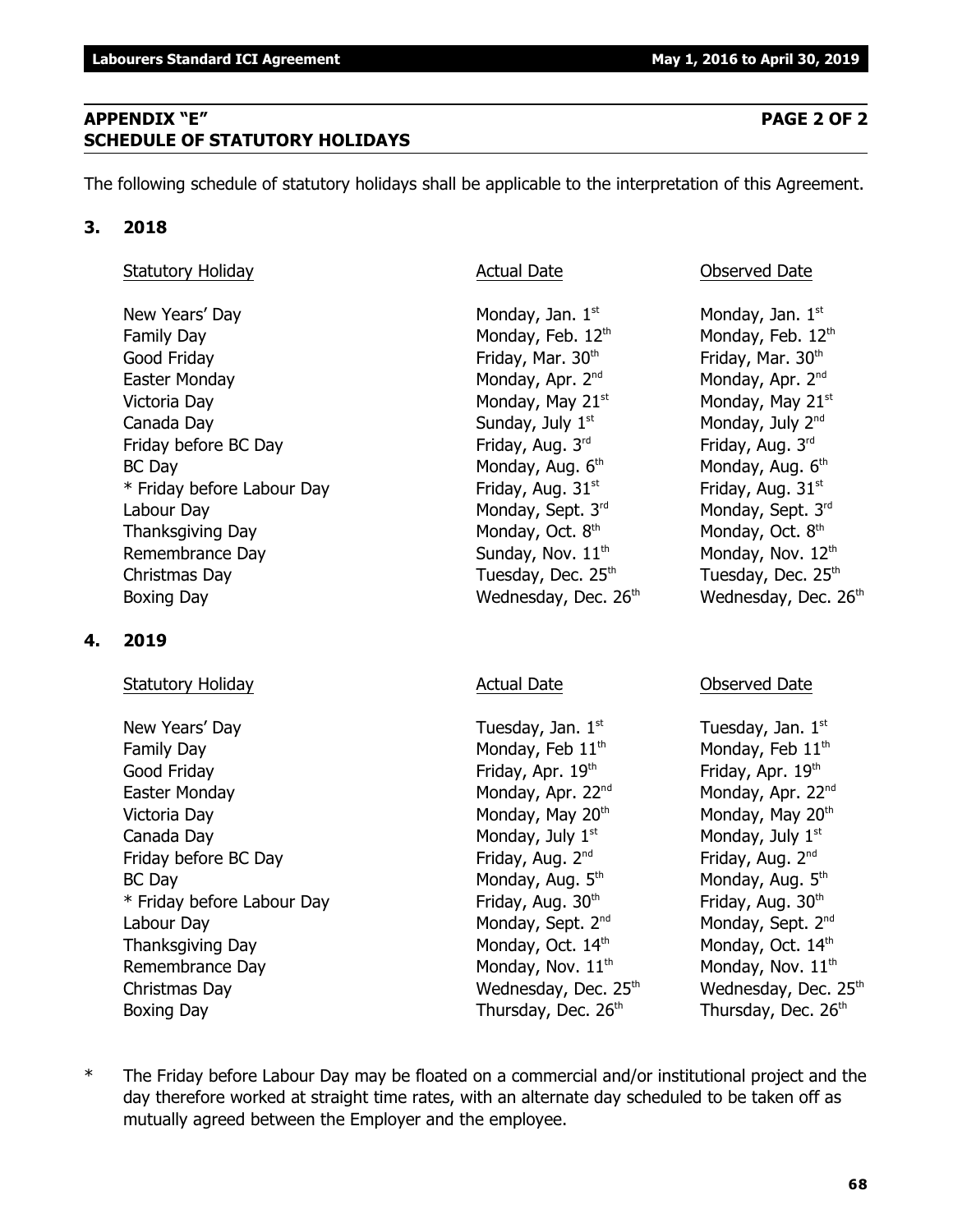### **APPENDIX "F" PAGE 1 OF 2 LIST OF SIGNATORY EMPLOYERS**

The Employer recognizes the Union as the exclusive bargaining agent for all employees in the bargaining unit, and the Union recognizes CLR as the exclusive bargaining agent for all CLR members who have authorized the Association to sign this Agreement on their behalf.

Effective date of signing, the following employers have authorized CLR to bargain the Labourers Standard ICI Agreement (as it pertains to industrial projects) with CSWU Local 1611 and to sign such Agreement on their behalf.

- 1. Alfred Horie Construction Co. Ltd.
- 2. Bantrel Constructors Co.
- 3. BelPacific Excavating & Shoring Ltd. Partnership
- 4. BFI Constructors Ltd.
- 5. Brasco International Inc.
- 6. Broadwater Industries (2011) Ltd.
- 7. Brymark Installations Group Inc.
- 8. Campbell Construction Ltd.
- 9. Can-Dew Installations Inc.
- 10. CIMS Limited Partnership
- 11. Clear Water Energy Services LP
- 12. Co-Gen Mechanical Services Ltd.
- 13. Commonwealth Construction Canada Ltd.
- 14. Cranberry Construction Services Ltd.
- 15. Farr Installations Ltd.
- 16. Fluor Constructors Canada Ltd.
- 17. Ganotec West ULC
- 18. Halse-Martin Construction Co. Ltd.
- 19. HBBC
- 20. Hodgson, King & Marble Ltd.
- 21. Horton CBI, Limited
- 22. Huron Developments (1990) Ltd.
- 23. Jacobs Industrial Services Ltd.
- 24. KBR Industrial Canada Co.
- 25. Kingston Construction Ltd.
- 26. LML Industrial Contractors Ltd.
- 27. Lockerbie & Hole Eastern Inc.
- 28. Lorneville Mechanical Contractors Ltd.
- 29. Michels Canada Co.
- 30. Mitchell Installations Ltd.
- 31. Northpointe ENC
- 32. Pacific Blasting and Demolition Ltd.
- 33. Raeco (Western) Ltd.
- 34. RHI Canada Inc.
- 35. Seaward Construction Ltd.
- 36. Smith Bros. & Wilson (BC) Ltd.
- 37. Sunny Corner Enterprises Inc.
- 38. Technical Acid Construction T.A.C. West Ltd.
- 39. TVE Industrial Services Ltd.
- 40. Viking Construction Ltd.
- 41. Voith Hydro Inc.
- 42. Vriezen Construction Ltd.
- 43. Wayne Watson Construction Ltd.
- 44. West Kootenay Mechanical Ltd.
- 45. Western Industrial Contractors Ltd.
- \* The Letter of Agreement Re: By and Between Language signed by the BCBCBTU and CLR on August 09, 2016 shall govern the addition of an authorized Employer(s) to the above List of Signatory Employers.